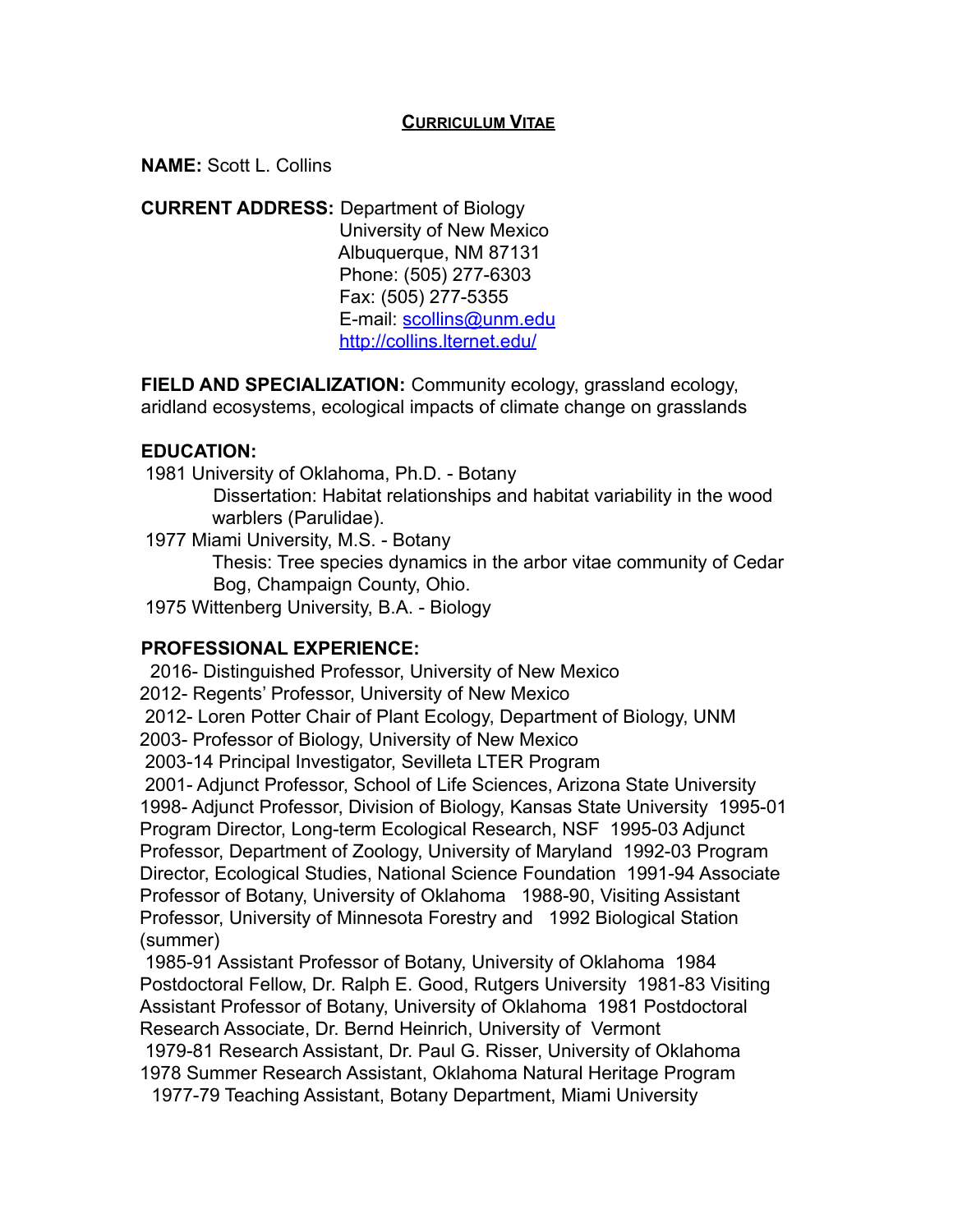## **HONORS AND AWARDS:**

Chair, LTER Science Council and Executive Board 2011-2014 Regents' Professor, University of New Mexico 2012-2016 Loren Potter Chair of Plant Ecology, University of New Mexico 2012- Fellow, American Association for the Advancement of Science President, Ecological Society of America 2012-2013 Vice President for Public Affairs, Ecological Society of America 2013-2014 Fellow, Ecological Society of America Distinguished Professor, University of New Mexico 2016- Editor in Chief, *BioScience* 2016- Distinguished Service Citation, Ecological Society of America, 2018 University Distinguished Lecture Award – University of New Mexico, 2019

# **COURSES TAUGHT:**

Plant Ecology (BOT 3454, Univ Oklahoma) General Biology (non-science majors, BOT 1045, Univ Oklahoma) General Botany (BOT 1114, Univ Oklahoma) Plant Community Ecology (BOT 6484, Univ Oklahoma, BIO 475/575 UNM) Boreal Flora (Univ Minnesota Forestry and Biological Station) Community Structure and Function (U Minn. Forestry & Biological Station) Graduate seminars (various topics)(Univ Oklahoma) Ecology and Evolution (BIO 203, UNM) Ecological and Evolutionary Genomics (BIO 410/510, UNM) Ecosystem Dynamics (BIO 405/505, UNM) Ecosystem Ecology (BIO 514, UNM) Field Ecology (BIO 515, UNM) Graduate Core Ecology (BIO 516, UNM) Population and Community Ecology (BIO 423/523 ASU) Introductory Ecology Lab (BIO 321, ASU) Fundamentals of Ecology (BIO 320, ASU) Principles of Ecology (BIO409/509, UNM)

### **ADMINISTRATIVE DUTIES AT THE NATIONAL SCIENCE FOUNDATION (1992- 2003):**

Program Management Activities:

- Program Director Ecology Program
	- -Organize proposal review panels
	- -Determine proposal declines, awards and award budgets
	- -Management of overall program annual budget of \$9.35 million -Communication with investigators
- Program Director Long-term Ecological Research Network
	- -Organize proposal review panels
	- -Coordinate site visits to evaluate research and management at LTER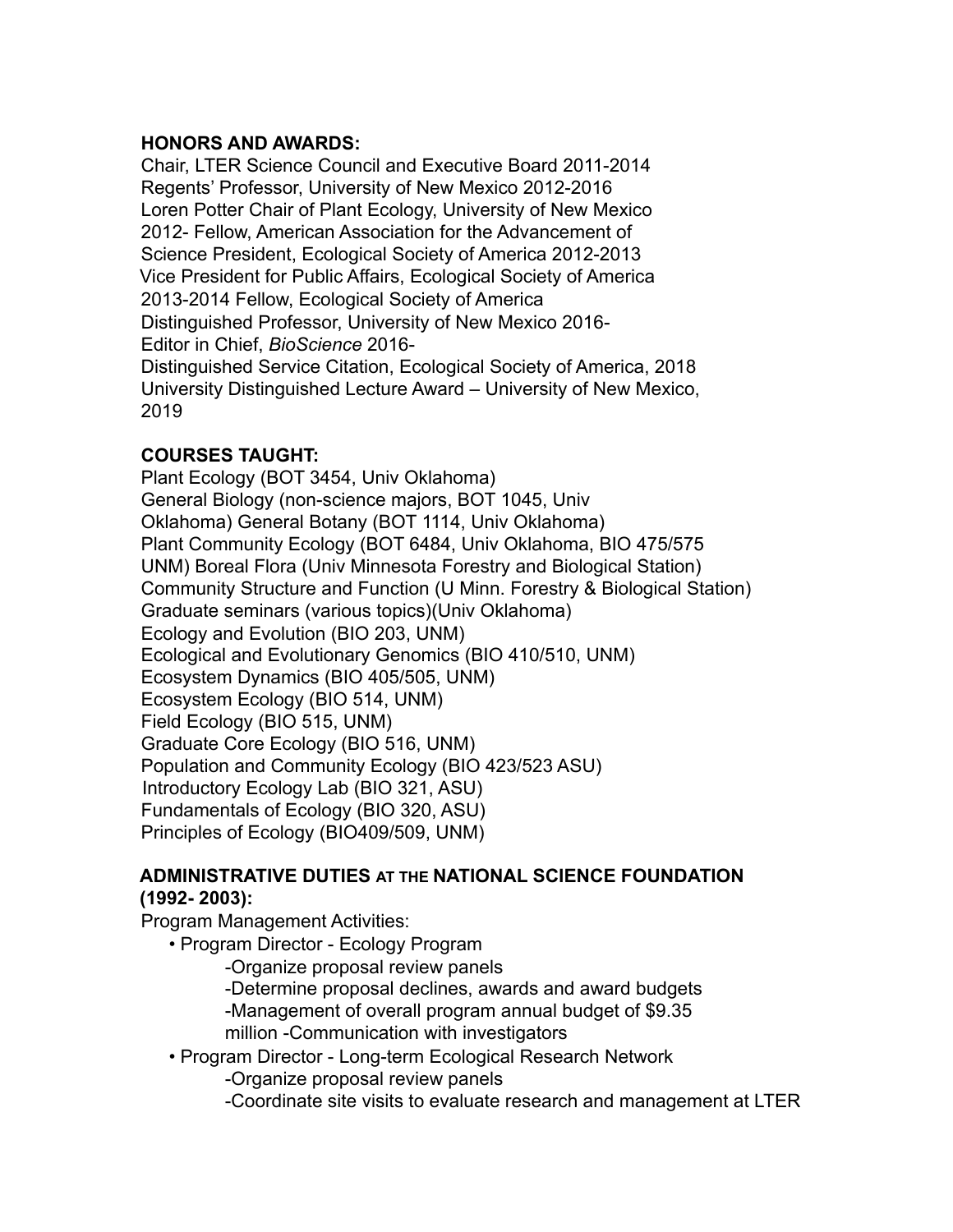sites

-Establish and implement policy goals for LTER Network

-Serve as interagency liaison for LTER Network

-Management of overall program annual budget of \$13.7 million • Program Director - Integrated Research Challenges (IRCEB), an interdisciplinary funding opportunity in ecological and evolutionary biology (annual budget \$12.0 million)

- Program Director NEON, the National Environmental Observatory Network.
- Served as Technical Coordinator for:

-The cooperative funding agreement between NSF and UC Santa Barbara for the National Center for Ecological Analysis and Synthesis -The cooperative funding agreement between NSF and Michigan State

University for the Center for Microbial Ecology, a Science and Technology Center

-The cooperative funding agreement between NSF and the University New Mexico for the LTER Network Office

• Program development (e.g., new research competitions)

-Includes organization and planning of workshops, presentations at national meetings, etc.

-Develop and implement policy on program management within NSF -Recruit and train rotators to serve as Program Directors in the Ecology Program

• Directorate for Biological Sciences representative for 2001-2002 STC competition

# **INTERAGENCY ACTIVITIES WHILE AT NSF (1992-2003):**

- Committee on Environment and Natural Resources
- Subcommittee on National Environmental Monitoring and Research Network
- EPA-STAR interagency working group
- Interagency working group on Terrestrial Ecology and Global Change (TECO) competition (NSF, DoE, USDA, NASA, EPA)
- NSF-NIH Technical Advisory Group for International Cooperative Biodiversity Groups
- NSF-NIH working group on Biodiversity and the Ecology of Emerging Diseases
- LTER liaison for the Global Fiducials Program a joint activity with the Intelligence community for use of classified remote sensing images for long-term ecological research

# **PROFESSIONAL AFFILIATIONS:**

American Institute of Biological Sciences Editorial Board Member, *BioScience* 1998-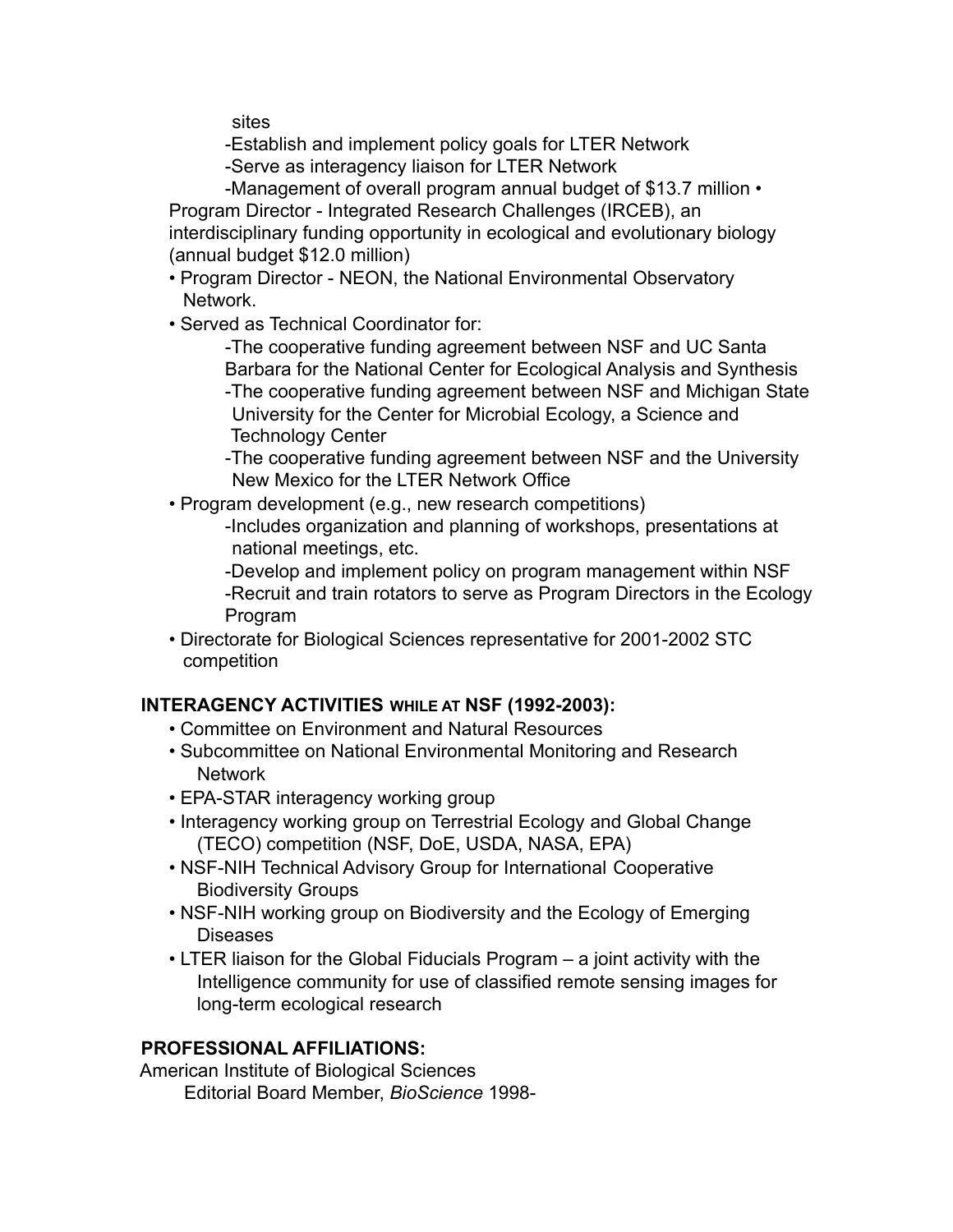Editor-in-Chief, *BioScience* 2016- American Association for the Advancement of Science Elected Fellow, AAAS 2012 Ecological Society of America Editorial Board Member, *Conservation Ecology* 1996-2003 Vice Chair, Chair, Vegetation Section 2001-2003 Vice Chair, Chair, Long-term Studies Section 2004-2008 Member, ESA Visions Committee 2003-2004 Member, ESA Rapid Response Team 2004-2012, 2015- Member, Cooper Award Committee 2004-2006 Chair, Editor-in-Chief of *Ecology* Review Committee 2004, 2009 Chair, Publications Committee 2006-2011 Chair, USGS GAP Analysis Review Panel 2008 Editorial Board Member, *Ecosphere* 2012-2016 Editorial Board Member, *Ecology/Ecological Monographs* 2017- President-Elect, President, Past-President Ecological Society of America 2011-2014 Vice President for Public Affairs 2014-2015 Publication Transitions Committee 2014-2015 Elected Fellow, Ecological Society of America 2016 ESA Distinguished Service Citation 2018 Member, Nominations Committee 2020 International Association for Vegetation Science Secretary, North American Section 1991-1993 Associate Editor, *Journal of Vegetation Science* 1992-1996 Book Review Editor, *Journal of Vegetation Science* 2004-2012 American Geophysical Union British Ecological Society Editorial Board Member, *Journal of Ecology* 2005-2008 International Association for Landscape Ecology Secretary, North American Section 1992-1994 Editorial Board Member, *Community Ecology* 2000-2003 Editorial Board Member, *Oecologia* 2008-2016 LTER Network Member, LTER Science Council 2003-2011 Member, LTER Executive Committee 2004-2007 (elected) Chair-elect (2010), Chair (2011-2014) LTER Science Council and Executive Board President, Association of Ecosystem Research Centers 2005 National Ecological Observatory Network Member, STEAC2 2016-2019 Member, Observatory Director/Chief Scientist Search Committee 2017 INTECOL, Governing Board 2020-

#### **GRADUATE STUDENTS:**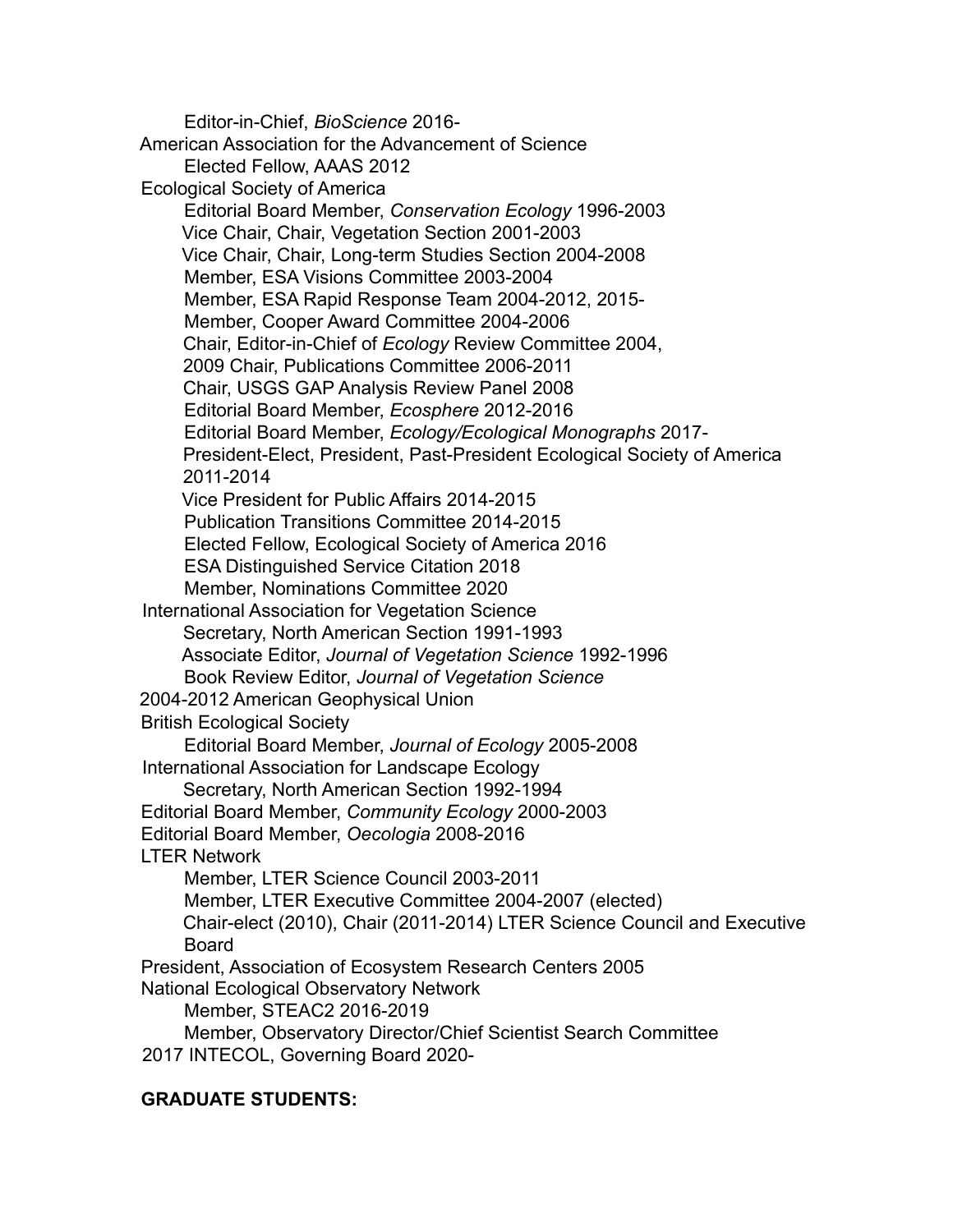University of Oklahoma Sabine Klahr – MS (University of Utah) Susan Glenn – PhD (Gloucester County College) Ernie Steinhauer – PhD (Massachusetts Audubon Society) Bruce Hoagland – PhD (University of Oklahoma) Arizona State University Julie Ripplinger – PhD 2015 (co-advised with Janet Franklin) University of New Mexico Selene Báez - PhD 2008 (Escuela Politécnica Nacional, Quito, Ecuador) Laura (Calabrese) White – MS 2009 (nex+Gen Academy, Albuquerque) Michell Thomey – PhD 2012 – (California State University, Bakersfield) Sally Koerner – PhD 2012 (Assistant Professor, UNC Greensboro) Laura Ladwig – PhD 2014 (Assistant Professor, U Wisconsin-Oshkosh) Matt Petrie – PhD 2014 (Assistant Professor, UNLV) Kina Murphy – PhD 2016 (Environmental Consultant, WCS) Martina Suazo – MS 2016 (Plant Ecology Tech, US Forest Service) Sydney Jones – PhD 2017 Jenny Noble – PhD 2017 (CNM, Albuquerque) Alec Carrigy – MS 2017 (Environmental Consultant, Alberta, Canada) Catherine Cumberland – PhD 2019 (co-advised with Ken Whitney) Andrea Lopez – MS 2020 (Lab Tech, NMSU) Alesia Hallmark – PhD 2020 (Resident Manager, Sevilleta Field Station) Brooke Wainwright – MS 2021 (PhD student, UC Davis) Renee Brown – PhD current Timothy Ohlert – PhD current Elizabeth Fain – MS current Mariah Patton – PhD current (co-advised with Jennifer Rudgers) Juan Camacho – MS current Sasha Escamilla – MS current Samantha Brodley – MS current

## **OTHER SYNERGISTIC ACTIVIES:**

2020 INTECOL Governing Board 2018- Faculty Affiliate, Global Drylands Center at Arizona State Univ 2014-2017 Co-Leader, NCEAS Community Dynamics Working Group 2010-2012 Faculty Co-Advisor for SEEDS Chapter at Arizona State Univ 2009- Faculty Member, F1000Opinions 2008- PI, Sevilleta REU Sites Program 2008 Hosted Regional SEEDS workshop at the Sevilleta LTER 2008 Hosted Regional LTER Symposium at UNM 2007-2008 NCEAS-sponsored Distributed Graduate Seminar 2005-2007 Lead PI for the LTER Planning Process 2005 Hosted annual SEEDS workshop at the Sevilleta LTER 2005- Faculty Advisor, UNM Biology SEEDS Chapter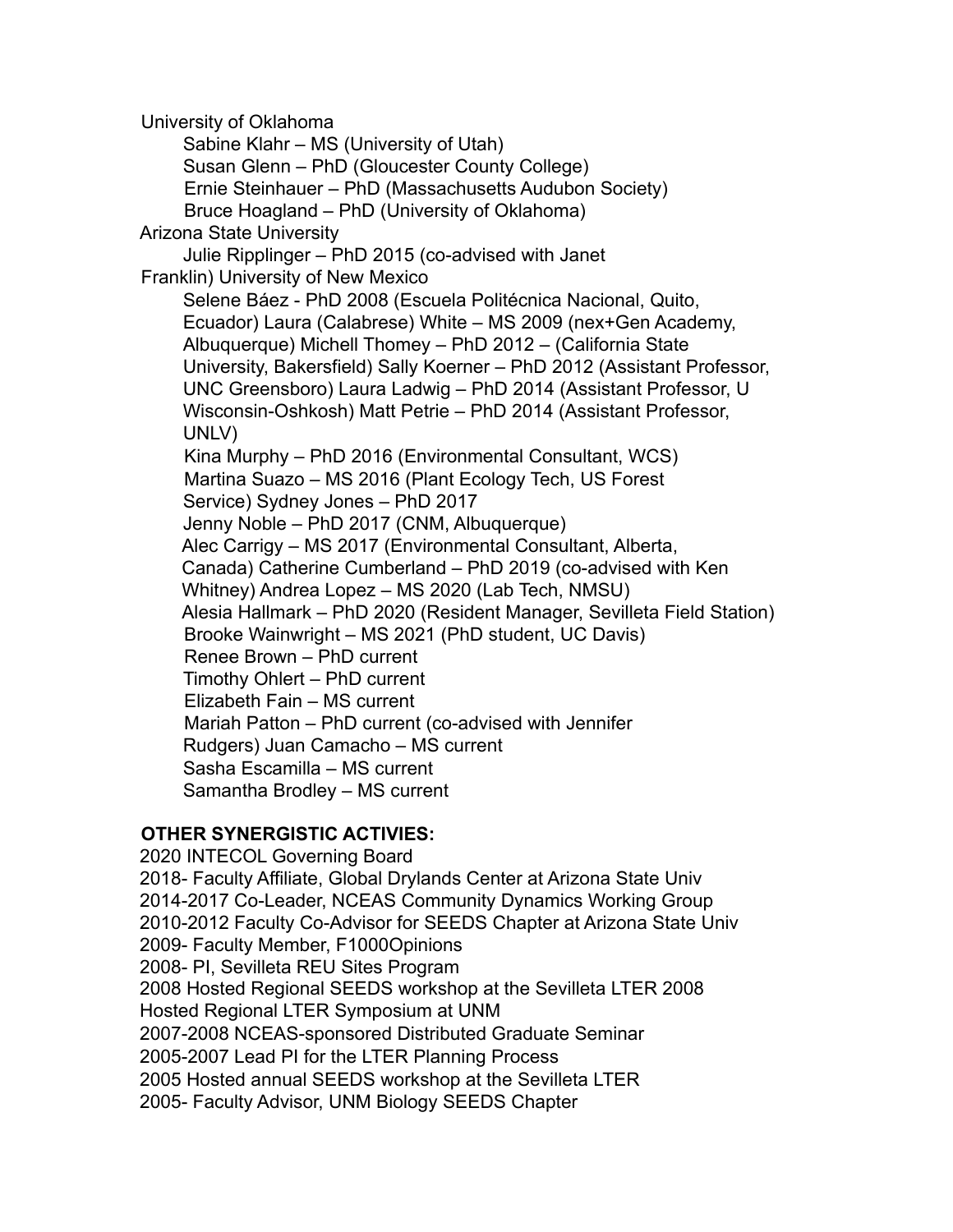2003-2004 NCEAS KNB Working group: North America-South Africa grasslands

## **EXTERNAL EXAMINER:**

Bengt-Gunner Johanson – PhD, University of Umea, Sweden (1993) Adrian Pyrke – PhD, University of Tasmania (1994) Kristin Svavarsdottir – PhD, Lincoln University, New Zealand (1995) Andrew Zacharek – MS, University of Tasmania (1996) Matthew Appleby – MS, University of Tasmania (1998) Andrew MacDougall – PhD, University of British Columbia (2004) Michael Voysey – MS, University of Pretoria (2018)

# **BIOLOGY DEPARTMENT AND UNM COMMITTEES:**

Biology Department Cell Biology Search Committee (2007) Biology Department Graduate Student Selection Committee (2004-2006; 2015-2021; Chair, 2016, 2018, 2019, 2020) Biology Department Diversity, Equity and Inclusion Committee (2021-2022; Co-Chair)

Biology Department Tenure and Promotion Committee (2007-2009; 2015- 2017; Chair, 2009)

Biology Department Faculty Review Committee (2014-2015)

Biology Graduate Student Association Faculty Rep (2008-2010)

University Executive Research Advisory Committee (2008-2013; Chair 2011-2012)

Popejoy Dissertation Award Committee (2009)

Chair, Senior Ecologist Search Committee (2011-2012), Department of Biology

Member, Vice President for Research and Economic Development Search Committee (2012-2013)

Member, Regent's Professor Selection Committee, College of Arts and Sciences (2013)

Member, Vice President for Research Strategic Advisory Committee (2014) Chair, Quantitative Ecologist Search Committee (2013-2014), Department of Biology

Member, Distinguished Professor Selection Committee, Provost's Office (2017, 2018, 2020)

College of Arts and Sciences Sabbatical Committee (2020) Member, Aquatic Ecologist Search Committee (2021), Department of Biology

# **RESEARCH INTERESTS:**

Plant community dynamics, gradient models and gradient structure, the role of disturbance in communities, fire ecology, patch dynamics, grassland ecology, analysis of species distribution and abundance, local-regional interactions, productivity-diversity relationships, dynamics of aridland ecosystems, climate change impacts on aridland ecosystems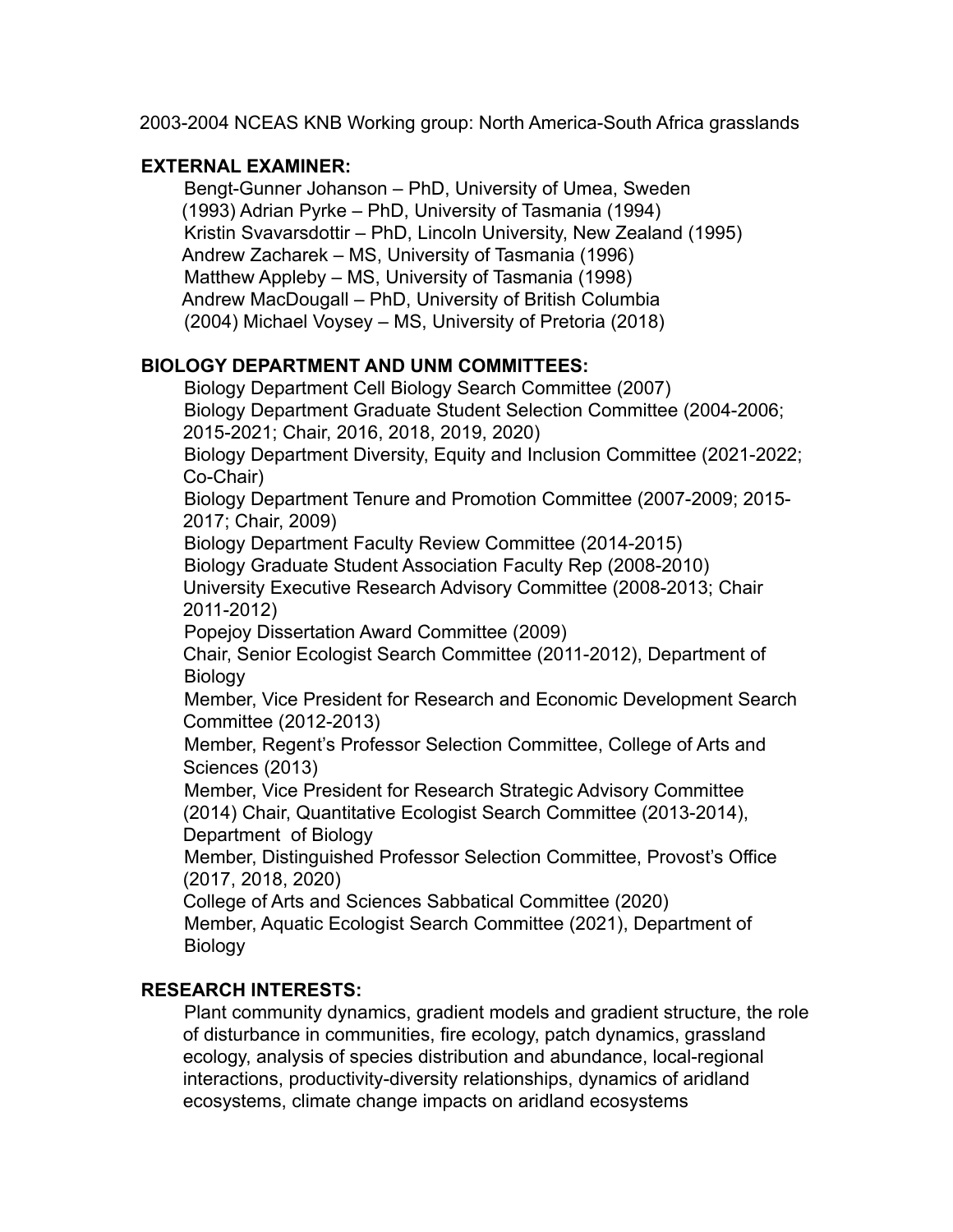#### **GRANTS:**

- 2021 Collaborative Research: Understanding spatiotemporal dynamics of plant soil feedbacks: Consequences for shrub-grass interactions in a dryland ecotone. NSF - \$307,495 (6/1/2021-5/31/2025) PI: Jennifer Rudgers, CoPI: Scott Collins, Catherine Harris.
- 2020 REU Sites: Population, community and ecosystem dynamics in the Northern Chihuahuan Desert. NSF - \$288,764 (2/1/2020-1/31/2023) PI: Scott Collins.
- 2019 LTREB: Community reordering alters ecosystem processes in desert grassland. NSF - \$489,000 (5/15/2019-4/30/2024) PI: Scott Collins, CoPI: Jennifer Rudgers.
- 2019 COLLABORATIVE RESEARCH: LTREB RENEWAL: The role of ecological heterogeneity in a long-term grassland restoration experiment. NSF - \$600,000 (7/15/2019-6/30/2024) PI: Sara Baer, CoPI: John Blair, Scott Collins.
- 2019 Quantifying the microbial contribution to community recovery from drought. NSF - \$1,009,923 (8/15/2019-7/31/2023) PI: Jennifer Rudgers, CoPI: Scott Collins.
- 2019 Seasonal fire frequency and carbon sequestration in aridland ecosystems. US Forest Service RMRS - \$35,000 (6/1/19-12/31/21); PI: Scott Collins
- 2018 The Sevilleta Meteorological Network: Enhancing and expanding technological infrastructure to assess climate variability in dryland ecosystems. NSF - \$204,025 (9/1/2018-8/31/2022) PI: Renée Brown, CoPIs: Scott Collins, Don Natvig
- 2017 Quantifying the effects of species range shifts and management of post fire recovery on regional carbon dynamics in a changing climate. USDA - \$850,000 (7/1/2017-6/30/2020) PI: Matthew Hurteau, CoPIs: Marcy Litvak, Dan Krofchek, Scott Collins
- 2017 REU Site: Dynamics of aridland ecosystems in the northern Chihuahuan Desert. NSF - \$298,462 (2/1/2017-1/31/2020) PI: Scott Collins, CoPI: Amaris Swann
- 2017 RAPID: Impact of exceptional drought on transformation of a South African savanna grassland. NSF - \$70,439 (1/1/2017-12/31/2017) PI: Melinda Smith, CoPIs: Scott Collins, Alan Knapp, Sally Koerner, Deron Burkepile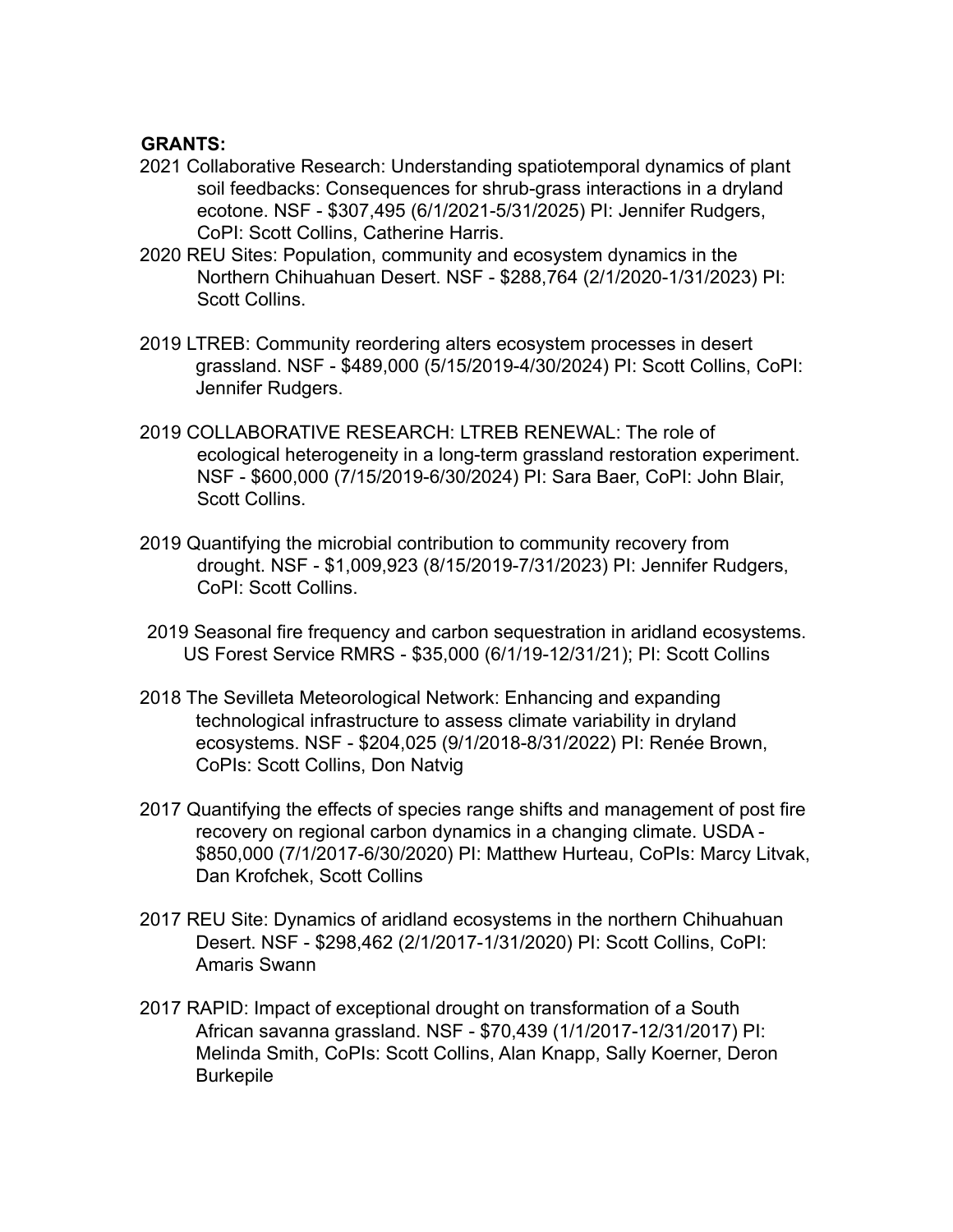- 2015 Collaborative Research: Parsing the effects of host specificity and geography on plant-fungal symbioses under climate change. NSF - \$1,089,436 (UNM portion \$406,128) (6/1/15-5/31/19); UNM PI: Jennifer Rudgers, CoPI: Scott Collins
- 2015 Sevilleta LTER V: Abiotic pulses and constraints: effects on dynamics and stability in an aridland ecosystem. NSF - \$1,960,000 (4/1/15- 3/31/18); PI: Will Pockman, CoPIs: Scott Collins, Cliff Dahm, Marcy Litvak, Kristin Vanderbilt
- 2015 Interannual variability in net primary production. US Forest Service RMRS \$92,999 (1/1/15-12/31/19); PI: Scott Collins
- 2013 Dissertation Research: Semiarid soil microbial response to global change. NSF - \$19,479 (4/15/13-4/14/15). PI: Laura Ladwig, CoPI: Scott Collins.
- 2013 Collaborative Research (U Wisconsin, UNM, UCSB): ABI Development: A toolbox for analysis of long-term ecological dynamics using the Kepler Workflow System. NSF - \$887,101 (UNM portion \$272,160) (4/15/13- 3/31/17); UNM PI: Scott Collins.

2013 Sevilleta LTER V: Abiotic pulses and constraints: effects on dynamics and stability in an aridland ecosystem. NSF - \$1,960,000 (1/1/13- 12/31/14) plus supplements (2014 - \$12,000); PI: Scott Collins, CoPIs: Cliff Dahm, Marcy Litvak, Will Pockman, Kristin Vanderbilt*.*

- 2012 Student research and teaching improvements at the Sevilleta Field Station. NSF - \$96,750. (9/1/12-8/31/13). PI: Don Natvig, CoPIs: Scott Collins, Jennifer Johnson.
- 2012 Collaborative Research (Southern Illinois U, Kansas State, UNM): LTREB: The role of ecological heterogeneity in a long-term grassland restoration experiment. NSF – \$450,000 (7/1/12-6/30/17); PI: Sara Baer, CoPIs: John Blair, Scott Collins.

2012 Collaborative Research (CSU, UNM, U Oklahoma): Grassland sensitivity to climate change at local to regional scales: assessing the role of ecosystem attributes versus environmental context. NSF - \$3,755,556 (UNM portion \$1,079,257 plus \$16,000 for REU supplements) (1/15/12- 12/31/18); UNM PI: Scott Collins, CoPI: Will Pockman.

2011 Long-term carbon dynamics in aridland ecosystems. US Forest Service RMRS - \$148,000 (6/1/10-5/31/15); PI: Scott Collins, CoPIs: Marcy Litvak, Paulette Ford, Deb Finch, Matt Reeves.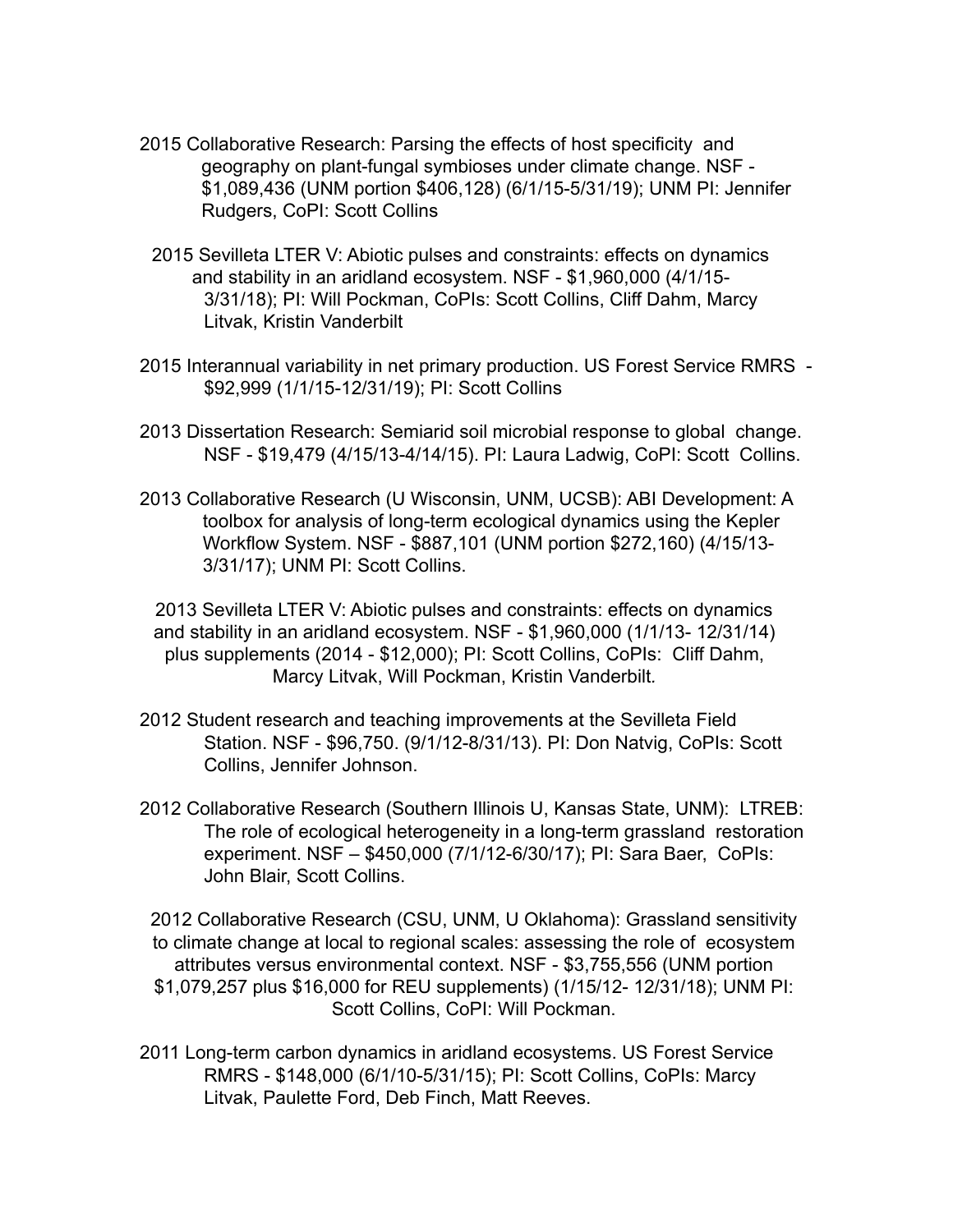- 2011 REU Sites: Pulse dynamics research in aridland ecosystems. NSF \$565,896 (4/1/11-3/1/17); PI: Scott Collins, CoPI: Les McFadden.
- 2010 ULTRA-Ex: Collaborative research: Land and Water Use Decision Making and Ecosystem Services along a Southwestern Socio-Ecological Gradient. NSF - \$120,000. (9/1/10-6/30/14). PI: Scott Collins, CoPIs: Kristine Grimsrud, Cliff Dahm, Kristin Vanderbilt.

2010 RAPID: Ecosystem reconstruction under climate change conditions following fire. NSF - \$150,055. (6/1/10-5/31/12). PI: Scott Collins, CoPIs: Marcy Litvak, Will Pockman, Bob Sinsabaugh, Blair Wolf.

- 2010 Student research and teaching improvements at the Sevilleta Field Station. NSF - \$95,290. (10/1/09-9/30/10). PI: Don Natvig, CoPI: Scott Collins.
- 2009 Roots with a view: the eukaryotic microbial metatranscriptome of blue grama grass rhizosphere soils shows the way to transformational lignocellulose degrading technologies and elucidates carbon flux through aridland ecosystems. DOE Joint Genome Institute, Community Sequencing Program, 600 MB of sequencing (1/1/10-12/31/11). PI: A.J. Powell, CoPIs: B. Simmons, D.O. Natvig, S.L. Collins, R.L. Sinsabaugh, A. Porras-Alfaro, D. Martinez, C. Detter, R.A. Dean, J. Magnuson, R. Berka.
- 2009 Dissertation Research: Effects of global climate change, loss of mega herbivore biodiversity, and altered fire regimes on savanna grassland ecosystems. NSF - \$14,860 (5/1/09-4/30/11). PI: Sally Koerner, CoPI: Scott Collins.

2009 Collaborative Research (Yale, CSU, UNM, KSU): Convergence and contingencies in savanna grasslands (renewal). NSF - \$807,000 (UNM portion \$155,038) (2/1/09-1/31/12); UNM PI: Scott Collins.

- 2008 Collaborative research (UNM and UVa): Do vegetation-microclimate feedbacks promote shrub encroachment in the southwestern United States? NSF - \$553,989 (UNM portion \$289,008) (2/1/08-1/31/11); UNM PI: Marcy Litvak, CoPIs: Will Pockman, Scott Collins.
- 2008 Sevilleta LTER REU Sites Program. NSF \$246,705 (3/1/08-2/28/11); PI: Scott Collins, CoPI: Les McFadden.
- 2008 Ecosystem consequences of precipitation extremes in semiarid grassland and shrubland. DoE/NICCR - \$374,829 (4/1/08-8/31/12); PI: Will Pockman, CoPIs: Scott Collins, Eric Small-Tilden.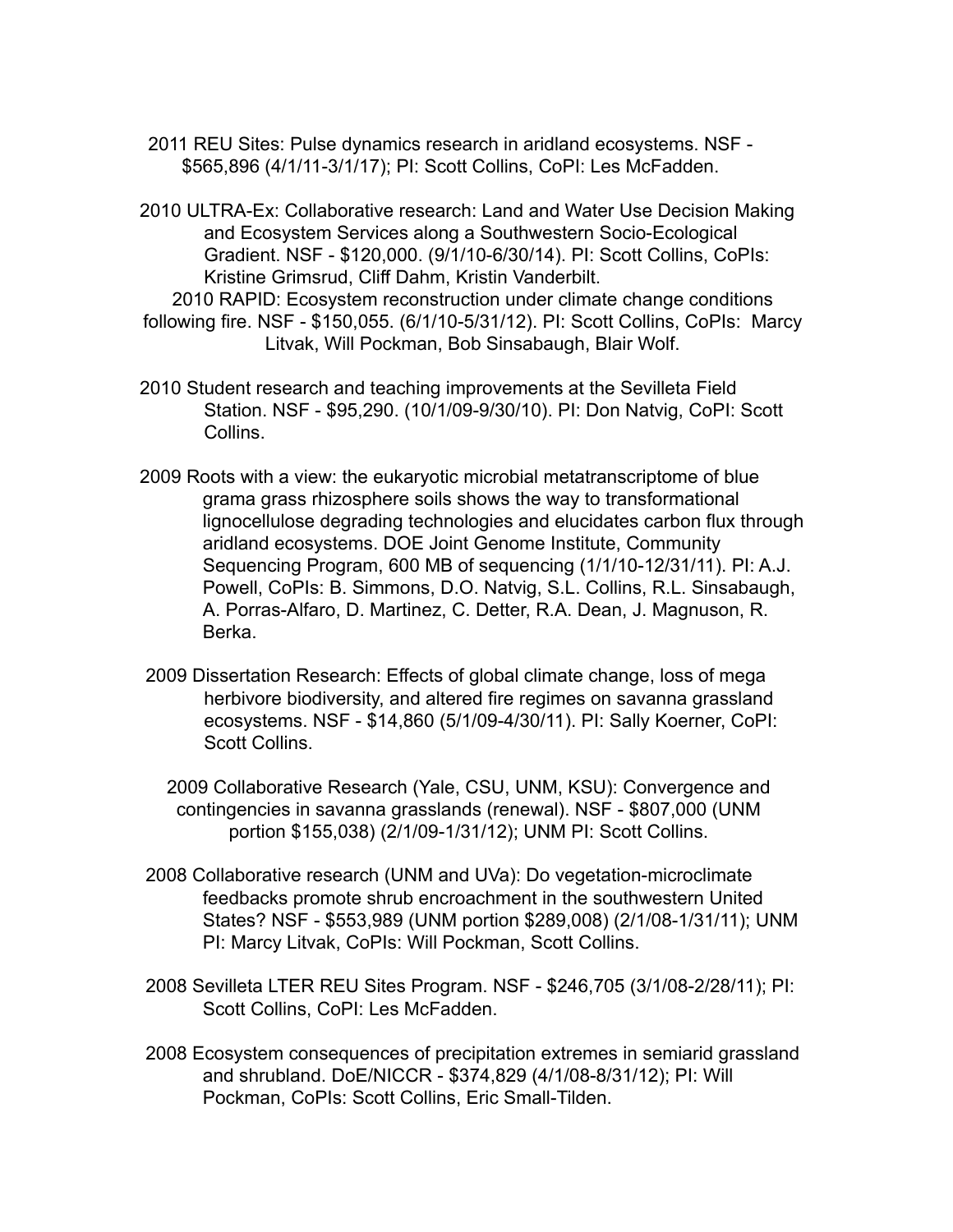2007 Renovations to increase residence capacity at the UNM Sevilleta Field Research Station. NSF - \$250,000 (10/15/07-10/14/10); PI: Scott Collins, CoPIs: Don Natvig, Will Pockman, Tim Lowery, Mike Friggens.

2006 Sevilleta LTER IV: Abiotic pulses and constraints: effects on dynamics and stability in an aridland ecosystem. NSF - \$4,920,000 (11/1/06- 10/31/12) plus supplements (2008 - \$101,163; 2009 - \$145,862; 2010 – \$112,221; 2011 - \$125,000; 2012 - \$140,000); PI: Scott Collins, CoPIs: Cliff Dahm, Marcy Litvak, Will Pockman, Kristin Vanderbilt*.*

- 2006 Track 1, GK-12: E-MRGE: Ecohydrogeology in the Middle Rio Grande Environment. NSF - \$1,663,165 (5/1/06-12/31/10); PI: Scott Collins, CoPIs: Laura Crossey, Douglas Earick.
- 2006 Enabling distributed network sensing of arid ecosystem adaptation resulting from global climate change. UNM-LANL - \$90,000 (6/1/2006- 8/31/2007); PI: Scott Collins, Luis Bettencourt; CoPIs: Aric Hagberg, Alejandro Aceves, Gabriel Huerta.
- 2005 Global change effects on grass-shrub interactions in an arid ecosystem. NSF - \$297,494 (7/15/05-6/30/09); PI: Joe Fargione, CoPIs: Scott Collins, Will Pockman.
- 2005 The nitrogen cycle of a semiarid grassland: a fungal loop? NSF \$120,000 (7/1/05-6/30/06); PI: Robert Sinsabaugh, CoPIs: Scott Collins, Mike Allen, David Hanson.
- 2005 Collaborative Research (UNM, CSU, KSU, Yale): Convergence and contingencies in savanna grasslands. NSF - \$830,000 (UNM portion \$60,000) (9/1/05-8/31/08); UNM PI: Scott Collins.
- 2005 LTREB: Long-term ecosystem responses to more extreme precipitation patterns and warming. NSF - \$300,000 (5/1/05-4/30/10); PI: John Blair, CoPIs: Alan Knapp, Phil Fay, Scott Collins, Melinda Smith.

2004 Preparing the LTER Network for collaborative science, education and synthesis: a planning proposal. NSF - \$1,135,461 (9/1/04-3/31/08); PI: Scott Collins, Co-PIs: Barbara Benson, Dan Childers, Allison Whitmer.

2003 The Sevilleta Field Research Station: Infrastructure enhancements for high-quality water resources and wireless data transmission. NSF - \$76,270+\$25,424 UNM Match (3/1/04-10/31/08); PI: Don Natvig, CoPIs: Scott Collins, Will Pockman, Robert Parmenter, Cliff Dahm.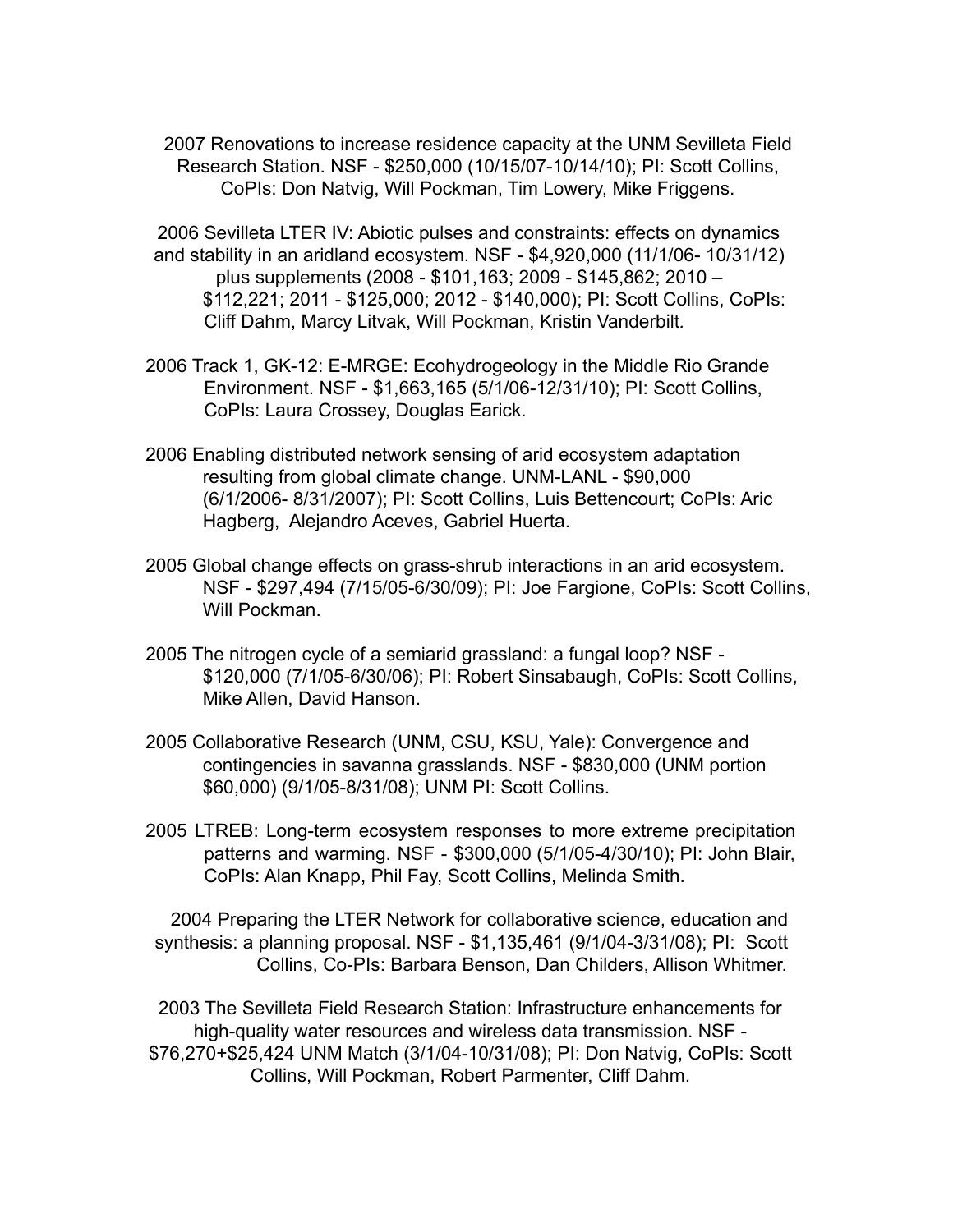- 2003 Sevilleta Long-term Ecological Research Program. NSF \$3,177,024 with supplements (11/1/02-10/31/08); PI: Scott Collins, Co-PIs: Will Pockman, Blair Wolf, Jim Gosz, Deb Peters, Robert Parmenter.
- 1997 Evaluating the role of resource heterogeneity in restoring grasslands. NSF - \$178,196 (4/1/97 to 9/30/00); PI: Alan Knapp, CoPIs: John Blair, Scott Collins.
- 1995 Diversity and stability in tallgrass prairie vegetation. \$8,837 Kansas State University subcontract for NSF funded Long-term Ecological Research.
- 1994 Patterns of species diversity in the Konza Prairie landscape. \$8,837 Kansas State University subcontract for NSF funded Long-term Ecological Research.
- 1994 Experimental analysis of species percolation through communities. NSF \$147,000 (1/1/94 to 12/31/96); PI: Susan Glenn, CoPI: Scott Collins).
- 1992 Vegetation-environment relationships at Konza Prairie. \$7,957 Kansas State University subcontract for NSF funded Long-term Ecological Research.
- 1991 Travel grant to Hungary to develop cooperative research. \$1,200 National Science Foundation Division of International Programs.
- 1991 Interactive effects of fire and grazing on community dynamics at Konza Prairie. \$7,599 - Kansas State University subcontract for NSF funded Long-term Ecological Research.
- 1990 Spatial and temporal analysis of species abundance and distribution. \$12,513 - NSF PI: Scott Collins, CoPI: Susan Glenn.
- 1990 SGER: Phase-space ordination and the complexity of successional trajectories. \$18,674 – NSF PI: Scott Collins, CoPIs: Susan Glenn, Steward Pickett.
- 1990 Vegetation heterogeneity in the Konza Prairie landscape: patterns in space and time. \$10,569 - Kansas State University subcontract for NSF funded Long-term Ecological Research.
- 1989 Survey of permanent plots at Konza Prairie Research Natural Area. \$4,443 - Kansas State University subcontract for NSF funded Long-term Ecological Research.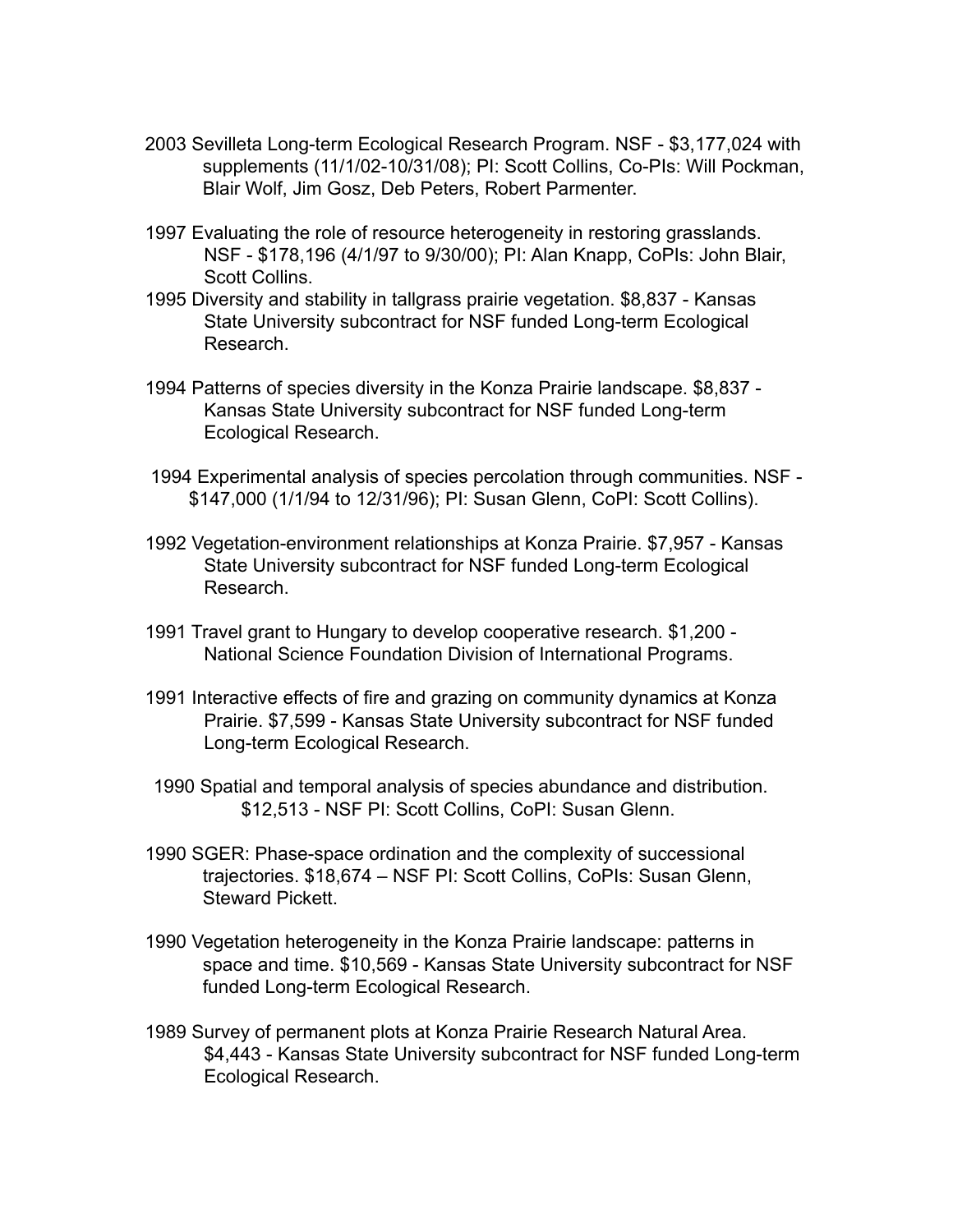- 1988 Experimental analysis of patch dynamics in tallgrass prairie vegetation. NSF Doctoral Dissertation Improvement Grant. \$2,689. PI: Susan Glenn, CoPI: Scott Collins.
- 1988 Effects of habitat structure on survival and growth of tree seedlings in hemlock-hardwood forest. Edmund Niles Huyck Preserve, Inc. \$1,550.
- 1987 Plant community dynamics on soil disturbances on burned and unburned tallgrass prairie. Junior Faculty Summer Research Fellowship. University of Oklahoma. \$4,000.
- 1987 Habitat structure of tree seedlings in hemlock-hardwood forest. Edmund Niles Huyck Preserve, Inc. \$1,600.
- 1985 Plant colonization of small-scale disturbances in a native prairie. Junior Faculty Summer Research Fellowship. University of Oklahoma. \$3,500.
- 1984 Effects of ecosystem fragmentation on forest vegetation in the New Jersey Pine Barrens. Victoria Foundation. \$20,000. PI: Ralph Good, CoPI: Scott Collins.

### **JOURNAL PUBLICATIONS:**

Collins, S.L. and W.H. Blackwell. 1979. Bassia (Chenopodiaceae) in North America. **Sida** 8: 57-64.

Collins, S.L., J.L. Vankat and J.V. Perino. 1979. Potential tree species dynamics in the arbor vitae association of Cedar Bog, a west-central Ohio fen. **Bulletin of the Torrey Botanical Club** 106: 290-298.

Collins, S.L., P.G. Risser and E.L. Rice. 1981. Ordination and classification of mature bottomland forests in northcentral Oklahoma. **Bulletin of the Torrey Botanical Club** 108: 152-165.

Collins, S.L. 1981. A comparison of nest-site and perch-site vegetation structure for seven species of warblers. **Wilson Bulletin** 93: 542-547.

Collins, S.L., J.V. Perino and J.L. Vankat. 1982. Woody species and microtopography in the bog meadow association of Cedar Bog, a west-central Ohio fen. **American Midland Naturalist** 108: 245-249.

Adams, D.E., R.C. Anderson and S.L. Collins. 1982. Differential response of woody and herbaceous species to summer and winter burning in an Oklahoma grassland. **Southwestern Naturalist** 27: 55-61.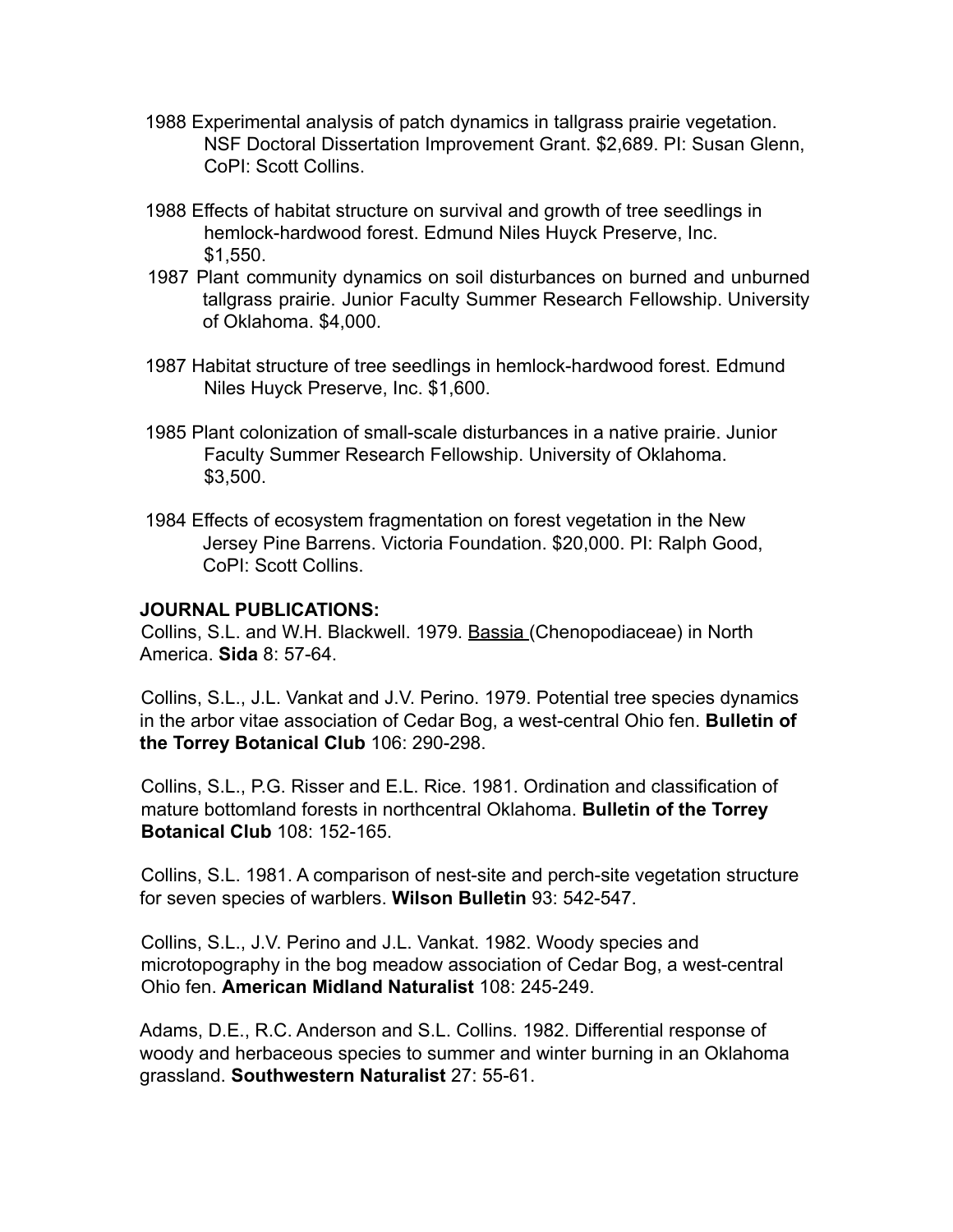Collins, S.L., F.C. James and P.G. Risser. 1982. Habitat relationships of wood warblers (Parulidae) in northern central Minnesota. **Oikos** 39: 50-58.

Heinrich, B. and S.L. Collins. 1983. Caterpillar leaf damage and the game of hide-and-seek with birds. **Ecology** 64: 592-602.

Collins, S.L. and D.E. Adams. 1983. Succession in grasslands: thirty-two years of change in a central Oklahoma tallgrass prairie. **Vegetatio** 51: 181-190. Collins, S.L. 1983. Geographic variation in habitat structure of the Black-throated green Warbler (Dendroica virens). **Auk** 100: 382-389.

Collins, S.L. 1983. Geographic variation of habitat structure for the wood warblers in Maine and Minnesota. **Oecologia** 59: 246-252.

Collins, S.L. and G.E. Uno. 1983. The effect of early spring burning on vegetation in Buffalo wallows. **Bulletin of the Torrey Botanical Club** 110: 474-481.

Polley, H.W. and S.L. Collins. 1984. Relationships between vegetation and environment in buffalo wallows. **American Midland Naturalist** 112: 178-186.

Dooley, K.L. and S.L. Collins. 1984. Ordination and classification of western oak forests in Oklahoma. **American Journal of Botany** 71: 1221-1227.

Collins, S.L. and G.E. Uno. 1985. Seed predation, seed dispersal and disturbance: a comment. **American Naturalist** 125: 866-872.

Collins, S.L. and S.C. Barber. 1985. The effects of disturbance on diversity in mixed grass prairie. **Vegetatio** 64: 87-94.

Collins, S.L. and R.E. Good. 1987. The seedling regeneration niche: habitat structure of tree seedlings in oak-pine forest. **Oikos** 48: 89-98.

Pickett, S.T.A., S.L. Collins and J.J. Armesto. 1987. A hierarchical consideration of models and mechanisms of succession. **Vegetatio** 69: 109-114.

Collins, S.L. and R.E. Good. 1987. Canopy-ground layer relationships in New Jersey Pine Barrens oak-pine forests. **American Midland Naturalist** 117: 280- 288.

Pickett, S.T.A., S.L. Collins and J.J. Armesto. 1987. Models, mechanisms and pathways of succession. **Botanical Reviews** 53: 335-371.

Collins, S.L. 1987. Interaction of disturbances in tallgrass prairie: a field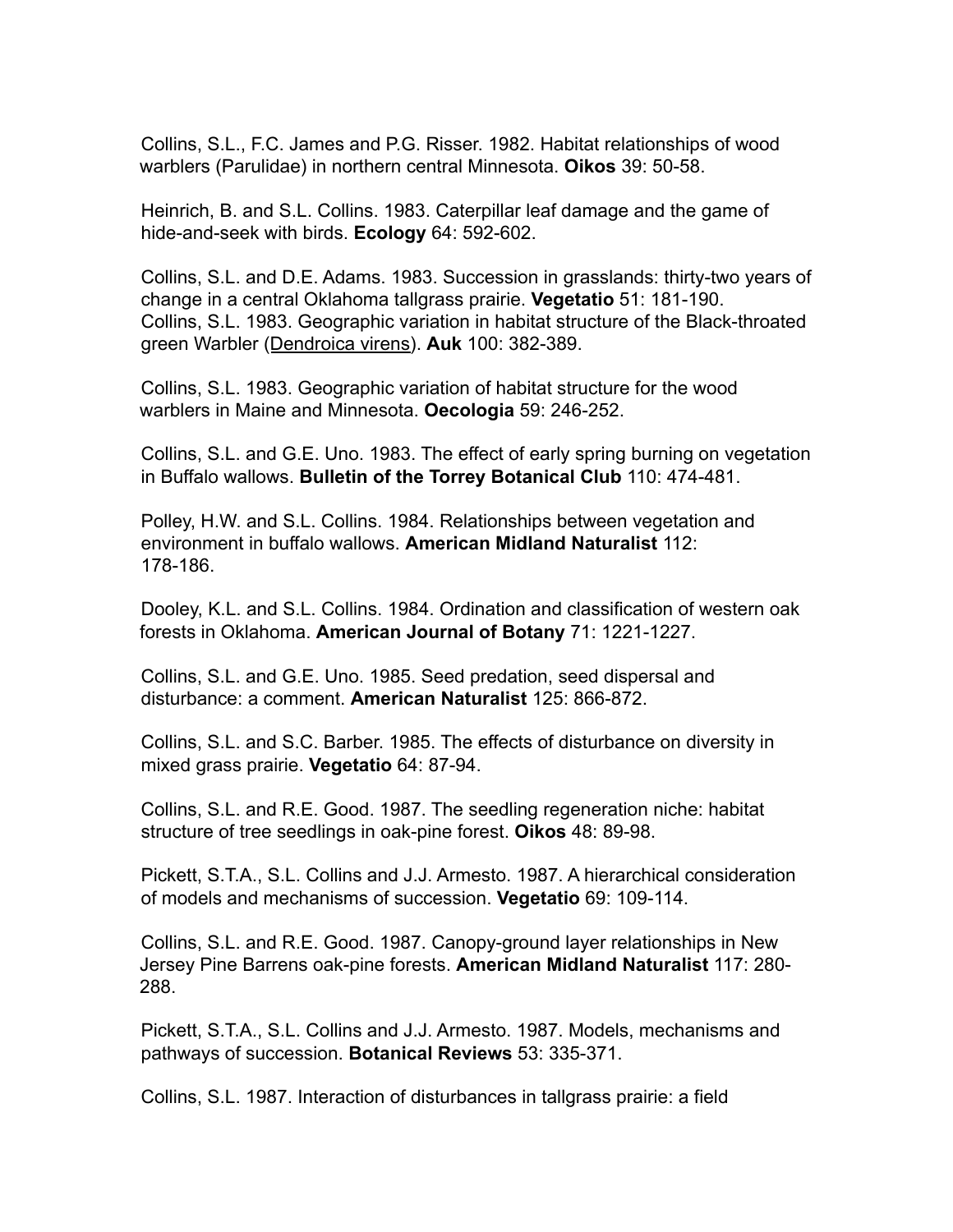experiment. **Ecology** 68: 1243-1250.

Uno, G.E. and S.L. Collins. 1987. Plant succession on granite outcrops in southwestern Oklahoma. **Bulletin of the Torrey Botanical Club** 114: 387-392.

Collins, S.L., J.A. Bradford and P.L. Sims. 1988. Succession and fluctuation in Artemisia dominated grassland. **Vegetatio** 89-99.

Gibson, D.J., S.L. Collins and R.E. Good. 1988. Effects of ecosystem fragmentation on vegetation in oak-pine forests in the New Jersey Pine Barrens. **Forest Ecology and Management** 25: 105-122.

Collins, S.L. 1988. Pattern and association of herbaceous layer species in three central Maine forests. **Castanea** 53: 271-285.

Pickett, S.T.A., J. Kolasa, J.J. Armesto and S.L. Collins. 1989. The ecological concept of disturbance and its expression at various hierarchical levels. **Oikos** 54: 131-139.

Collins, S.L., G. Mitchell and S. Klahr. 1989. Vegetation-environment relationships in granite outcrop plant communities. **American Midland Naturalist** 122: 339-348.

Collins, S.L. 1989. Experimental analysis of patch dynamics and community heterogeneity in tallgrass prairie. **Vegetatio** 85: 57-66.

Glenn, S.M. and S.L. Collins. 1990. Patch structure in tallgrass prairies: dynamics of satellite species. **Oikos** 57: 329-336.

Collins, S.L. 1990. Habitat relationships and survivorship of tree seedlings in hemlock-hardwood forests. **Canadian Journal of Botany** 68: 790-797.

Collins, S.L. and S.M. Glenn. 1990. A hierarchical analysis of species abundance patterns in grassland vegetation. **American Naturalist** 135: 633-648.

Collins, S.L. 1990. Patterns of community structure during succession in tallgrass prairie. **Bulletin of the Torrey Botanical Club** 117: 397-408.

Collins, S.L. and S.M. Glenn. 1991. Spatial and temporal dynamics in species regional abundance and distribution. **Ecology** 72: 654-664.

Brandenburg, D.M., J.R. Estes and S.L. Collins. 1991. Revision of Diarrhena (Poaceae) in North America. **Bulletin of the Torrey Botanical Club** 118: 128- 136.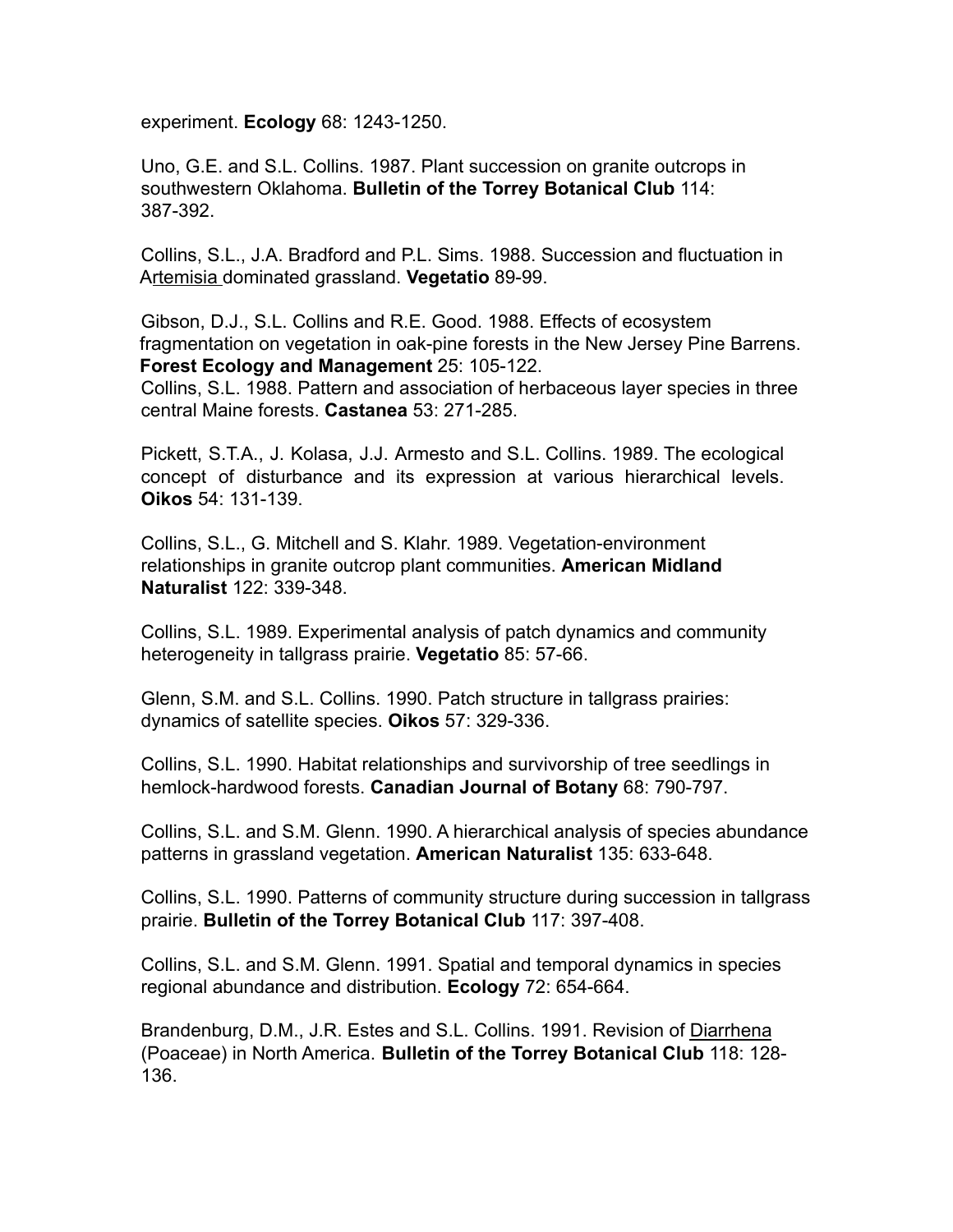Collins, S.L. and S.C. Klahr. 1991. Pattern analysis of post oak-blackjack oak forests along an environmental gradient. **Oecologia** 86: 471-477.

Glenn, S.M. and S.L. Collins. 1992. Effects of spatial scale and disturbance on rates of immigration and extinction of species in prairies. **Oikos** 63: 273-280.

Glenn, S.M., S.L. Collins and D.J. Gibson. 1992. Disturbances in tallgrass prairie: local vs regional effects on heterogeneity. **Landscape Ecology** 7: 155-163.

Collins, S.L. 1992. Fire frequency and community heterogeneity in tallgrass prairie vegetation. **Ecology** 73: 2001-2006.

Agnew, A.D.Q., S.L. Collins and E. van der Maarel. 1993. Mechanisms and processes in vegetation dynamics - Introduction. **Journal of Vegetation Science** 4: 145-148.

Collins, S.L., S.M. Glenn and D.W. Roberts. 1993. The hierarchical continuum concept. **Journal of Vegetation Science** 4: 149-156.

Glenn, S.M. and S.L. Collins. 1993. Experimental analysis of patch dynamics in tallgrass prairie. **Journal of Vegetation Science** 4: 157-162.

Gurevitch, J. and S.L. Collins. 1994. Experimental manipulation of natural plant communities. **Trends in Ecology and Evolution** 9: 94-98.

Bartha, S., S.L. Collins, S.M. Glenn and M. Kertesz. 1995. Small-scale spatial organization of tallgrass prairie vegetation along a topographic gradient. **Folia Geobotanica and Phytotaxonomica** 30: 169-184.

Collins, S.L., S.M. Glenn and D.J. Gibson. 1995. Experimental analysis of the intermediate disturbance hypothesis: decoupling cause and effect. **Ecology** 76: 486-492.

Steinauer, E.M. and S.L. Collins. 1995. Effects of urine deposition on small-scale patch structure in prairie vegetation. **Ecology**: 76: 1195-1205.

Collins, S.L. 1995. The measurement of stability in grasslands. **Trends in Ecology and Evolution** 10: 95-96*.*

Moen, J. and S.L. Collins. 1996. Trophic interactions and plant species richness along a productivity gradient. **Oikos** 76: 603-607*.*

Hoagland, B.W. and S.L. Collins. 1997. Gradient models, gradient structure and hierarchical structure in plant communities. **Oikos**: 78: 23-30*.*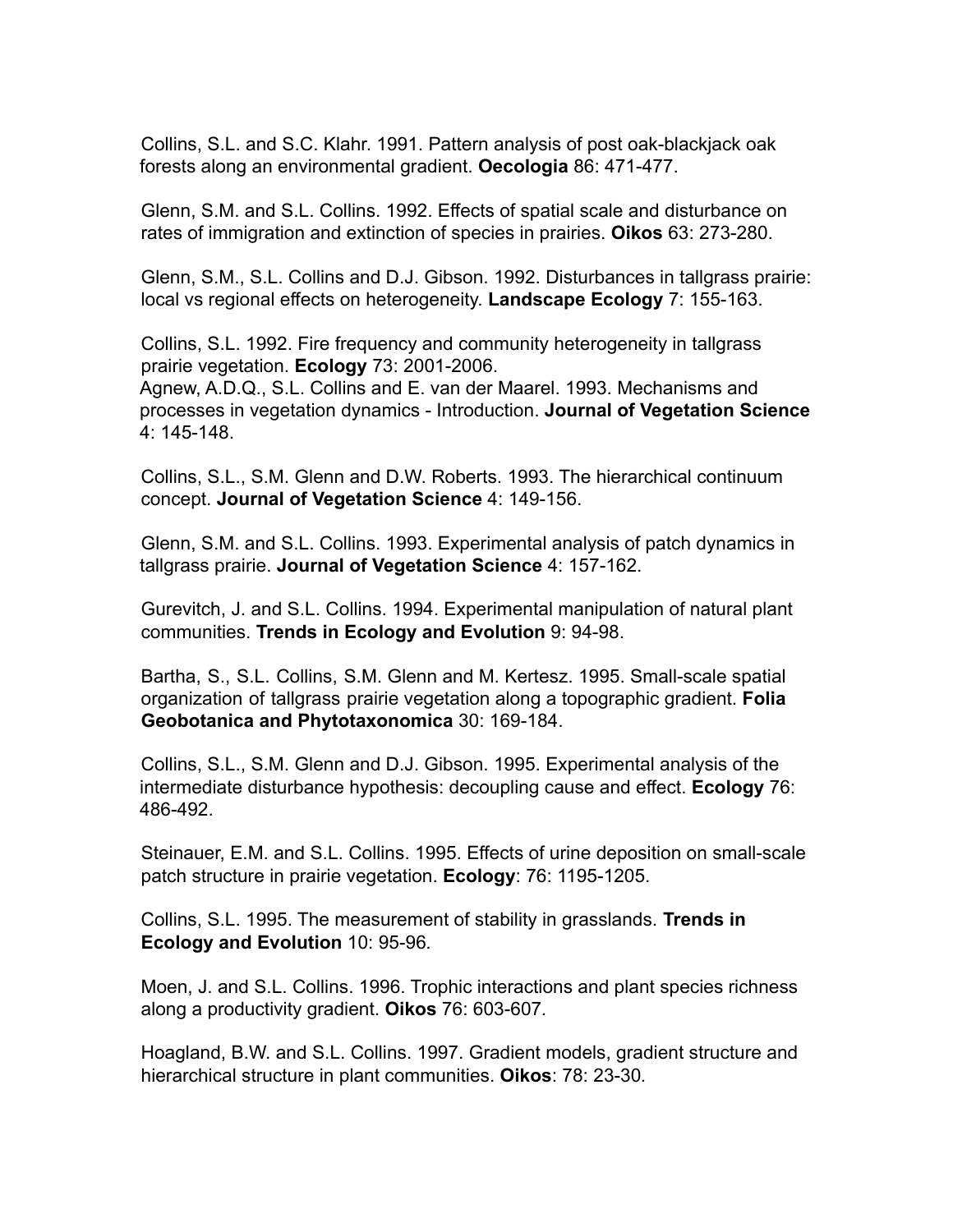Collins, S.L. and S.M. Glenn. 1997. Effects of organismal and distance scaling on patterns of species distribution and abundance. **Ecological Applications** 7: 543- 551*.*

Hoagland, B.W. and S.L. Collins. 1997. Heterogeneity in shortgrass prairie vegetation of the southern high plains, USA: the role of playa lakes. **Journal of Vegetation Science** 8: 277-286.

Collins, S.L. and S.M. Glenn. 1997. Intermediate disturbance and its relationship to within- and between-patch dynamics. **New Zealand Journal of Ecology**: 21: 103-110.

Collins, S.L., A.K. Knapp, J.M. Briggs, J.M. Blair and E.L. Steinauer. 1998. Modulation of diversity by grazing and mowing in native tallgrass prairie. **Science** 280: 745-747.

Knapp, A.K., J.M. Blair, J.M. Briggs, S.L. Collins, D.C. Hartnett, L.C. Johnson and E.G. Towne. 1999. The keystone role of bison in North American tallgrass prairie. **BioScience** 49: 39-50*.*

Gibson, D.J., J.S. Ely and S.L. Collins. 1999. The core-satellite species hypothesis provides a theoretical basis for Grime's classification of dominant subordinate, and transient species. **Journal of Ecology** 87:1064-1067.

Blair, J.M., S.L. Collins and A.K. Knapp. 2000. Ecosystems as functional units in nature. **Natural Resources and Environment** 14: 150-155.

Collins, S.L. 2000. Disturbance frequency and community stability in native tallgrass prairie. **American Naturalist** 155: 311-325.

Gough, L. C.W. Osenberg, K.L. Gross and S.L. Collins. 2000. Fertilization effects on species density and primary productivity in herbaceous plant communities. **Oikos** 89: 428-439.

Fay, P.A., J.D. Carlisle, A.K. Knapp, J.M. Blair and S.L. Collins. 2000. Altering rainfall timing and quantity in a mesic grassland ecosystem: design and performance of rainfall manipulation shelters. **Ecosystems** 3: 308-319.

Collins, S.L., F. Michelli and L. Hartt. 2000. A method to determine rates and patterns of variability in ecological communities. **Oikos** 91: 285-293.

Steinauer, E.M. and S.L. Collins. 2001. Feedback loops in ecological hierarchies following urine deposition in tallgrass prairie. **Ecology** 82: 1319-1329.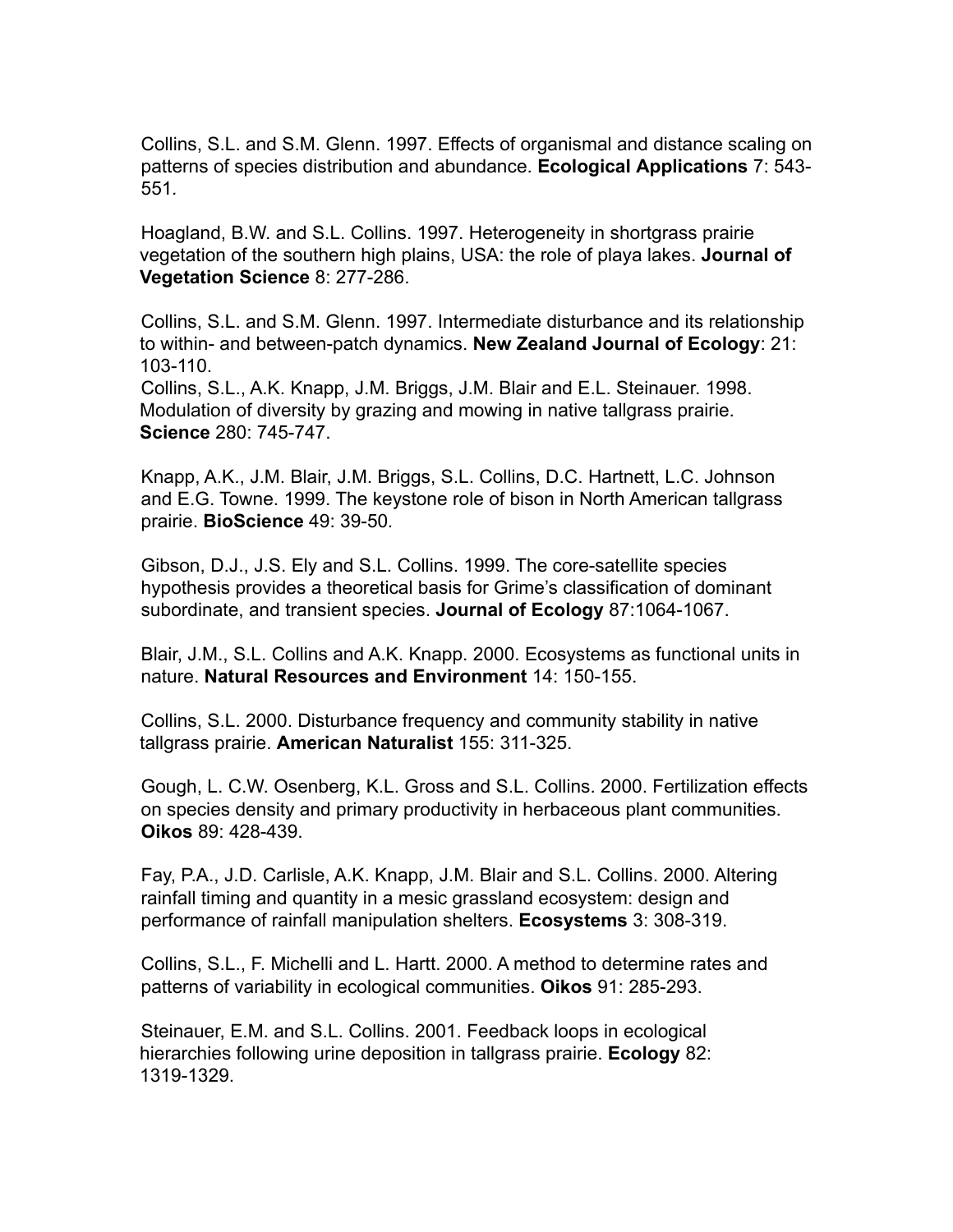Collins, S.L. 2001. Overview: Long-term research and the dynamics of bird populations and communities. **Auk** 118: 583-588*.*

Clark, J.S, S.R. Carpenter, M. Barber, S.L. Collins, A.P. Dobson, J. Foley, D.M. Lodge, M. Pascual, R.A. Pielke, Jr., W. Pizer, C.M. Pringle, W.V. Reid, K.A. Rose, O. Sala, W.H. Schlesinger, D.H. Wall and D.N. Wear. 2001. Ecological forecasts: an emerging imperative. **Science** 293: 657-660.

Cardinale, B.J., M.A. Palmer and S.L. Collins. 2002. Species diversity enhances ecosystem functioning through interspecific facilitation. **Nature** 415: 426-429.

Fay, P.A, J.D. Carlisle, B.T. Danner, M.S. Lett, J.K. McCarron, C. Stewart, A.K. Knapp, J.M. Blair and S.L. Collins. 2002. Altered rainfall patterns, gas exchange, and growth in grasses and forbs. **International Journal of Plant Sciences** 163: 549-557.

Collins, S.L., S.M. Glenn and J.M. Briggs. 2002. Effect of local and regional processes on plant species richness in tallgrass prairie. **Oikos** 99: 571-579.

Knapp, A.K., P.A. Fay, J.M. Blair, S.L. Collins, M.D. Smith, J.D. Carlisle, C.W. Harper, B.T. Danner, M.S. Lett and J.K. McCarron. 2002. Rainfall variability, carbon cycling, and plant species diversity in a mesic grassland. **Science** 298: 2202-2205.

Turner, M.G., S.L. Collins, A.L. Lugo, J.J. Magnuson, T.S. Rupp and F.J. Swanson. 2003. Disturbance dynamics and ecological response: the contribution of long-term ecological research. **BioScience** 53: 46-56.

Baer, S.G., J.M. Blair, S.L. Collins and A.K. Knapp. 2003. Soil resources regulate productivity and diversity in newly established tallgrass prairie. **Ecology** 84: 724- 735.

Schade, J.D., R. Sponseller, S.L. Collins and A. Stiles. 2003. The influence of *Prosopis* canopies on understory vegetation: effects of landscape position. **Journal of Vegetation Science** 14: 743-750.

Fay, P.A., J.D. Carlisle, A.K. Knapp, J.M. Blair and S.L. Collins. 2003. Productivity responses to altered rainfall patterns in a  $C_4$ -dominated grassland. **Oecologia** 137: 245-251.

Pringle, C.M. and S.L. Collins. 2004. Needed: A unified infrastructure to support long-term scientific research on public lands. **Ecological Applications** 13: 18- 21.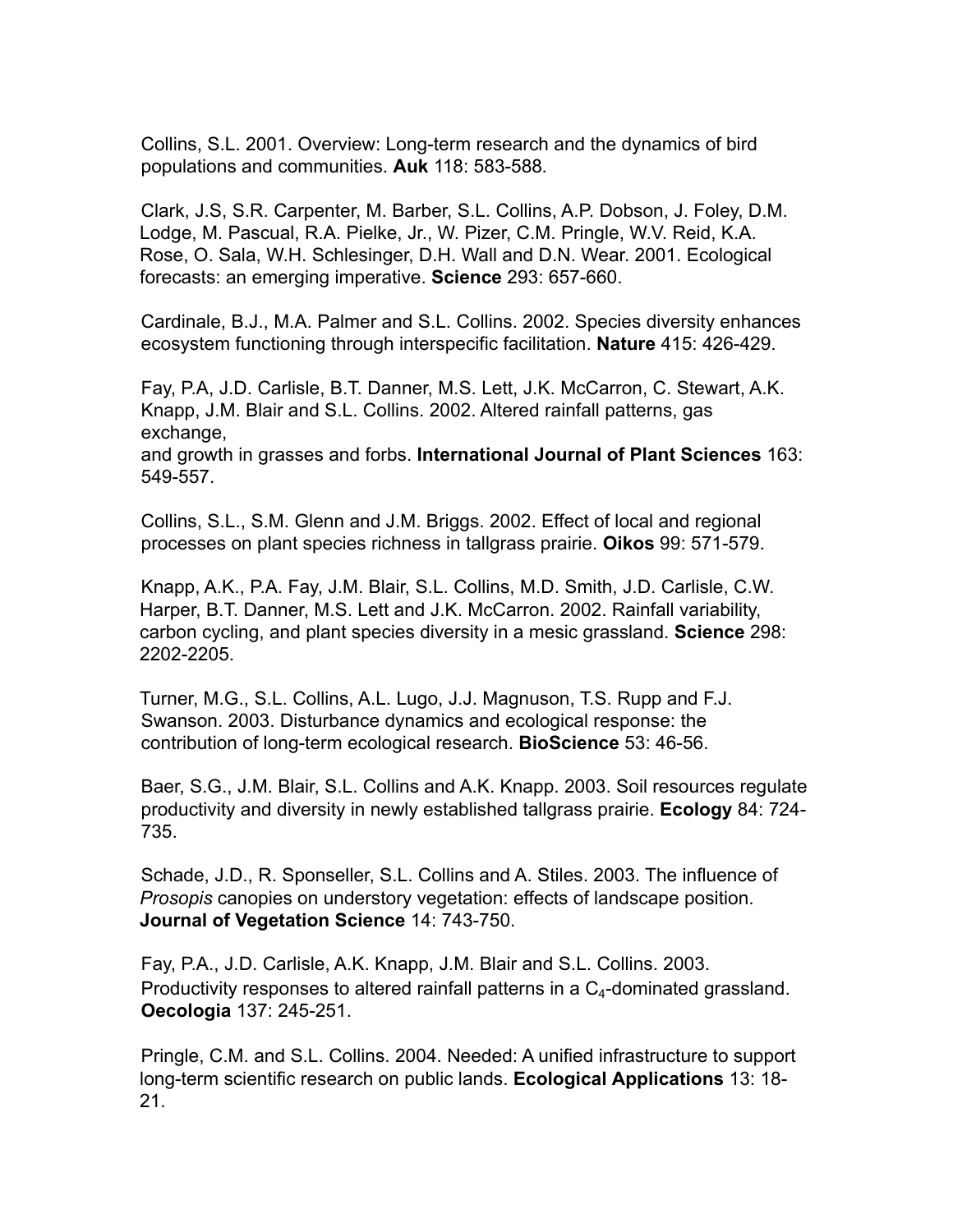Baer, S.G., J.M. Blair, S.L. Collins and A.K. Knapp. 2004. Plant community responses to resource availability and heterogeneity during restoration. **Oecologia** 139: 617-629.

Palmer, M.A., E. Bernhardt, E. Chornesky, S.L. Collins, A. Dobson, C. Duke, B. Gold, R. Jacobson, S. Kingsland, R. Kranz, M. Mappin, M.L. Martinez, F. Micheli, J. Morse, M. Pace, M. Pascual, S. Palumbi, O.J. Reichman, A. Simons, A. Townsend and M. Turner. 2004. Ecology for a crowded planet. **Science** 304: 1251-1252.

Knapp, A.K., M.D. Smith, S.L. Collins, N. Zambatis, M. Peel, S. Emery, J. Wojdak, M.C. Horner-Devine, H. Biggs, J. Kruger and S.J. Andelman. 2004. Generality in ecology: Testing North American grassland rules in South African savannas. **Frontiers in Ecology and the Environment** 2: 483-491. Cook, W.M., D.G. Casagrande, D. Hope, P.M. Groffman and S.L. Collins. 2004. Learning to roll with the punches: Adaptive experimentation in human-dominated systems. **Frontiers in Ecology and the Environment** 2: 467-474.

Davis, M.A., J. Pergl, A.-M. Truscott, J. Kollmann, J.P. Bakker, R. Domenech, K. Prach, A.-H. Prieur-Richard, R.M. Veeneklaas, P. Pysek, R. del Moral, R.J. Hobbs, S.L. Collins, S.T.A. Pickett and P.B. Reich. 2005. Vegetation change: A reunifying concept in plant ecology. **Perspectives in Plant Ecology, Evolution and Systematics** 7: 69-76.

Palmer, M.A., E.S. Bernhardt, E.A. Chornesky, S.L. Collins, A.P. Dobson, C.S. Duke, B.D. Gold, R.B. Jacobson, S.E. Kingsland, R.H. Kranz, M.J. Mappin, M.L. Martinez, F. Micheli, J.L. Morse, M.L. Pace, M. Pascual, S.S. Palumbi, O.J. Reichman, A.R. Townsend and M.G. Turner. 2005. Ecology science and sustainability for the 21<sup>st</sup> Century. **Frontiers in Ecology and the Environment** 3: 4-11.

Baer, S.G., S.L. Collins, J.M. Blair, A.K. Knapp and A.K. Fiedler. 2005. Soil heterogeneity effects on tallgrass prairie community heterogeneity: an application of ecological theory to restoration ecology. **Restoration Ecology** 113: 413-424.

Chen, X., H.-B. Li and S.L. Collins. 2005. Multiscale monitoring of a multispecies case study: two grass species at Sevilleta. **Plant Ecology** 179: 149-154.

Pennings, S.C., C.M. Clark, E.E. Cleland, S.L. Collins, L. Gough, K.L. Gross, D.G. Milchunas and K.N. Suding. 2005. Do individual plant species show predictable responses to nitrogen addition across multiple experiments? **Oikos** 110: 547-555.

Suding, K.N., S.L. Collins, L. Gough, C.M. Clark, E.E. Cleland, K.L. Gross, D.G.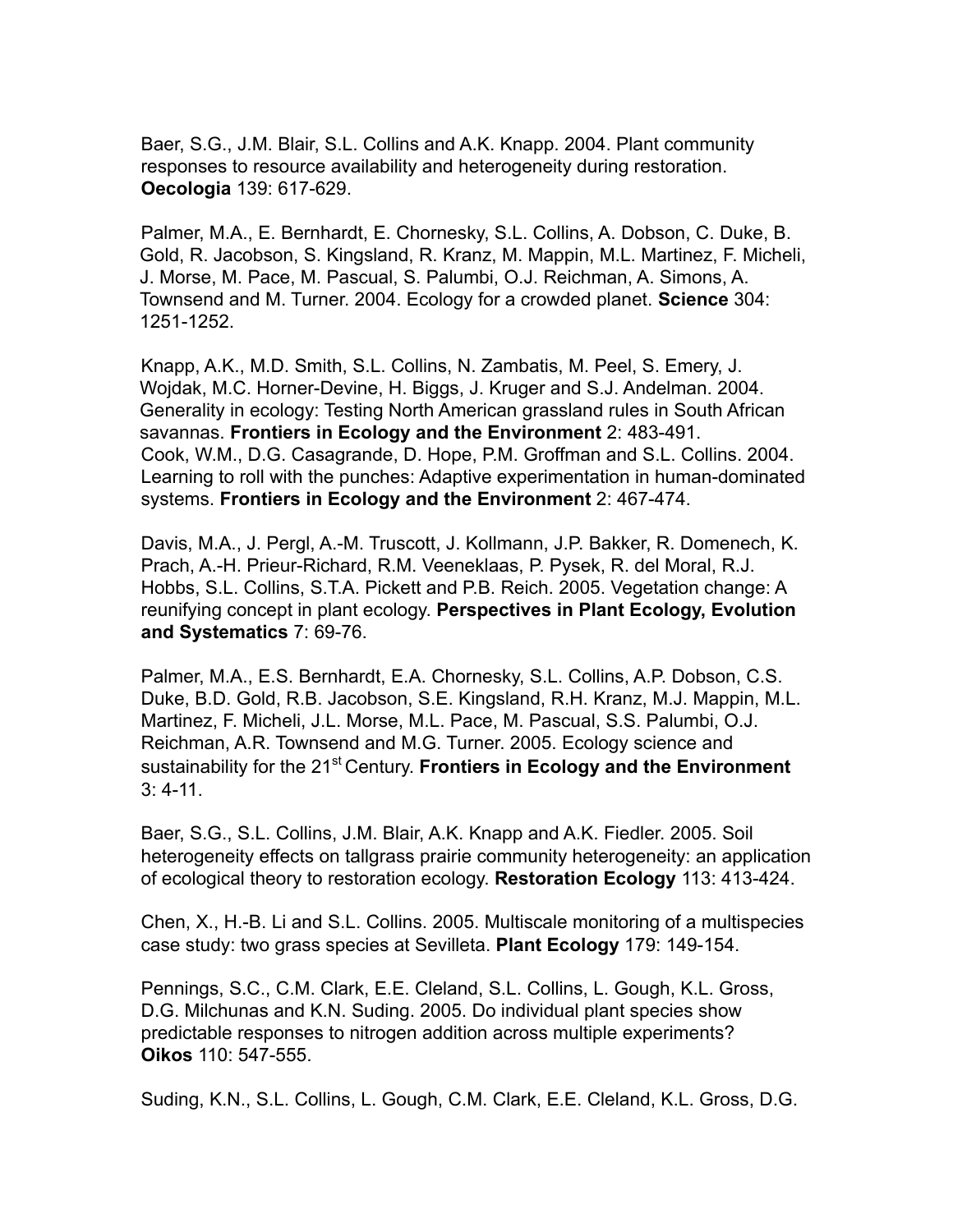Milchunas and S.C. Pennings. 2005. Functional- and abundance-based mechanisms explain diversity loss due to N fertilization. **Proceedings of the National Academy of Sciences** 102: 4387-4392.

Hastings, A., P. Arzberger, B. Bolker, S.L. Collins, A.R Ives, N.A. Johnson and M.A. Palmer. 2005. Quantitative bioscience for the 21<sup>st</sup> Century. BioScience 55: 511-517.

Peters, D.C.P., J.R. Gosz, W.T. Pockman, E.E. Small, R.R. Parmenter, S.L. Collins and E. Muldavin. 2006. Integrating patch and boundary dynamics to understand and predict biotic transitions at multiple scales. **Landscape Ecology** 21: 19-33.

Collins, S.L. and M.D. Smith. 2006. Scale-dependent interaction of fire and grazing on community heterogeneity in tallgrass prairie. **Ecology** 87: 2058-2067.

Collins, S.L., L.M.A. Bettencourt, A. Hagberg, R.F. Brown, D.I. Moore, G. Bonito, K.A. Delin, S.P. Jackson, D.W. Johnson, S.C. Burleigh, R.R. Woodrow and J.M. McAuley. 2006. New opportunities in ecological sensing using wireless sensor networks. **Frontiers in Ecology and the Environment** 4: 402-407.

Báez, S., S.L. Collins, D. Lightfoot and T. Koontz. 2006. Bottom-up regulation of plant community structure in an aridland ecosystem. **Ecology** 87: 2746-2754.

Heatherly, T., M.R. Whiles, D.J. Gibson, S.L. Collins, A.D. Huryn, J.K. Jackson and M.A. Palmer. 2007. Stream insect occupancy-frequency patterns and metapopulation structure. **Oecologia** 151: 313-321.

Báez, S., J.E. Fargione, D.I. Moore, S.L. Collins and J.R. Gosz. 2007. Atmospheric nitrogen deposition in the northern Chihuahuan desert: temporal trends and potential consequences. **Journal of Arid Environments** 68: 640- 651.

Pennington, D.D. and S.L. Collins. 2007. Response of an aridland ecosystem to interannual climate variability and prolonged drought. **Landscape Ecology** 22: 897-910*.*

Clark, C.M., E.E. Cleland, S.L. Collins, J.E. Fargione, L. Gough, K.L. Gross, S.C. Pennings, K.N. Suding and J.B. Grace. 2007. Environmental and plant community determinants of species loss following nitrogen enrichment. **Ecology Letters** 10: 596-607*.*

Zeglin, L.H., M. Stursova, R.L. Sinsabaugh and S.L. Collins. 2007. Microbial responses to nitrogen addition in three contrasting grassland ecosystems. **Oecologia** 154: 349-359.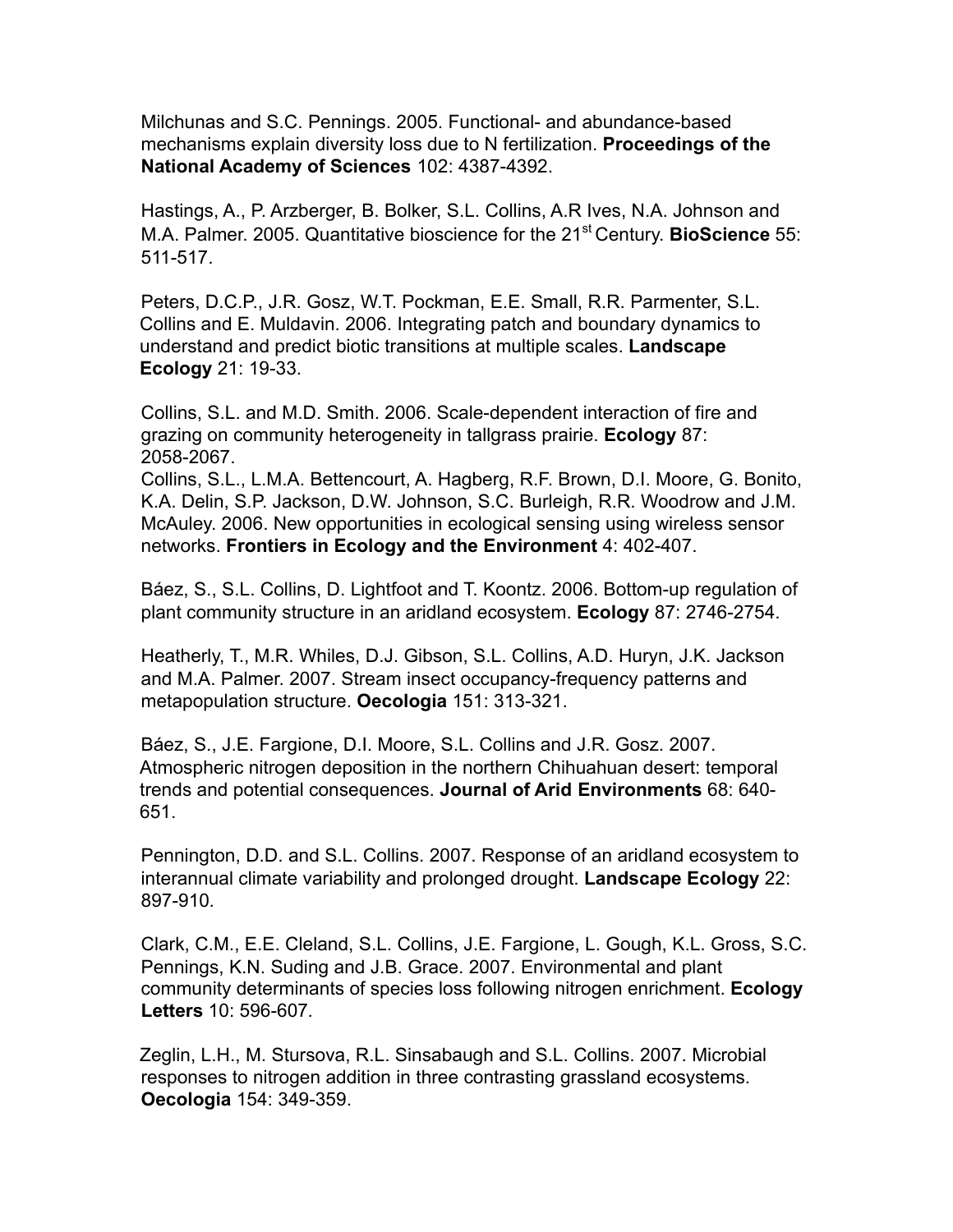Ravi, S., P. D'Odorico, T.M. Zobeck, T.M. Over and S.L. Collins. 2007. Feedbacks between fires and wind erosion in heterogeneous arid lands. **Journal of Geophysical Research** 112: G04007, doi:10.1029/2007JG000474.

Muldavin, E.H., D.I. Moore, S.L. Collins, K.R. Wetherill and D.C. Lightfoot. 2008. Aboveground net primary production dynamics in a northern Chihuahuan Desert ecosystem. **Oecologia** 155: 123-132.

Knapp, A.K., J.M. Briggs, S.L. Collins, S.R. Archer, S.M. Bret-Harte, B.E. Ewers, D.P. Peters, D.R. Young, G.R. Shaver, E. Pendall and M.B. Cleary. 2008. Shrub encroachment in North American grasslands: shifts in growth form dominance rapidly alters control of ecosystem carbon inputs. **Global Change Biology** 14: 615-623.

Cleland, E.E., C.M. Clark, S.L. Collins, J.E. Fargione, L. Gough, K.L. Gross, D.G. Milchunas, S.C. Pennings, W.D. Bowman, I.C. Burke, W.K. Lauenroth, G.P. Robertson, J.C. Simpson, D. Tilman and K.N. Suding. 2008. Species responses to nitrogen fertilization in herbaceous plant communities, and associated species traits. **Ecology** 89: 1175.

Collins, S.L., R.L. Sinsabaugh, C. Crenshaw, L. Green, A. Porras-Alfaro, M. Stursova and L.H. Zeglin. 2008. Pulse dynamics and microbial processes in aridland ecosystems. **Journal of Ecology** 96: 413-420.

Peters, D.P.C., P.M. Groffman, N.J. Nadelhoffer, N.B. Grimm, S.L. Collins, W.K. Michener and M.A. Huston. 2008. Living in an increasingly connected world: a framework for continental-scale environmental science. **Frontiers in Ecology and the Environment** 6: 229-237.

Báez, S. and S.L. Collins. 2008. Shrub invasion decreases diversity and alters community stability in northern Chihuahuan Desert plant communities. **PLoS One** 3: e2332. doi:10.1371/journal.pone.0002332*.*

Veen, G.F., J.M. Blair, M.D. Smith and S.L. Collins. 2008. Influence of grazing and fire frequency on small-scale plant community structure and resource variability in native tallgrass prairie. **Oikos** 117: 859-866.

Ravi, S., P. D'Odorico, L. Wang, and S.L. Collins. 2008. Form and function of grass ring patterns in arid grasslands: the role of abiotic controls**. Oecologia** 158: 545–555.

Collins, S.L., K.N. Suding, E.E. Cleland, M. Batty, S.C. Pennings, K.L. Gross, J.B. Grace, L. Gough, J.E. Fargione and C.M. Clark. 2008. Rank clocks and plant community dynamics. **Ecology** 89: 3534–3541.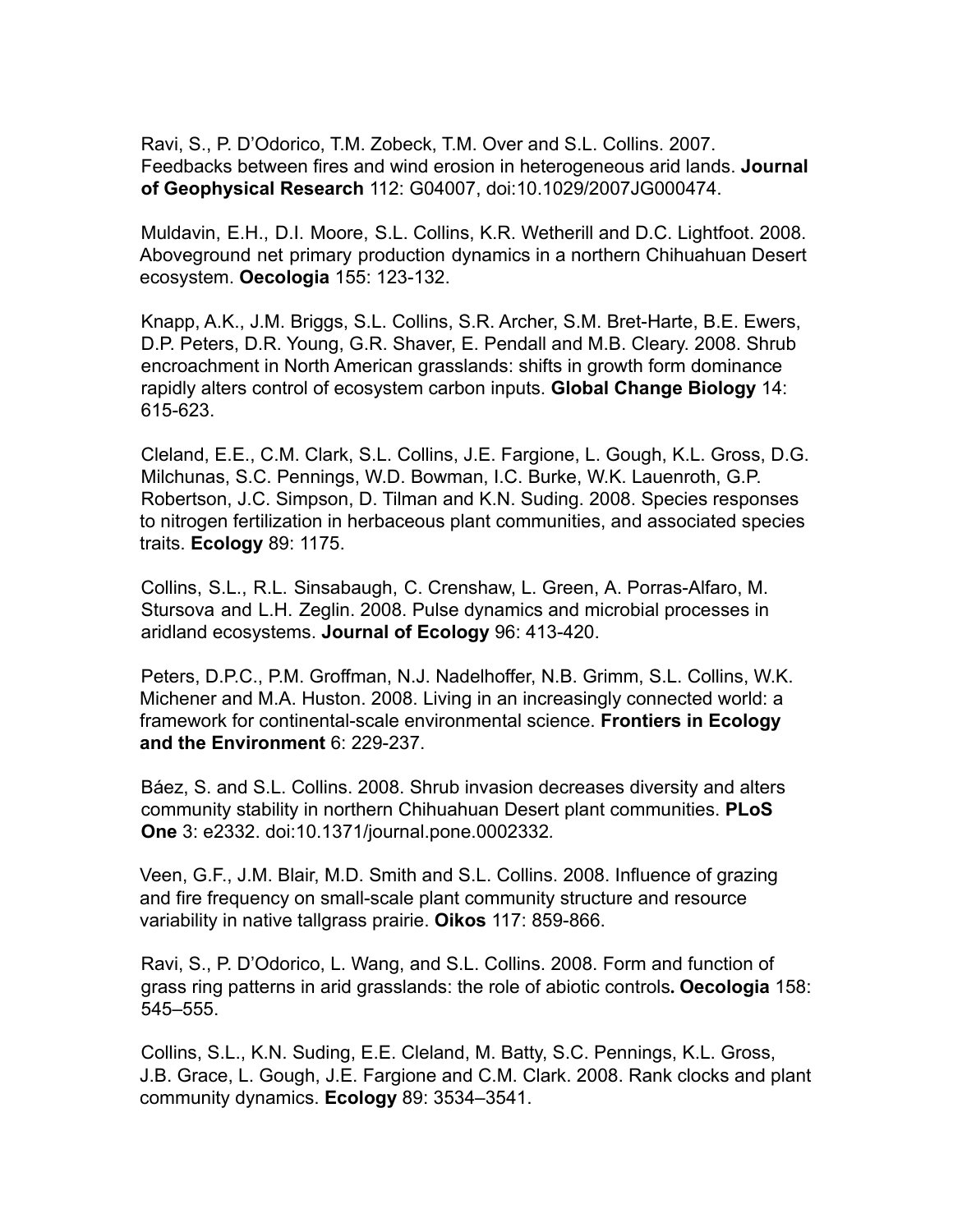Ravi, S., P. D'Odorico, S.L. Collins and T.E. Huxman. 2009. Can biological invasions induce desertification? **New Phytologist** 181: 512-515**.**

Ravi, S., P. D'Odorico, L. Wang, C.S. White, G.S. Okin, S.A. Macko and S.L. Collins. 2009. Post-fire resource redistribution in desert grasslands: a possible negative feedback on land degradation. **Ecosystems** 12: 434-444*.*

Porter, J.H., E.S. Nagy, T.K. Kratz, P.C. Hanson, S.L. Collins and P. Arzberger. 2009. New eyes on the world: advanced sensors for ecology. **BioScience** 59: 385-397.

Burns, C.A., S.L. Collins and M.D. Smith. 2009. Plant community response to loss of large herbivores: comparing consequences in a South African and a North American grassland. **Biodiversity and Conservation** 18: 2327-2342. Rominger, A.J., T.E.X. Miller and S.L. Collins. 2009. Relative contributions of neutral and niche-based processes to the structure of a desert grassland grasshopper community. **Oecologia** 161: 791-800.

Buis, G.M., J.M. Blair, D.E. Burkepile, C.E. Burns, A.J. Chamberlain, P.L. Chapman, S.L. Collins, R.W.S. Fynn, N. Govender, K.P. Kirkman, M.D. Smith and A.K. Knapp. 2009. Controls of aboveground net primary production in mesic savanna grasslands: An inter-hemispheric comparison. **Ecosystems** 12: 982– 995.

Collins, S.L. 2009. Biodiversity under global change. **Science** 326: 1353-1354.

Smith, M.D., A.K. Knapp and S.L. Collins. 2009. A framework for assessing ecosystem dynamics in response to chronic resource alterations induced by global change. **Ecology** 90: 3279-3289.

Xia, Y., D.I. Moore, S.L. Collins and E.H. Muldavin. 2010. Aboveground production and species richness of annuals in Chihuahuan Desert grassland and shrubland plant communities. **Journal of Arid Environments** 74: 378-385.

Collins, S.L., J.E. Fargione, C.L. Crenshaw, E. Nonaka, J.R. Elliott, Y. Xia and W.T. Pockman. 2010. Rapid plant community responses during the summer monsoon to nighttime warming in a northern Chihuahuan Desert grassland. **Journal of Arid Environments** 74: 611-617.

Ravi, S., P. D'Odorico, T.E. Huxman and S.L. Collins. 2010. Interactions between soil erosion processes and fires: implications for the dynamics of fertility islands. **Rangeland Ecology and Management** 63: 267-274.

Spasojevic, M.J., R.J. Aicher, G.R. Koch, E.S Marquardt, N. Mirotchnick, T.G.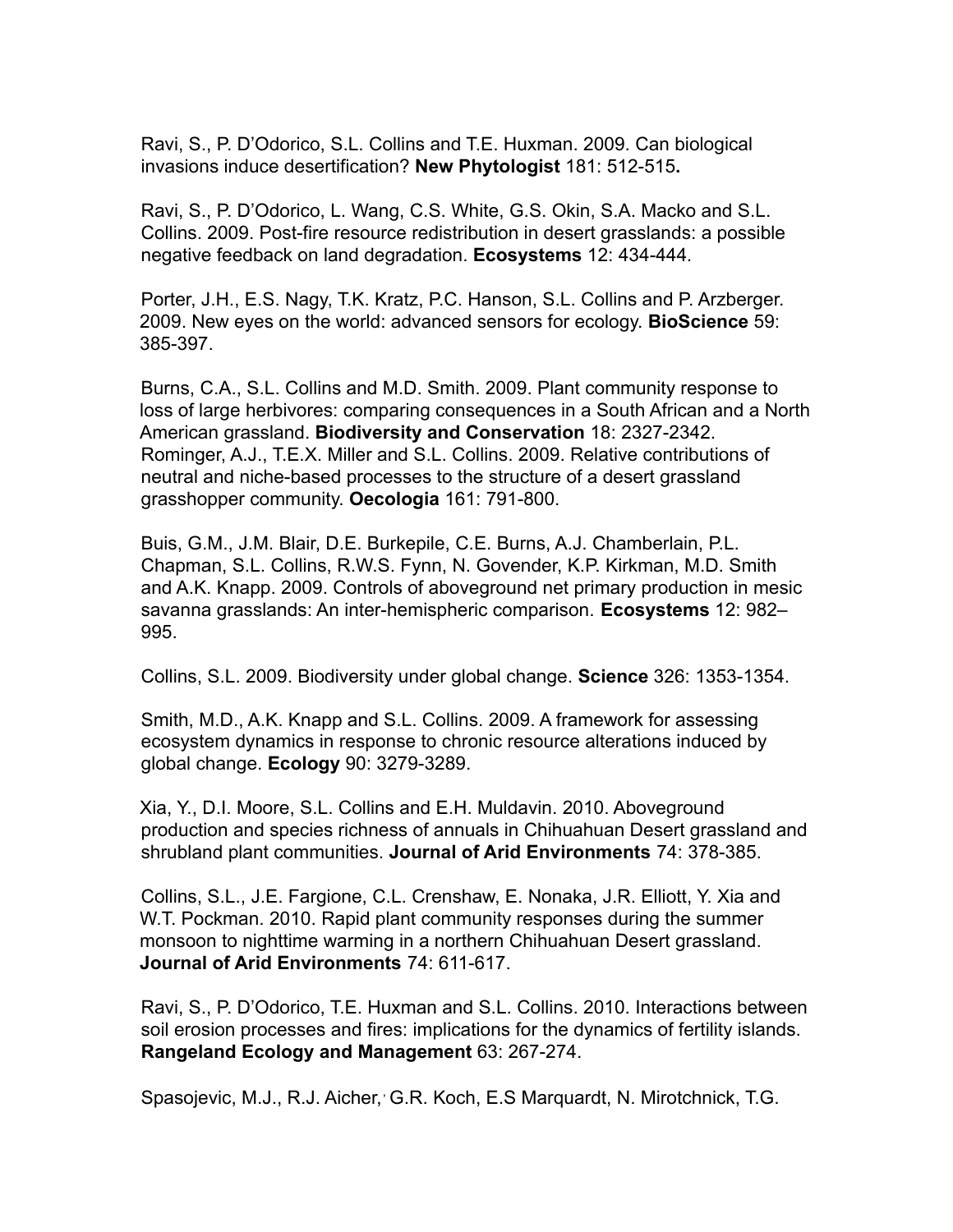Troxler and S.L. Collins. 2010. Fire and grazing in mesic tallgrass prairie: impacts on plant species and functional traits. **Ecology** 91: 1651-1659*.*

Allen, M.F., E.B. Allen, J.L. Lansing, K.S. Pregitzer, R.L. Hendrick, R.W. Ruess and S.L. Collins. 2010. Responses to chronic N fertilization of ectomycorrhizal piñon but not arbuscular mycorrhizal juniper in a piñon-juniper woodland. **Journal of Arid Environments** 74: 1170-1176.

Vargas, R., D.D. Baldocchi, M.F. Allen, M. Bahn, A. Black, S.L. Collins, J.C. Yuste, T. Hirano, R.S. Jassal, J. Pumpanen and J. Tang. 2010. Looking deeper into the soil: biophysical controls and seasonal lags of soil  $CO<sub>2</sub>$  production and efflux. **Ecological Applications** 20: 1569-1582*.*

D'Odorico, P., J.D. Fuentes, W.T. Pockman, S.L. Collins, Y. He, J.S. Medeiros, S. DeWekker and M.E. Litvak. 2010. Positive feedback between microclimate and shrub encroachment in the northern Chihuahuan Desert. **Ecosphere** 1: doi:10.1890/ES10-00073.1.

Notaro, M., Z. Liu, R.G. Gallimore, J.W. Williams, D.S. Gutzler and S.L. Collins. 2010. Complex seasonal cycle of ecohydrology in the southwest United States. **Journal of Geophysical Research – Biogeosciences** 115: doi.org/10.1029/2010JG001382.

Firn, J. J.L. Moore, A.S. MacDougall, E.T. Borer, E.W. Seabloom, J. HilleRisLambers, W.S. Harpole, E.E. Cleland, C.S. Brown, J.M.H. Knops, S.M. Prober, D.A. Pyke, K.A. Farrell, J.D. Bakker, L.R. O'Halloran, P.B. Adler, S.L. Collins, C.M. D'Antonio, M.J. Crawley, E.M. Wolkovich, K.J. La Pierre, B.A. Melbourne, Y. Hautier, J.W. Morgan, A.D.B. Leakey, A. Kay, R. McCulley, K.F. Davies, C.J. Stevens, C.-J. Chu, K.D. Holl, J.A. Klein, P.A. Fay, N. Hagenah, K. P. Kirkman and Y.M. Buckley. 2011. Abundance of introduced species at home predicts abundance away in herbaceous communities. **Ecology Letters** 14: 274- 281

Thomey, M.L., S.L. Collins, R. Vargas, J.E. Johnson, R.F. Brown, D.O. Natvig, and M.T. Friggens. 2011. Effect of precipitation variability on net primary production and soil respiration in a Chihuahuan Desert grassland. **Global Change Biology** 17: 1505-1515.

Hall, S.J., R.A. Sponseller, N.B. Grimm, D. Huber, J.P. Kaye, C.M. Clark and S.L. Collins. 2011. Ecosystem response to nutrient enrichment across an urban airshed in the Sonoran Desert. **Ecological Applications** 21: 640-660.

Herrera, J., R. Poudel, K.A. Nebel and S.L. Collins. 2011. Precipitation increases the abundance of some groups of root-associated fungal endophytes in a semi arid grassland. **Ecosphere** 2: doi:10.1890/ES11-00001.1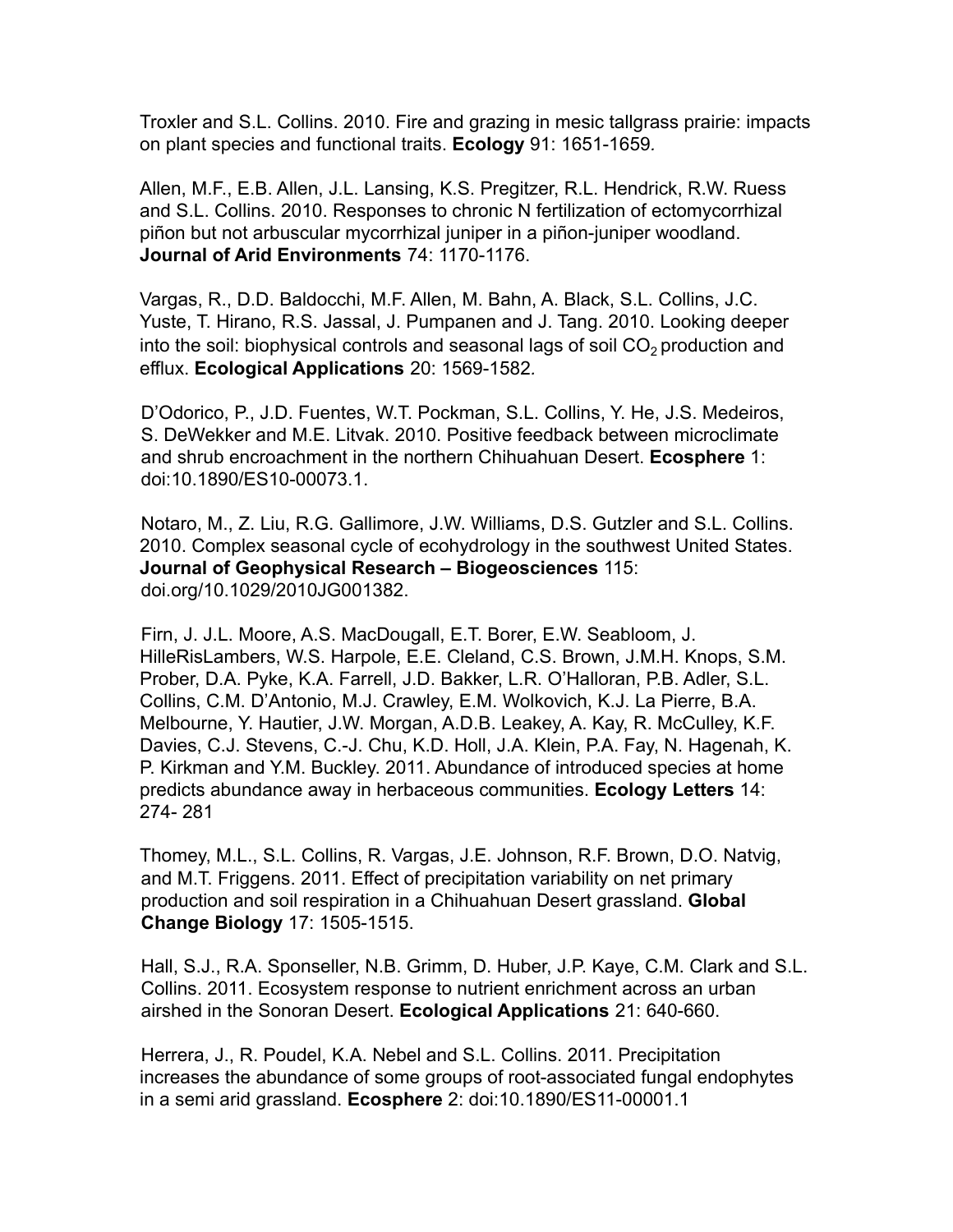Collins, S.L., S.R. Carpenter, S.M. Swinton, D.E. Orenstein, D.L. Childers, T.L. Gragson, N.B. Grimm, J.M. Grove, S.L. Harlan, J.P. Kaye, A.K. Knapp, G.P. Kofinas, J.J. Magnuson, W.H. McDowell, J.M. Melack, L.A. Ogden, G.R. Robertson, M.D. Smith and A.C. Whitmer. 2011. An integrated conceptual framework for long-term social-ecological research. **Frontiers in Ecology and the Environment** 9: 351-357.

Chapin, F.S., III, M.E. Power, S.T.A. Pickett, A. Freitag, J.A. Reynolds, R.B. Jackson, D.M. Lodge, C. Duke, S.L. Collins, A. Power and A. Bartuska. 2011. Earth Stewardship: Science for action to sustain the human-earth system. **Ecosphere** 2: doi:10.1890/ES11-00166.1.

Adler, P.B., E.W. Seabloom, E.T. Borer, H. Hillebrand, Y. Hautier, A. Hector, L.R. W.S. Harpole, O'Halloran, J.B. Grace, T.M. Anderson, J.D. Bakker, L.A. Biederman, C.S. Brown, Y.M. Buckley, L.B. Calabrese, C.-J. Chu, E.E. Cleland, S.L. Collins, K.L. Cottingham, M.J. Crawley, E.I. Damschen, K.F. Davies, N.M. DeCrappeo, P.A. Fay, J. Firn, P. Frater, E.I. Gasarch, D.S. Gruner, N. Hagenah, J. Hille Ris Lambers, H. Humphries, V.J. Lin, A.D. Kay, K.P. Kirkman, J.A. Klein, J.M.H. Knops, K.J. La Pierre, J.G. Lambrinos, W. Li, A.S. MacDougall, R.L. McCulley, B.A. Melbourne, C.E. Mitchell, J.L. Moore, J.W. Morgan, B. Mortensen, J.L. Orrock, S.M. Prober, D.A. Pyke, A.C. Risch, M. Schuetz, M.D. Smith, C.J. Stevens, L.L. Sullivan, G. Wang, P.D. Wragg, J.P. Wright and L.H. Yang. 2011. Productivity is a poor predictor of plant species richness. **Science** 330: 1750-1753.

Cleland, E.E., C.M. Clark, S.L. Collins, J.E. Fargione, L. Gough, K.L. Gross, S.C. Pennings and K.N. Suding. 2011. Patterns of trait convergence and divergence among native and exotic species in herbaceous plant communities are not modified by nitrogen enrichment. **Journal of Ecology** 99: 1327-1338.

Vargas, R., S.L. Collins, M.L. Thomey, J.E. Johnson, R.F. Brown, D.O. Natvig, and M.T. Friggens. 2012. Precipitation variability and fire influence the temporal dynamics of soil CO<sub>2</sub> efflux in an arid grassland. **Global Change Biology** 18: 1401-1411.

Robertson, G.P., S.L. Collins, N. Brokaw, H.W. Ducklow, D.R. Foster, T.L. Gragson, C. Gries, S.K. Hamilton, A.D. McGuire, J.C. Moore, E.H. Stanley, R.B. Waide and M.W. Williams. 2012. Long-term Ecological Research in a human dominated world. **BioScience** 62: 342-353.

Knapp, A.K., M.D. Smith, S.E. Hobbie, S.L. Collins, T.J. Fahey, G. Hansen, D.A. Landis, K. La Pierre, J. Melillo, T.R. Seastedt, G.R. Shaver and J.R. Webster. 2012. Past, present and future roles of long-term experiments in the LTER Network. **BioScience** 62: 377-389.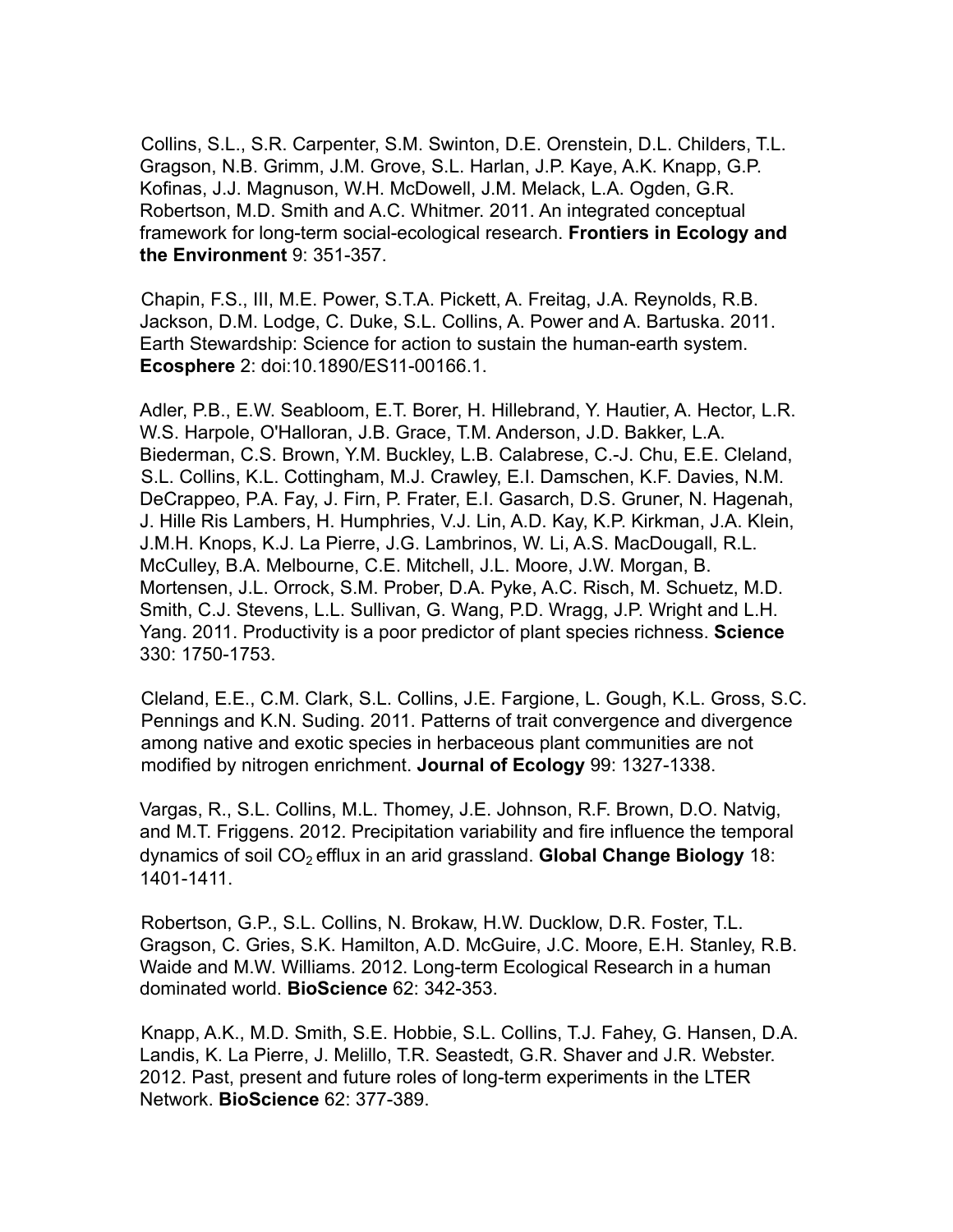Ladwig, L.M., S.L. Collins, A.L. Swann, Y. Xia, M.F. Allen and E.B. Allen. 2012. Above- and belowground responses to nitrogen addition in a Chihuahuan Desert grassland. **Oecologia** 169: 177-185.

Collins, S.L. and L.B. Calabrese. 2012. Effects of fire, grazing and topographic variation on vegetation structure in tallgrass prairie. **Journal of Vegetation Science** 23: 563-575.

Ratajczak, Z., J.B. Nippert and S.L. Collins. 2012. Woody encroachment decreases diversity across North American grasslands and savannas. **Ecology** 93: 697-703.

Sponseller, R.A., S.J. Hall, D. Huber, N.B. Grimm, J.P. Kaye, C. Clark, and S.L. Collins. 2012. Variation in monsoon precipitation drives spatial and temporal patterns of *Larrea tridentata* growth in the Sonoran Desert. **Functional Ecology** 26: 750-758*.*

McCluney, K.E., J. Belnap, S.L. Collins, A.L. González, E.M. Hagen, J.N. Holland, B.P. Kotler, F.T. Maestre, S.D. Smith and B.O. Wolf. 2012. Shifting species interactions in terrestrial dryland ecosystems under altered water availability and climate change. **Biological Reviews** 87: 563-582.

Gough, L., K.L. Gross, E.E. Cleland, C.M. Clark, S.L. Collins, J.E. Fargione, S.C. Pennings and K.N. Suding. 2012. Incorporating clonal growth form clarifies the role of plant height in response to nitrogen addition. **Oecologia** 169: 1053-1062*.*

Knapp, A.K., D. Hoover J.M. Blair, G. Buis, D. Burkepile, S.L. Collins, R.W. Fynn, K. Kirkman, M.D. Smith, D. Blake, N. Govender, P. O'Neil, T. Schreck, and A. Zinn. 2012. A test of two mechanisms proposed to optimize grassland aboveground primary productivity in response to grazing. **Journal of Plant Ecology** 4: 357-365*.*

Burnett, S.A., J.A. Hattey, J.E. Johnson, A.L. Swann, D.I. Moore and S.L. Collins. 2012. Effects of fire on belowground biomass in Chihuahuan Desert grassland. **Ecosphere** 3: doi.org/10.1890/ES12-00248.1

Collins, S.L., S.E. Koerner, J.A. Plaut, J.G. Okie, D. Breese, L.B. Calabrese, A. Carvajal, R.J. Evansen and E. Nonaka. 2012. Stability of tallgrass prairie during a 19-year increase in growing season precipitation. **Functional Ecology** 26: 1450- 1459*.*

Peters, D.P.C., Belnap, J., J. Ludwig, S.L. Collins, J. Paruelo and T. Hoffman. 2012. How can science be general, yet specific: The conundrum of rangeland science in the 21st Century. **Rangeland Ecology and Management** 65: 613-622.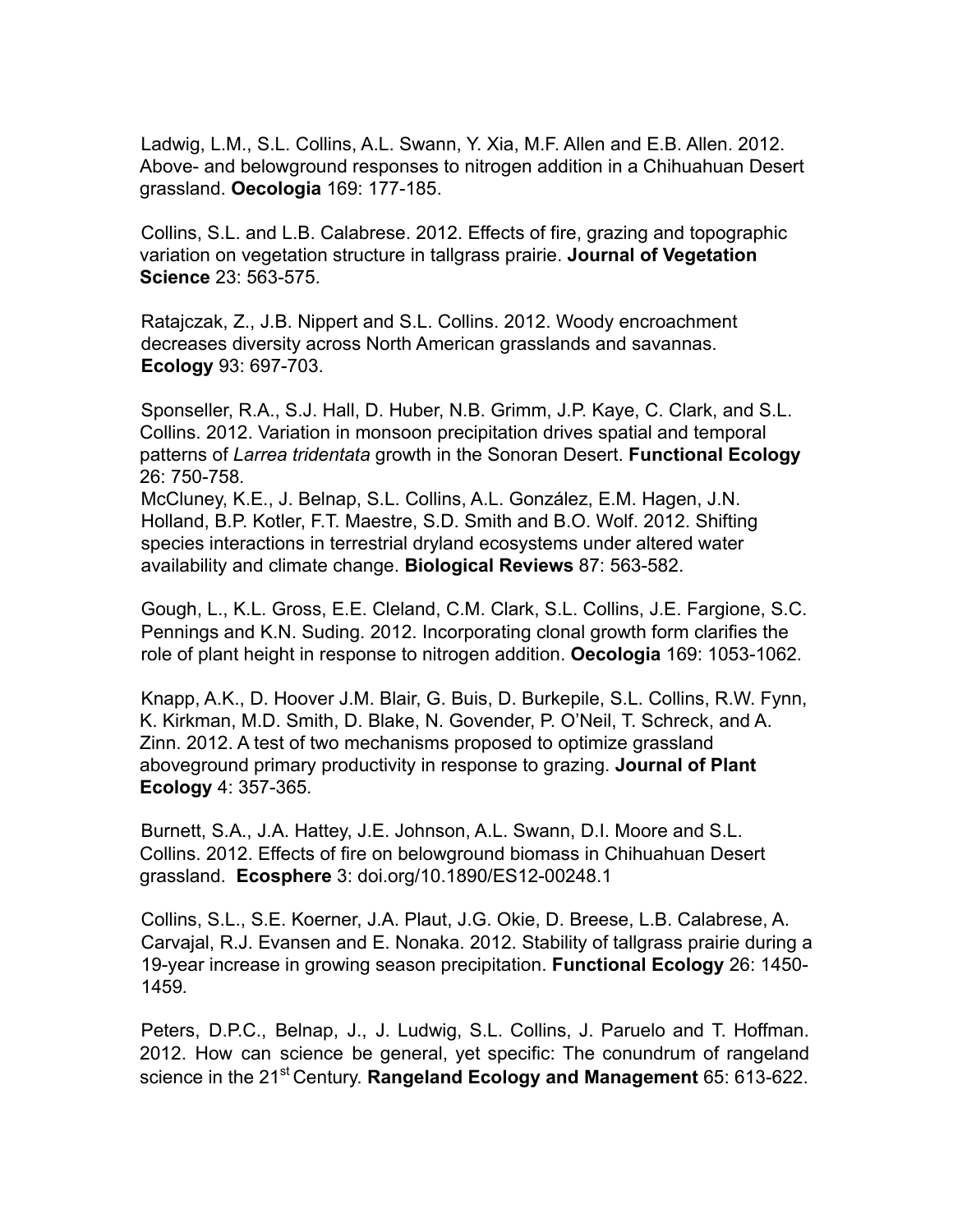Fraser, L.H., H.A.L. Henry, C.N. Carlyle, S.R. White, C. Beierkuhnlein, J.F. Cahill, Jr., B.B. Casper, E.E. Cleland, S.L. Collins, J.S. Dukes, A.K. Knapp, E. Lind, R. Long, Y. Luo, P.B. Reich, M.D. Smith, M. Sternberg and R. Turkiington. 2013. Coordinated distributed experiments: an emerging tool for testing global hypotheses in ecology and environmental science. **Frontiers in Ecology and the Environment** 11: 147-155.

D'Odorico, P., Y. He, S.L. Collins, S.F.J. de Wekker, V. Engel and J.D. Fuentes. 2013. Vegetation-microclimate feedbacks in woodland-grassland ecotones. **Global Ecology and Biogeography** 22: 364-379.

Báez, S., S.L. Collins, W.T. Pockman, J.E. Johnson and E.E. Small. 2013. Effects of experimental rainfall manipulations on Chihuahuan Desert grassland and shrubland plant communities. **Oecologia** 172: 1117-1127.

Cleland, E.E., S.L. Collins, T.L. Dickson, E.C. Farrer, K.L. Gross, L.A. Gherardi, L.M. Hallett, R.J. Hobbs, J.S. Hsu, L. Turnbull, and K.N. Suding. 2013. Sensitivity of grassland plant community composition to spatial vs. temporal variation in precipitation. **Ecology** 94: 1687-1696.

Koerner, S.E. and S.L. Collins. 2013. Small-scale patch structure in North American and South African grasslands responds differently to fire and grazing. **Landscape Ecology** 28: 1293-1306.

Koerner, S.E., S.L. Collins, A.K. Knapp, J.M. Blair and M.D. Smith. 2014. Rainfall variability has minimal effects on grassland recovery from repeated grazing. **Journal of Vegetation Science** 25: 36-44.

Koerner, S.E. and S.L. Collins. 2014. Interactive effects of grazing, drought, and fire on grassland plant communities in North America and South Africa. **Ecology** 95: 98-109.

Bhattachan, A., P. D'Odorico, K. Dintwe, G.S. Okin and S.L. Collins. 2014. Resilience and recovery potential of the southern Kalahari dunes. **Ecosphere**: 5: http://dx.doi.org/10.1890/ES13-00268.1.

Shi, Z., M.L. Thomey, M. Mowll, M. Litvak, N.A. Brunsell, S.L. Collins, W.T. Pockman, M.D. Smith, A.K. Knapp and Y. Luo. 2014. Differential effects of extreme drought on production and respiration: Synthesis and modeling analysis. **Biogeosciences** 11: 621–633.

Thomey, M.L., P.L. Ford, M.C. Reeves, D.M. Finch, M.E. Litvak and S.L. Collins. 2014. Climate change impacts on future carbon stores and management of warm deserts of the United States. **Rangelands** 36: 16-24.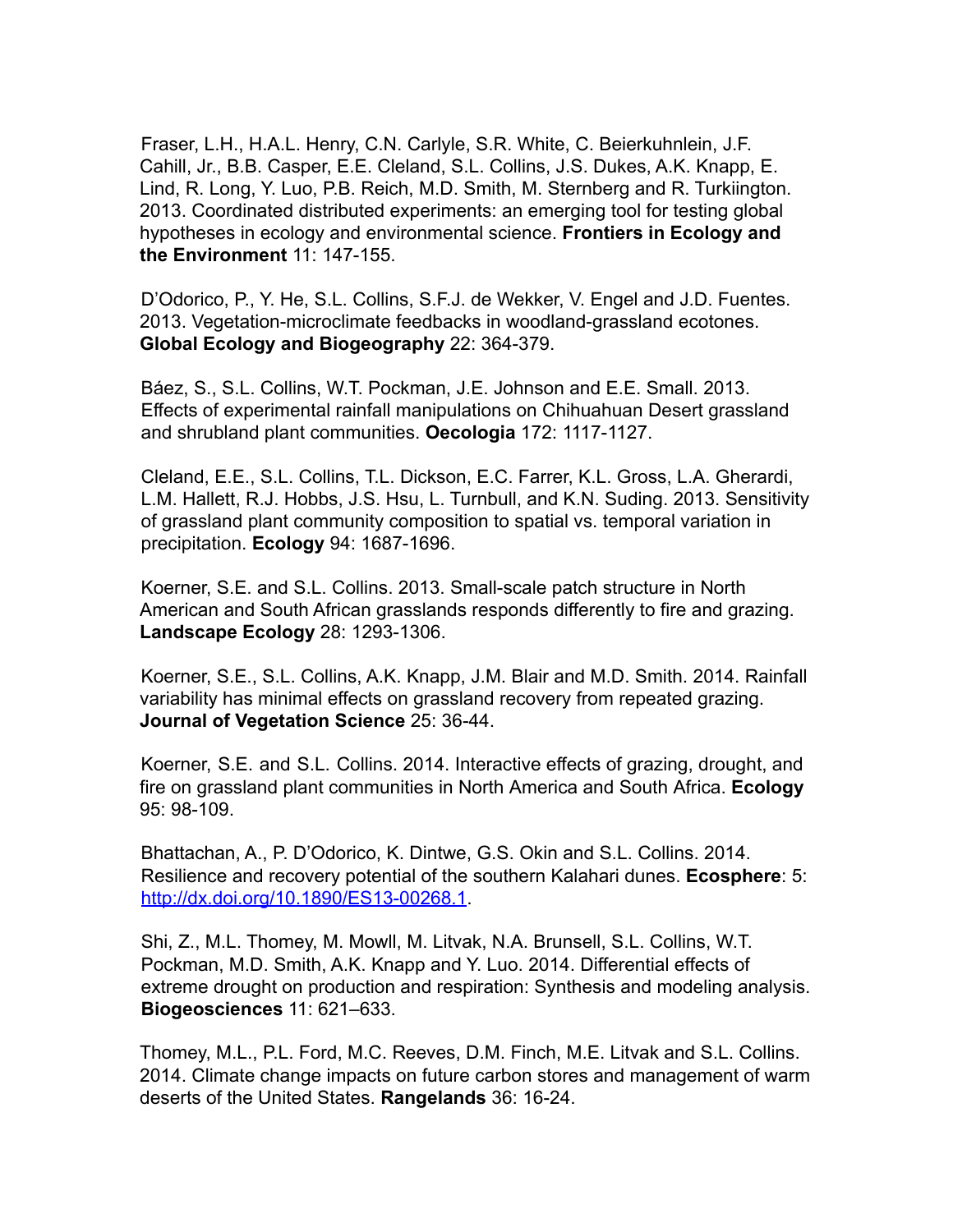Petrie, M.D., S.L. Collins, D. Gutzler and D.I. Moore. 2014. Regional trends and local variability in monsoon precipitation in the northern Chihuahuan Desert, USA. **Journal of Arid Environments** 103: 63-70.

Kirkman, K., S.L. Collins, M.D. Smith, A.K. Knapp, D.E. Burkepile, C.E. Burns, R.W.S. Fynn, N. Hagenah, S.E. Koerner, K.J. Matchett, D.I. Thompson, K.R. Wilcox and P.D. Wragg. 2014. Responses to fire differ between South African and North American grassland communities. **Journal of Vegetation Science** 25: 793-804.

Hautier, Y., E.W. Seabloom, E.T. Borer, P.B. Adler, W.S. Harpole, H. Hillebrand, E.M. Lind, A.S. MacDougall, C.J. Stevens, J.D. Bakker, Y.M. Buckley, C. Chu, S.L. Collins, P. Daleo, E.I. Damschen, K.F. Davies, P.A. Fay, J. Firn, D.S. Gruner, V.L. Jin, J.A. Klein, J.M.H. Knops, K.J. La Pierre, W. Li, R.L. McCulley, B.A. Melbourne, J.L. Moore, L.R. O'Halloran, S.M. Prober, A.C. Risch, M. Sankaran, M. Schuetz and A. Hector. 2014. Eutrophication weakens stabilizing effects of diversity in natural grasslands. **Nature** 508: 521-525. Koerner, S.E., D.E. Burkepile, R.W.S. Fynn, C.E. Burns, S. Eby, N. Govender, N. Hagenah, K.J. Matchett, D.I. Thompson, K.R. Wilcox, S.L. Collins, K.P. Kirkman, A.K. Knapp and M.D. Smith. 2014. Plant community response to loss of large herbivores differs between North American and South African savanna grasslands. **Ecology** 95: 808-816.

Eby, S., D.E. Burkepile, R.W.S. Fynn, C.E. Burns, N. Govender, N. Hagenah, S.E. Koerner, K.J. Matchett, D.I. Thompson, K.R. Wilcox, S.L. Collins, K.P. Kirkman, A.K. Knapp, and M.D. Smith. 2014. Loss of a large grazer impacts savanna grassland plant communities similarly in North America and South Africa. **Oecologia** 175: 293-303.

Vicca, S., M. Bahn, M. Estiarte, R. Vargas, G. Alberti, P. Ambus, A. Arain, C. Beier, L.P. Bentley, W. Borken, N. Buchmann, S.L. Collins, G. de Dato, J.S. Dukes, C. Escolar, P. Fay, G. Guidolotti, P.J. Hanson, A. Kahmen, G. Kroël Dulay, T. Ladreiter-Knauss, K.S. Larsen, E. Lellei-Kovacs, E. Lebrija-Trejos, F.T. Maestre, S. Marhan, M. Marshall, P. Meir, Y. Miao, J. Muhr, P.A. Niklaus, R. Ogaya, J. Peñuelas, C. Poll, L.E. Rustad, K. Savage, A. Schindlbacher, I.K. Schmidt, A.R. Smith, E.D. Sotta, V. Suseela, A. Tietema, N. van Gestel, E.E. van Loon, O. van Straaten, S. Wan, U. Weber and I.A. Janssens. 2014. Can current moisture responses of soil respiration be extrapolated into the future? A synthesis of precipitation manipulation experiments. **Biogeosciences** 11: 853- 899.

Hallett, L.M., J.S. Hsu, E.E. Cleland, S.L. Collins, T.L. Dickson, E.C. Farrer, L.A. Gherardi, K.L. Gross, R.J. Hobbs, L. Turnbull and K.N. Suding. 2014. Biotic mechanisms of community stability shift along a precipitation gradient. **Ecology**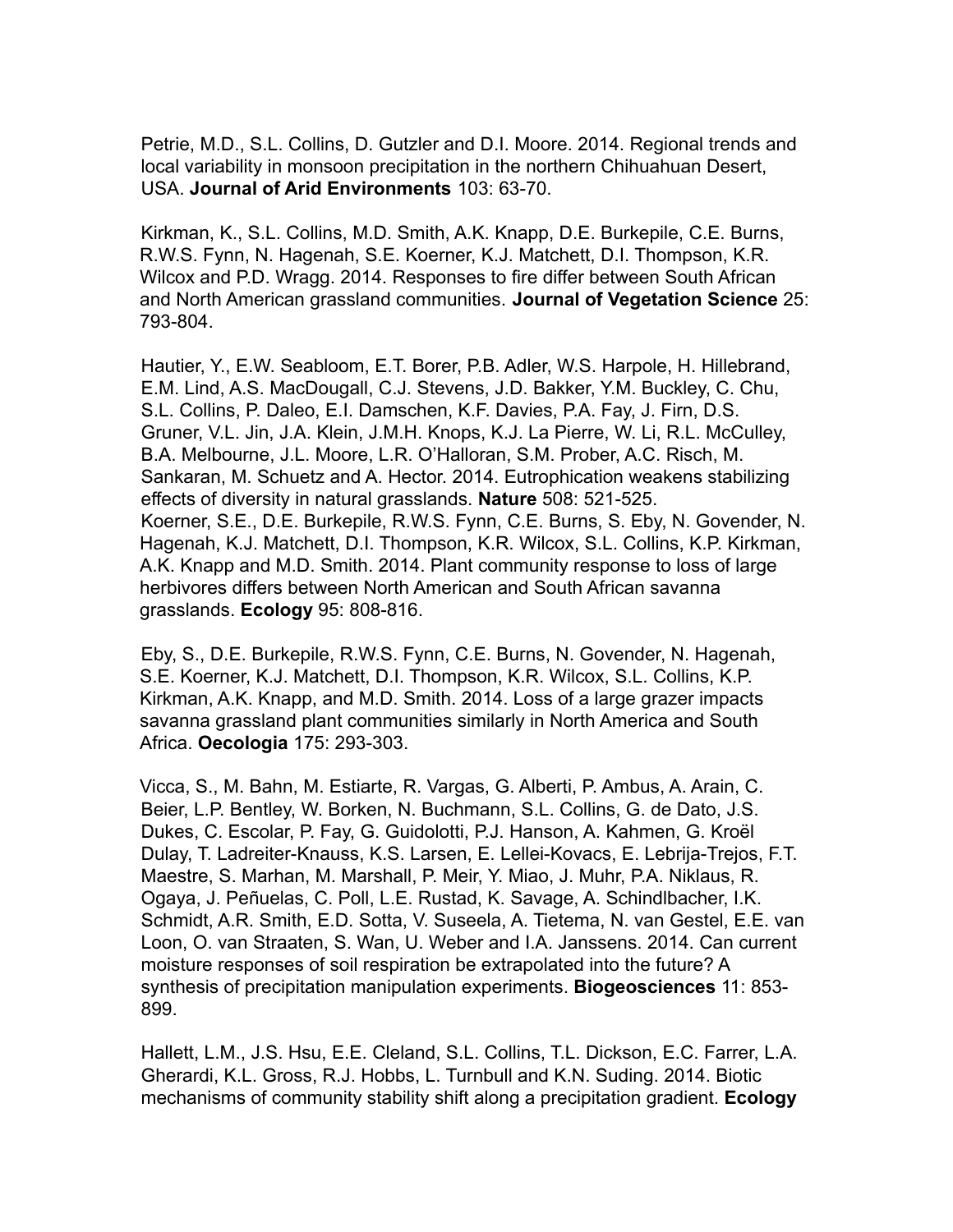95: 1693-1700.

Thomey, M.L., S.L. Collins, M.T. Friggens, R.F. Brown and W.T. Pockman. 2014. Effects of monsoon precipitation variability on the physiological response of two dominant C4 grasses across a semiarid ecotone. **Oecologia** 176: 751-762.

Avolio, M.L., S.E. Koerner, K.J. La Pierre, K.R. Wilcox, M.D. Smith and S.L. Collins. 2014. Changes in plant community composition, not diversity, during a decade of nitrogen and phosphorus additions drive aboveground productivity in a tallgrass prairie. **Journal of Ecology** 102: 1649-1660.

Ladwig, L.M., S.L. Collins, P. Ford and L.B. White. 2014. Chihuahuan Desert grassland responds similarly to fall, spring, and summer fires during prolonged drought. **Rangeland Ecology and Management** 67: 621-628.

Collins, S.L., J. Belnap, N.B. Grimm, J.A. Rudgers, C.N. Dahm, P. D'Odorico, M. Litvak, D.O. Natvig, D.C. Peters, W.T. Pockman, R.L. Sinsabaugh, B.O. Wolf. 2014. A multi-scale, hierarchical model of pulse dynamics in aridland ecosystems. **Annual Review of Ecology, Evolution and Systematics** 45: 397- 419.

Collins, S.L. and Y. Xia. 2015. Long-term dynamics and hot spots of change in a desert grassland plant community. **American Naturalist** 185: E30-E43.

Petrie, M.D., S.L. Collins, P.L. Ford, A.M. Swann and M. Litvak. 2015. Grassland to shrubland state transitions enhance carbon sequestration in the northern Chihuahuan Desert. **Global Change Biology** 21: 1226-1235.

Smith, M.D., K.J. La Pierre, S.L. Collins, A.K. Knapp, K.L. Gross, J.E. Barrett, S.D. Frey, L. Gough, R.J. Miller, J.T. Morris, L.E. Rustad and J. Yarie. 2015. Global environmental change and the nature of aboveground net primary productivity responses: Insights from long-term experiments. **Oecologia** 177: 935-947.

Knapp, A.K., C.J.W. Carroll, E.M. Denton, K.J. La Pierre, S.L. Collins and M.D. Smith. 2015. Differential sensitivity to regional-scale drought in six central US grasslands. **Oecologia** 177: 949-957.

Mowll, W., D.M. Blumenthal, K. Cherwin, A. Smith, A.J. Symstad, L.T. Vermeire, S.L. Collins, M.D. Smith and A.K. Knapp. 2015. Climatic controls of aboveground net primary production in semi-arid grasslands along a latitudinal gradient portend low sensitivity to warming. **Oecologia** 177: 959-969.

Ladwig, L.M., R.L. Sinsabaugh, S.L. Collins and M.L. Thomey. 2015. Soil enzyme responses to varying rainfall regimes in Chihuahuan Desert soils.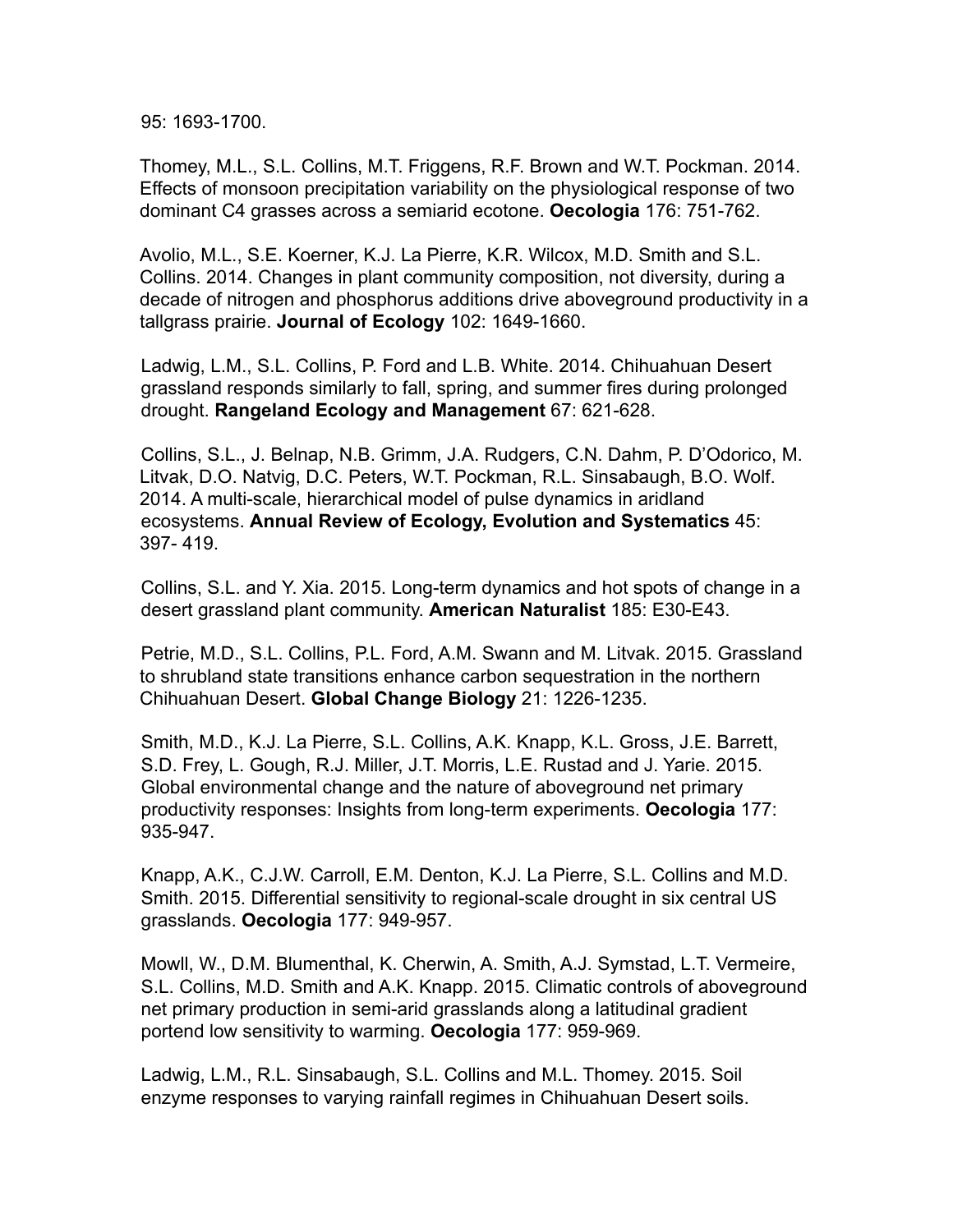**Ecosphere** 6: http://dx.doi.org/10.1890/ES14-00258.1*.*

Davis, M.K., E.M. Cook, S.L. Collins and S.J. Hall. 2015. Top-down vs. bottom up regulation of herbaceous primary production and composition in an arid, urbanizing ecosystem. **Journal of Arid Environments** 116: 103-114*.*

Stevens. C.J., E.M. Lind, Y. Hautier, W.S. Harpole, E.T. Borer, S.E. Hobbie, E.W. Seabloom, L.M. Ladwig, J.D. Bakker, C. Chu, S.L. Collins, K.F. Davies, J. Firn, H. Hillebrand, K.J. La Pierre, A.S. McDougall, B.A. Melbourne, R.L. McCulley, J. Morgan, J.L. Orrock, S.M. Prober, A.C. Risch, M. Schultz and P.D. Wragg. 2015. Anthropogenic nitrogen deposition predicts local grassland primary production worldwide. **Ecology** 96: 1459–1465.

Fay, P.A., S.M. Prober, W.S. Harpole, J.M.H. Knops, J.D. Bakker, E.T. Borer, E.M. Lind, A.S. MacDougall, E. Seabloom, P.D. Wragg, P.B. Adler, D.M. Blumenthal, Y.M. Buckley, C. Chu, E.E. Cleland, S.L Collins, K.F. Davies, G. Du, X. Feng, J. Firn, D.S. Gruner, N. Hagenah, Y. Hautier, R.W. Heckman, V.L. Jin K.P. Kirkman, J. Klein, L.M. Ladwig, Q. Li, R.L. McCulley, B.A. Melbourne, C.E. Mitchell, J.L. Moore, J.W. Morgan, A.C. Risch, M. Schütz, C.J. Stevens, D.A. Wedin and L.H. Yang. 2015. Grassland productivity limited by multiple nutrients. **Nature Plants** 1: DOI: 10.1038/NPLANTS.2015.80.

Petrie, M.D., S.L. Collins and M. Litvak. 2015. The ecological role of small rainfall events in a desert grassland. **Ecohydrology** 8: 1614-1622.

Jones, S.K., S.L. Collins, J.M. Blair, M.D. Smith and A.K. Knapp. 2016. Altered rainfall patterns increase forb abundance and richness in native tallgrass prairie. **Scientific Reports** 6: doi: 10.1038/srep20120.

Baer, S.G., J.M. Blair and S.L. Collins. 2016. Environmental heterogeneity has a weak effect on diversity during community assembly in tallgrass prairie. **Ecological Monographs** 86: 94-106.

Petrie, M.D., N.A. Brunsell, R. Vargas, S.L. Collins, L.B. Flanagan, N.P. Hanan, M.E. Litvak and A.E. Suyker. 2016. The sensitivity of carbon exchanges in Great Plains grasslands to precipitation variability. **Journal of Geophysical Research – Biogeosciences** 121: 280-294; doi:10.1002/2015JG003205.

Caracciolo, D., E. Istanbulluoglu, L. Noto and S.L. Collins. 2016. Mechanisms of shrub encroachment into Northern Chihuahuan Desert grasslands and impacts of climate change investigated using a cellular automata model. **Advances in Water Resources** 91: 46-62.

Simkin, S.M., E.B. Allen, W.D. Bowman, C.M. Clark, J. Belnap, M.L. Brooks, B.S. Cade, S.L. Collins, L.H. Geiser, F.S. Gilliam, S.E. Jovan, L.H. Pardo, B.K.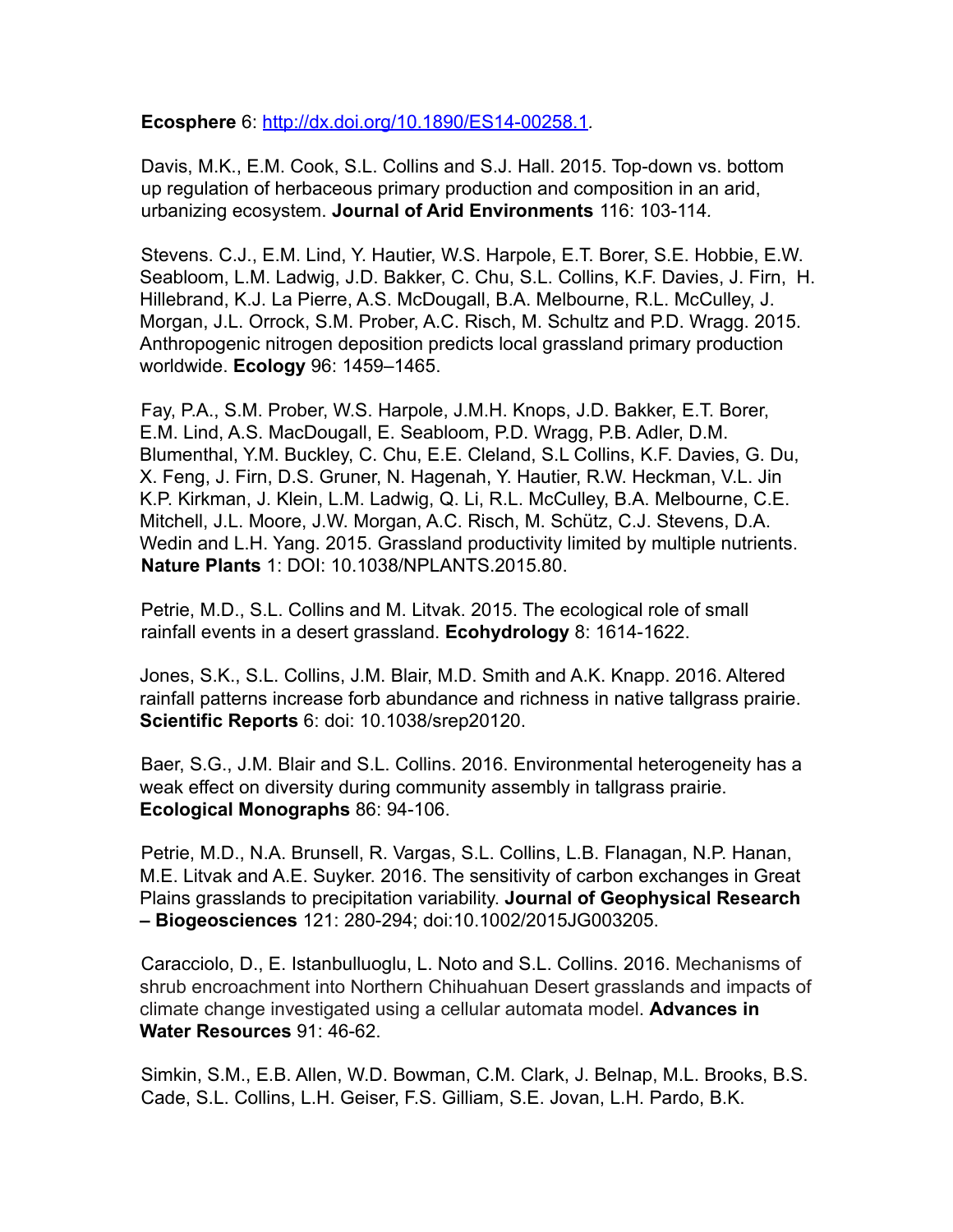Schultz, C.J. Stevens, K.N. Suding, H.L. Throop and D.M. Waller. 2016. Conditional vulnerability of plant diversity to atmospheric nitrogen deposition across the United States. **Proceedings of the National Academy of Sciences** 113: 4086-4091.

Smith, M.D., A.K. Knapp, S.L. Collins, D.E. Burkepile, K.P. Kirkman, S.E. Koerner, S. Eby, N. Govender, C.E. Burns, R.W.S Fynn, N. Hagenah, K.J. Matchett, D.I. Thompson, J.M. Blair and K.R. Wilcox. 2016. Shared drivers but divergent ecological responses: insights from long-term experiments in mesic savanna grasslands. **BioScience** 66: 666-682.

Koerner, S.E., M.L. Avolio, K.J. La Pierre, K.R. Wilcox, M.D. Smith and S.L. Collins. 2016. Nutrient additions cause divergence of tallgrass prairie plant communities resulting in loss of ecosystem stability. **Journal of Ecology** 104: 1478-1487.

Ripplinger, J., J. Franklin and S.L. Collins. 2016. When the economic engine stalls - A multi-scale comparison of vegetation dynamics in pre- and post recession Phoenix, Arizona, USA. **Landscape and Urban Planning** 153:140- 148.

Hallett, L.M., S.K. Jones, A.A. MacDonald, M.B. Jones, D.F.B. Flynn, J. Ripplinger, P. Slaughter, C. Gries and S.L. Collins. 2016. codyn: an R package of community dynamics metrics. **Methods in Ecology and Evolution** 7:1146-1151.

Burkepile, D.E., D.I. Thompson, R.W.S. Fynn, S.E. Koerner, S. Eby, N. Govender, N. Hagenah, N.P. Lemoine, J.R. Matchett, K.R. Wilcox, S.L. Collins, K.P. Kirkman, A.K. Knapp and M.D. Smith. 2016. Fire frequency drives habitat selection by a diverse herbivore guild impacting top-down control of plant communities in an African savanna. **Oikos** 125: 1636-1646.

Carey, J.C., J. Tang, P.H. Templer, K.D. Kroeger, T.W. Crowther, A. Burton, J.S. Dukes, B. Emmett, S. Frey, M. Heskel, L. Jiang, M. Machmuller, J.E. Mohan, A.M. Panetta, P.B. Reich, S. Reinsch, X. Wang, S.D. Allison, C. Bamminger, S.D. Bridgham, S.L. Collins, G. de Dato, W.C. Eddy, B.J. Enquist, M. Estiarte, C. Field, J. Harte, A. Henderson, B.R. Johnson, K.S. Larsen, Y. Luo, S. Marhan, J. Melillo, L. Pfeifer-Meister, J. Peñuelas, C. Poll, E.B. Rastetter, A. Reinmann, L.L. Reynolds, I.K. Schmidt, G.R. Shaver, A.L. Strong, and A. Tietema. 2016. Temperature response of soil respiration largely unaltered with experimental warming. **Proceedings of the National Academy of Sciences** 113: 13797- 13802*.*

Collins, S.L., L.M. Ladwig, M.D. Petrie, S.K. Jones, J.M. Mulhouse, J Thibault and W.T. Pockman. 2017. Press-pulse interactions: Effects of warming, N deposition, altered winter precipitation and fire on desert grassland community structure and dynamics. **Global Change Biology** 23: 1095-1108.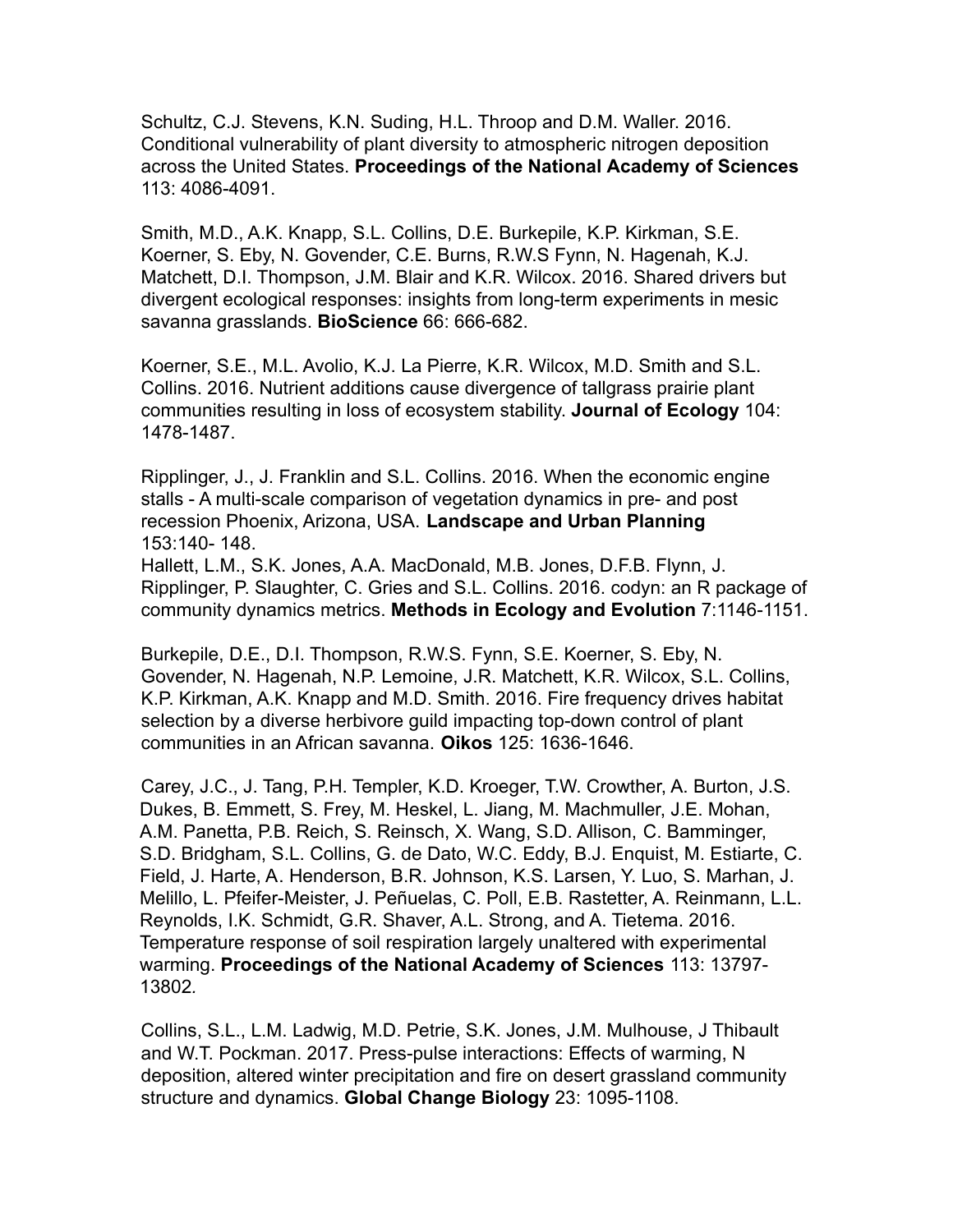Mulhouse, J.M, S.L. Collins and L.M. Hallett. 2017. The influence of seasonal precipitation and grass competition on 20 years of forb dynamics in northern Chihuahuan Desert grassland. **Journal of Vegetation Science** 28: 250-259.

Knapp, A.K., M.L. Avolio, C. Beier, C.J.W. Carroll, S.L. Collins, J.S. Dukes, L. Fraser, R. Griffin-Nolan, D.L. Hoover, A. Jentsch, M. Loik, R. Phillips, A. Post, O.E. Sala, I. Slette, L. Yahdjian and M.D. Smith. 2017. Pushing precipitation to the extremes in distributed experiments: recommendations for simulating wet and dry years. **Global Change Biology** 23: 1774-1782.

Burkepile, D.E., R.W.S. Fynn, D.I. Thompson, N.P. Lemoine, S.E. Koerner, S. Eby, N. Hagenah, K.R. Wilcox, S.L. Collins, K.P. Kirkman, A.K. Knapp and M.D. Smith. 2017. Herbivore size matters for productivity-richness relationships in African savannas. **Journal of Ecology** 105: 674-686.

Ratajczak, Z., P. D'Odorico, J.B. Nippert, S.L. Collins, N.A. Brunsell and S. Ravi. 2017. Changes in spatial variance during a grassland to shrubland state transition. **Journal of Ecology** 105: 750-760.

Ratajczak, Z, P. D'Odorico, S.L. Collins, B.T. Bestelmeyer, F. Isbell and J.B. Nippert. 2017. The interactive effects of press/pulse intensity and duration on regime shifts at multiple scales. **Ecological Monographs** 87: 198-218.

Hampton, S.E., M.B. Jones, L.A. Wasser, M.P. Schildhauer, S.R. Supp, J. Brun, R.R. Hernandez, C. Boettiger, S.L. Collins, L.J. Gross, D.S. Fernández, A. Budden, E.P. White, T.K. Teal, S. Labou, J.E. Aukema and J. Regetz. 2017. Skills and knowledge for data-intensive environmental research. **BioScience** 67: 546-557.

Ripplinger, J., S.L. Collins, A.M. York and J. Franklin. 2017. Boom-bust economics and vegetation dynamics in a desert city: How strong is the link? **Ecosphere** 8: http://onlinelibrary.wiley.com/doi/10.1002/ecs2.1826/epdf

Yu, K., P. D'Odorico, D. Carr, A. Personius and S.L. Collins. 2017. The effect of nitrogen availability and water conditions on competition between a facultative CAM plant and an invasive grass. **Ecology and Evolution**: DOI: 10.1002/ece3.3296

Wilcox, K.R., Z. Shi, L.A. Gherardi, N.P. Lemoine, S.E. Koerner, D.L. Hoover, E. Bork, K. Byrne, J.C. Cahill Jr, S.L. Collins, S. Evans, A.K. Gilgen, P. Holub, L. Jiang, A.K. Knapp, L. Yahdjian, D. LeCain, J. Liang, P. Garcia-Palacios, J. Peñuelas, W.T. Pockman, M.D. Smith, S.R. White, K. Zhu and Y. Luo. 2017. Asymmetric responses of primary productivity to climate extremes: A synthesis of grassland precipitation manipulation experiments. **Global Change Biology** 23: 4376**–**4385.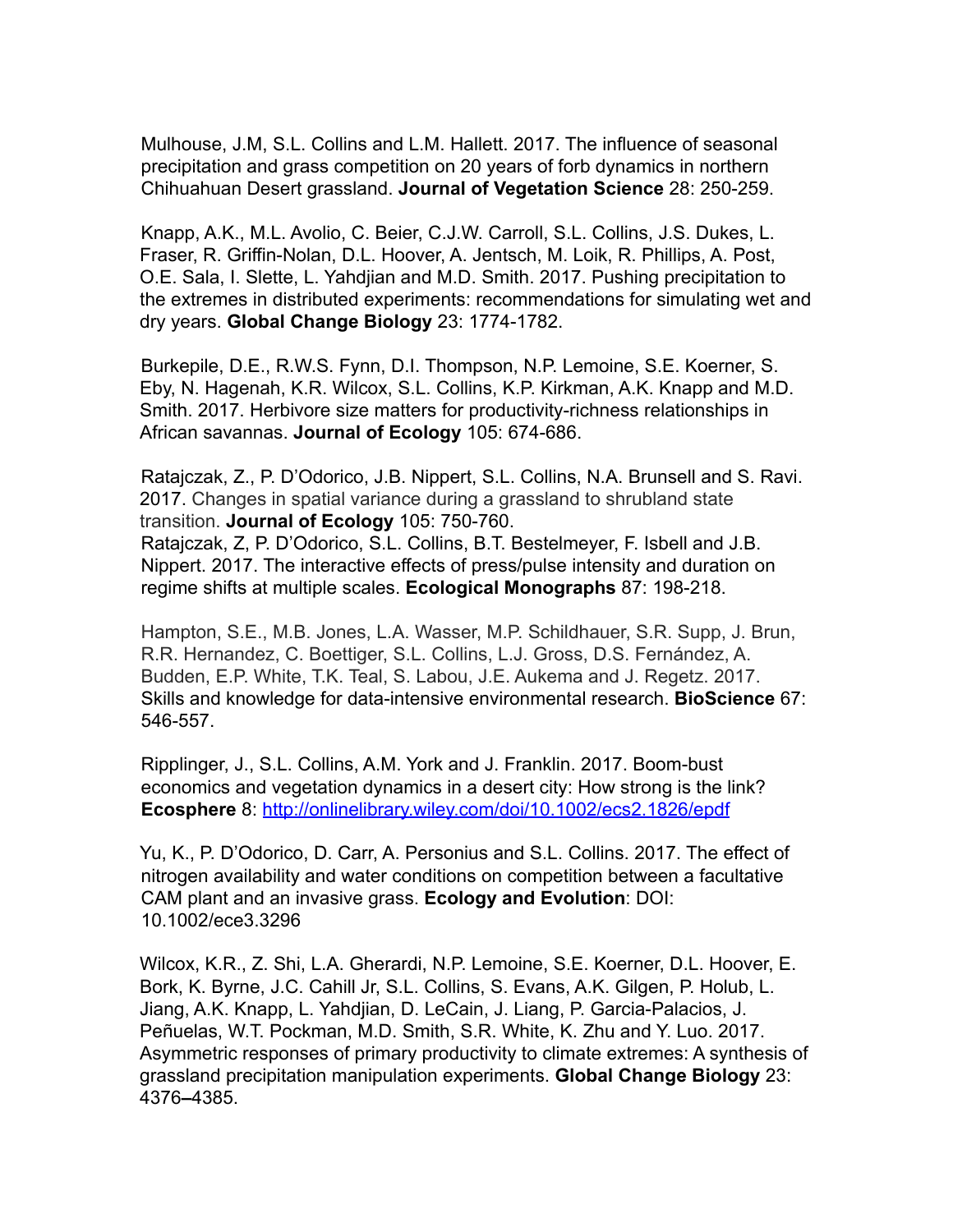Jones, S.K., J. Ripplinger and S.L. Collins. 2017. Species reordering, not changes in richness, drives long-term dynamics in grassland communities. **Ecology Letters** 20: 1556-1665.

Wilcox, K.R., A.T. Tredennick, S.E. Koerner, E. Grman, L.M. Hallett, M.L. Avolio, K.J. La Pierre, G.R. Houseman, F. Isbell, D.S. Johnson, J.M. Alatalo, A.H. Baldwin, E. Bork, E.H. Boughton, W.D. Bowman, A. Britton, J.F. Cahill, Jr., S.L. Collins, G. Du, A. Eskelinen, L. Gough, A. Jentsch, C. Kern, K. Klanderud, A.K. Knapp, J. Kreyling, Y. Luo, J.R. McLaren, P. Megonigal, V. Onipchenko, J. Prevéy, J. Price, C.H. Robinson, O.E. Sala, M.D. Smith, N.A. Soudzilovskaia, L. Souza, D. Tilman, S.R. White, Z. Xu, L. Yahdjian, Q. Yu and Y. Zhang. 2017. Asynchrony among local communities stabilizes ecosystem function of metacommunities. **Ecology Letters** 20: 1534-1545.

Fernandes, V.M.C., N.M. Machado de Lima, D. Roush, J.A. Rudgers, S.L. Collins and F. Garcia-Pichel. 2018. Exposure to predicted precipitation patterns decrease population size and alters community structure of cyanobacteria in biological soil crusts from the Chihuahuan Desert. **Environmental Microbiology** 20: 259-269.

Rudgers, J.A., Y.A. Chung, G. Maurer, D.I. Moore, E. Muldavin, M. Litvak and S.L. Collins. 2018. Climate sensitivity functions and net primary production: A framework for incorporating climate mean and variability**. Ecology** 99: 576**–**582*.*

Petrie, M.D., D.P.C. Peters, O.E. Sala, J. Yao, K.M. Havstad, J.D. Derner, L.A. Gherardi, N.D. Burruss, J.M. Blair, S.L. Collins, J.R. Hendrickson, M. Sanderson, P.J. Starks and J.L. Steiner. 2018. Regional grassland productivity responses to precipitation during multi-year above- and below-average rainfall periods. **Global Change Biology** 24: 1935**–**1951.

Collins, S.L., M.L. Avolio, C. Gries, L.M. Hallett, S.E. Koerner, K.J. La Pierre, A.L. Rypel, E.R. Sokol, S.B. Fey, D.B. Flynn, S.K. Jones, L.M. Ladwig, J. Ripplinger and M.B. Jones. 2018. Temporal heterogeneity increases with spatial heterogeneity in ecological communities. **Ecology** 99: 858-865.

Ochoa-Hueso, R., S.L. Collins, M. Delgado-Baquerizo, K. Hamonts, W.T. Pockman, R.L. Sinsabaugh, M.D. Smith, A.K. Knapp and S.A. Power. 2018. Drought consistently alters the composition of soil fungal and bacterial communities in grasslands from two continents. **Global Change Biology** 24: 2818**–**2827.

Griffin-Nolan, R.J., E.M. Denton, M.K. Johnson, C.J.W. Carroll, S.L. Collins, M.D. Smith and A.K. Knapp. 2018. Legacy effects of a regional drought on aboveground net primary production in six central US grasslands. **Plant Ecology**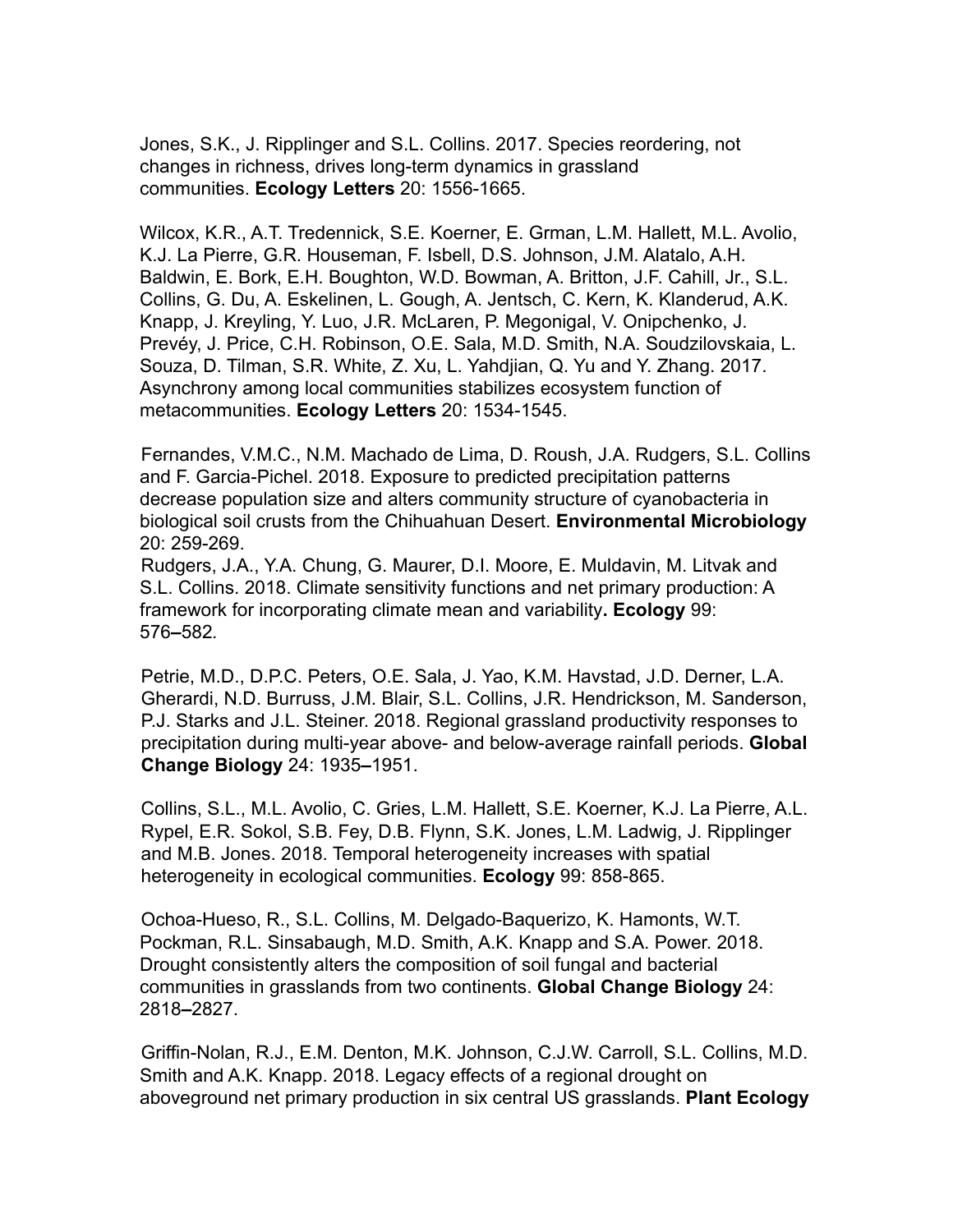219: 505-515.

Hodapp, D., E.T. Borer, W.S. Harpole, E.M. Lind, E.W. Seabloom, P.B. Adler, J. Alberti, C.A. Arnillas, J.D. Bakker, L. Biederman, M. Cadotte, E.E. Cleland, S.L. Collins, P.A. Fay, J. Firn, N. Hagenah, Y. Hautier, O. Iribarne, J.M.H. Knops, R.L. McCulley, A. MacDougall, J.L. Moore, J. Morgan, B. Mortensen, K.J. La Pierre, A.C. Risch, M. Schütz, P. Peri, C.J. Stevens, J. Wright, and H. Hillebrand. 2018. Spatial heterogeneity in species composition constrains plant community responses to herbivory and fertilisation. **Ecology Letters** 21: 1364-1371*.*

Koerner, S.E., M.D. Smith, D.E. Burkepile, N. Hanan, M.L. Avolio, S.L. Collins, A.K. Knapp, N.P. Lemoine, E.J. Forrestel, S. Eby, D.I. Thompson, G. Aguado Santacruz, J.P. Anderson, M. Anderson, A. Angassa, S. Bagchi, E.S. Bakker, G. Bastin, L.E. Baur, K.H. Beard, E.A. Beever, P.J. Bohlen, E.H. Boughton, D. Canestro, A. Cesa, E. Chaneton, J. Cheng, C.M. D'Antonio, C. Deleglise, F. Dembélé, J. Dorrough, D. Eldridge, B. Fernandez-Going, S. Fernández-Lugo, L.H. Fraser, B. Freedman, G. Garcia-Salgado, J.R. Goheen, L. Guo, S. Husheer, M. Karembé, J.M.H. Knops, T. Kraaij, A. Kulmatiski, M. Kytöviita, F. Lezama, G. Loucougaray, A. Loydi, D.G. Milchunas, S. Milton, J.W. Morgan, C. Moxham, K.C. Nehring, H.Olff, T. M. Palmer, S. Rebollo, C. Riginos, A.C. Risch, M. Rueda, M. Sankaran<sup>,</sup>, T. Sasaki, K. Schoenecker, N.L. Schultz, M. Schütz, A. Schwabe, F. Siebert, C. Smit, K.A. Stahlheber, C. Storm, D.J. Strong, J. Su, Y.V. Tiruvaimozhi, C. Tyler, J. Val, M.L. Vandegehuchte<sup>,</sup>, K.E. Veblen, L.T. Vermeire, D. Ward, J. Wu, T.P. Young<sup>,</sup>, Q. Yu, T.J. Zelikova. 2018. Change in dominance determines herbivore effects on plant biodiversity. **Nature Ecology and Evolution** 2: 1925-1932.

Suazo, M.M., S.L. Collins, R.R. Parmenter and E. Muldavin. 2018. Montane valley grasslands are highly resistant to summer wildfire. **Journal of Vegetation Science**: 29: 1017-1028.

Whitney, K.D., J. Mudge, D.O. Natvig, J.A. Rudgers, A. Sundararajan, W.T. Pockman, J. Bell and S.L. Collins. 2019. Experimental drought reduces genetic diversity in the grassland foundation species *Bouteloua eriopoda*. **Oecologia** 189: 1107-1120.

Yu, K., P. D'Odorico, S.L. Collins, D. Carr, A. Porporato, W.R.L. Anderegg, W.P. Gilhooly III, L. Wang, A. Bhattachan, M. Bartlett, S. Hartzell, J. Yin, Y. He, W. Li, M. Tatlhego and J.D. Fuentes. 2019. The competitive advantage of a constitutive CAM species over a  $C_4$  grass species under drought and  $CO_2$  enrichment. **Ecosphere** 10: e02721. 10.1002/ecs2.2721.

Clark, C.M., S. M. Simkin, E.B. Allen, W.D. Bowman, J. Belnap, M.L. Brooks, S. L Collins, L. H. Geiser, F.S. Gilliam, S.E. Jovan, L.H. Pardo, B.K. Schulz, C.J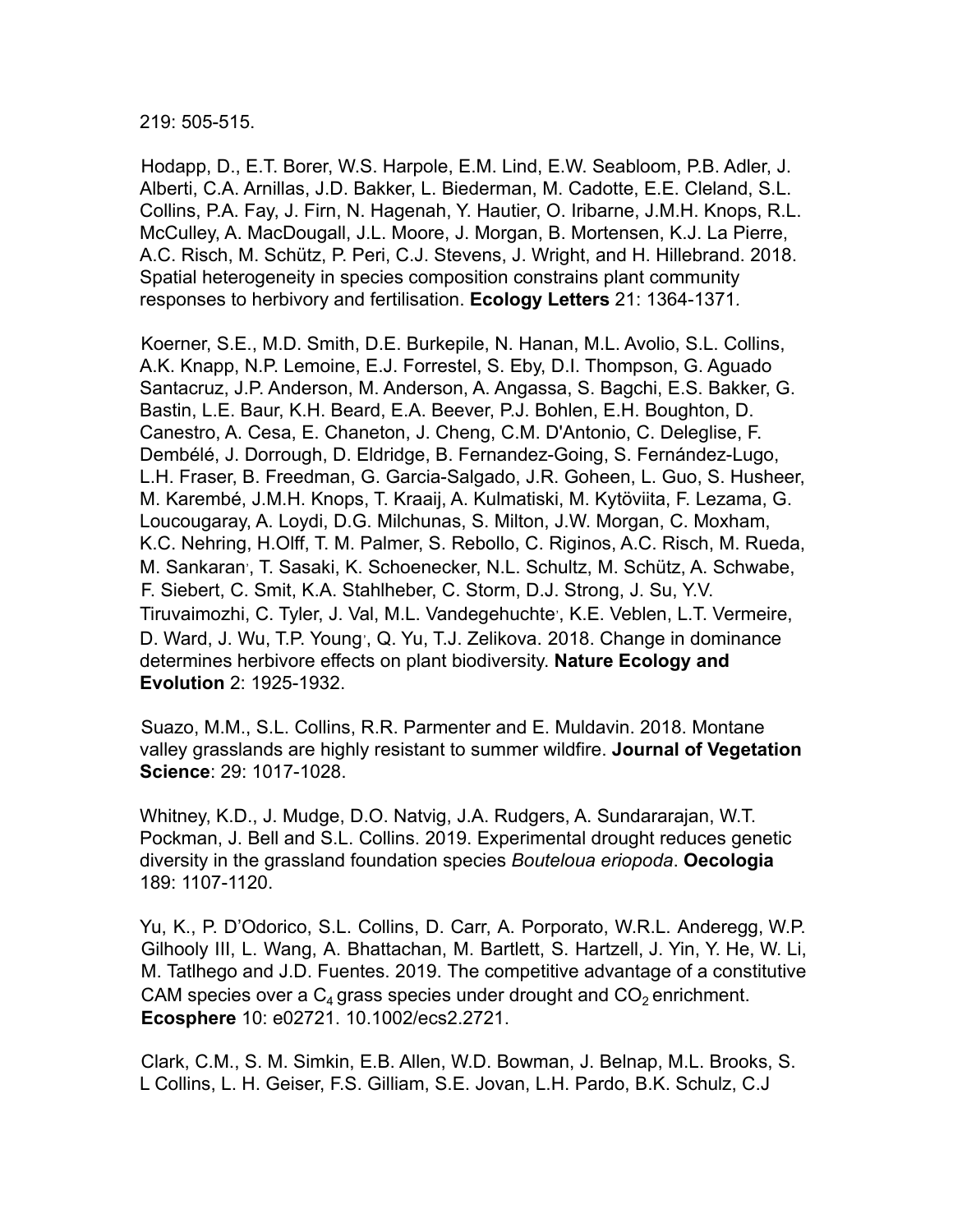Stevens, K.N. Suding, H.L. Throop and D.M. Waller. 2019. Potential vulnerability of 348 herbaceous species to atmospheric deposition of nitrogen and sulfur in the U.S. **Nature Plants** 5: 697-705.

Ratajczak, Z., A.C. Churchill, L.M. Ladwig, J.H. Taylor and S.L. Collins. 2019. The combined effects of an extreme heatwave and wildfire on tallgrass prairie vegetation. **Journal of Vegetation Science** 30: 687–697.

Noble, J.D., S.L. Collins, A.J. Hallmark, K. Maldonado, B.O. Wolf and S.D. Newsome. 2019. Foraging strategies of individual silky pocket mice over a boom bust cycle in a stochastic dryland ecosystem. **Oecologia** 190: 569-578.

Remy, C.C., D.J. Krofcheck, A.L. Keyser, M.E. Litvak, S.L. Collins and M.D. Hurteau. 2019. Integrating species-specific information in models improves regional projections under climate change. **Geophysical Research Letters** 46: 6554-6562

Chung, Y.A., S.L. Collins and J.A. Rudgers. 2019. Connecting plant**–**soil feedbacks to long-term stability in a desert grassland. **Ecology** 100: e02756. 10.1002/ecy.2756.

Corman, J, S.L. Collins, E. Cook, X. Dong, L.A. Gherardi, N.B. Grimm, R.L. Hale, T. Lin, J. Ramos, L.G. Reichmann and O.E. Sala. 2019. Foundations and frontiers of ecosystem science: Legacy of a classic paper (Odum 1969). **Ecosystems** 22: 1160-1172.

Griffin-Nolan, R.J., D.M. Blumenthal, S.L. Collins, T.E. Farcas, A.M. Hoffman, K.E. Mueller, T.W. Ocheltree, M.D. Smith, K.D. Whitney and A.K. Knapp. 2019. Shifts in plant functional composition following long-term drought in grasslands. **Journal of Ecology** 107: 2133–2148.

Komatsu, K.J., M.L. Avolio, N.P. Lemoine, F. Isbell, E. Grman, G.R. Houseman, S.E. Koerner, D.S. Johnson, K.R. Wilcox, J.M. Alatalo, J.P. Anderson, R. Aerts, S.G. Baer, A.H. Baldwin, J. Bates, C. Beierkuhnlein, R.T. Belote, J.M. Blair, J.M.G. Bloor, P.J. Bohlen, E.W. Bork, E.H. Boughton, W.D. Bowman, A.J. Britton, J.F. Cahill, Jr., E. Chaneton, N. Chiariello, J. Cheng, S.L. Collins, J.H.C. Cornelissen, G. Du, A. Eskelinen, J. Firn, B. Foster, L. Gough, K. Gross, L.M. Hallett, X. Han, H. Harmens, M.J. Hovenden, A. Jentsch, C. Kern, K. Klanderud, A.K. Knapp, J. Kreyling. W. Li, Y. Luo, R.L. McCulley, J.R. McLaren, J.P. Megonigal, J.W. Morgan, V. Onipchenko, S.C. Pennings, J.S. Prevéy, J. Price, P.B. Reich, C.H. Robinson, F.L. Russell, O.E. Sala, E.W. Seabloom, M.D. Smith, N.A. Soudzilovskaia, L. Souza, K.N. Suding, K.B. Suttle, T. Svejcar, D. Tilman, P. Tognetti, R. Turkington, Z. Xu, L. Yahdjian, Q. Yu, P. Zhang, Y. Zhang. 2019. Global change effects on plant communities are magnified by time and the number of global change factors imposed*.* **Proceedings of the National**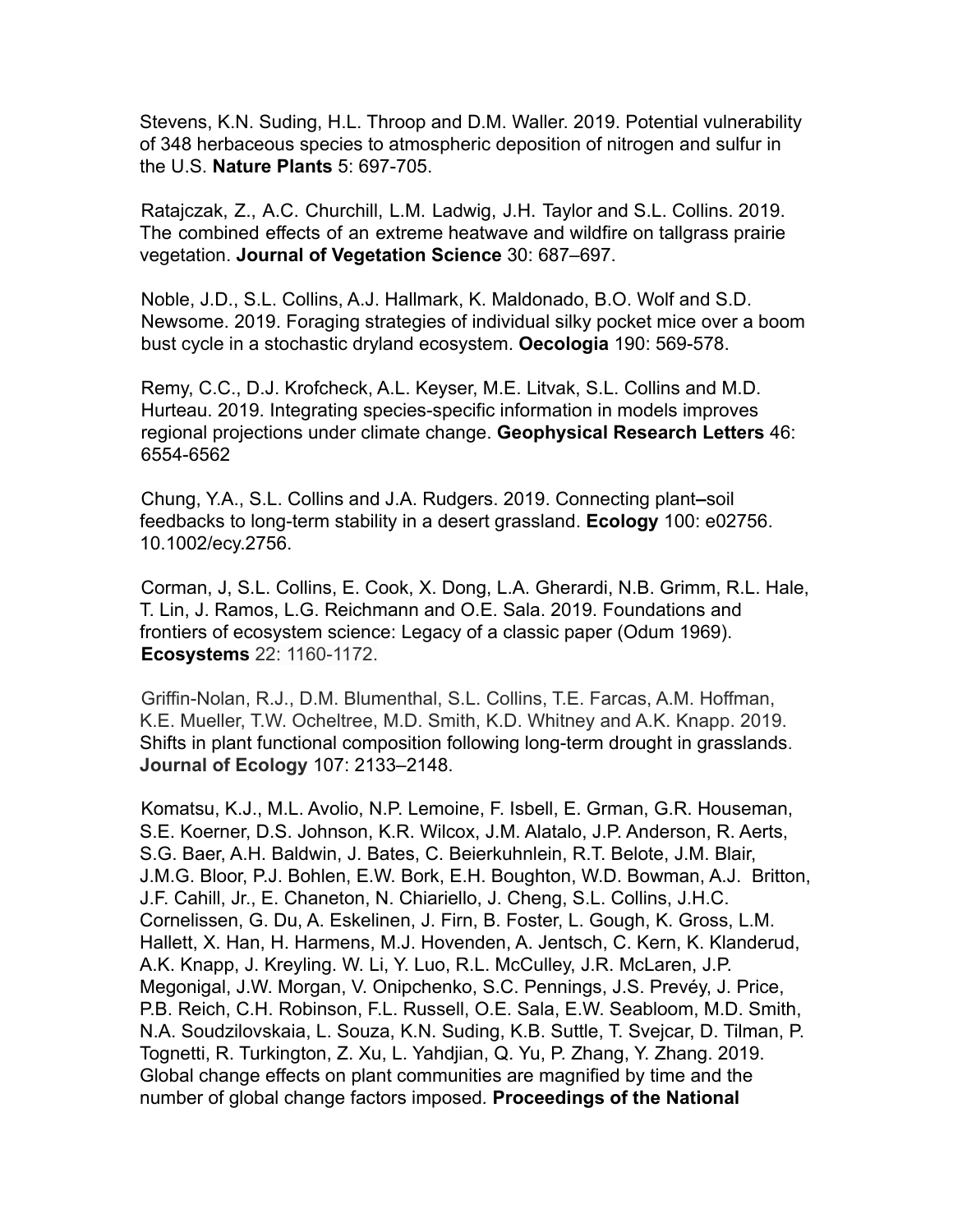#### **Academy of Sciences** 116: 17867-17873*.*

Ladwig, L.M., S.L. Collins, D. Krofcheck and W.T. Pockman. 2019. Minimal mortality and rapid recovery of the dominant shrub *Larrea tridentata* following an extreme cold event in the northern Chihuahuan Desert. **Journal of Vegetation Science** 30: 963-972*.*

Avolio, M.L., I. Carroll, S.L. Collins, G. Houseman, L.M. Hallett, F. Isbell, S.E. Koerner, K.J. La Pierre, M.D. Smith and K.R. Wilcox. 2019. A comprehensive approach to analyzing community dynamics using rank abundance curves. **Ecosphere** 10:e02881. 10.1002/ecs2.2881*.*

Risch, A.C., S. Zimmerman, R. Ochoa-Hueso, M. Schütz, B. Frey, J.L. Firn, P.A. Fay, F. Hagedorn, E.T. Borer, E.W. Seabloom, W.S. Harpole, J.M.H. Knops, R.L. McCulley, A.D.D. Broadbent, C.J. Stevens, P.B. Adler, J.V.S. Báez, L.A. Biederman, J.M. Blair, C.S. Brown, M.C. Caldeira, S.L. Collins, P. Daleo, A. di Virgilio, A. Ebling, E. Esch, A. Eskelinen, S. Guesewell, N. Hagenah, Y. Hautier, K.P. Kirkman, A.S. MacDougall, J.L. Moore, S.A. Power, S.M. Prober, C. Roscher, M. Sankaran, M.L. Speziale, P.M. Tognetti, R. Virtanen, L. Yahdjian and B. Moser. 2019. Soil net nitrogen mineralization across global grasslands. **Nature Communications** https://doi.org/10.1038/s41467-019-12948-2.

Baer, S.G., T.J. Adams, D.A. Scott, J.M. Blair and S.L. Collins. 2020. Soil heterogeneity increases plant diversity after twenty years of manipulation during grassland restoration. **Ecological Applications** 30:e02014. 10.1002/eap.2014

Maurer, G.E., A. Hallmark, R.F. Brown, O.E. Sala and S.L. Collins. 2020. Sensitivity of primary production to precipitation across the conterminous United States. **Ecology Letters** 23: 527-536.

Kwiecinski, J.V., E. Stricker, R.L. Sinsabaugh and S.L. Collins. 2020. Rainfall pulses increased short-term biocrust chlorophyll but not fungal abundance or N availability in a long-term dryland rainfall manipulation experiment. **Soil Biology and Biochemistry** 142: https://doi.org/10.1016/j.soilbio.2019.107693.

Wilcox, K.R., S.E. Koerner, D.L. Hoover, A.K. Borkenhagen, D.E. Burkepile, S.L. Collins, A. Hoffman, K.P. Kirkman, A.K. Knapp, T. Strydom, D.I. Thompson and M.D. Smith. 2020. Rapid recovery of ecosystem function following extreme drought in a South African savanna-grassland. **Ecology** 101**:** e02983. 10.1002/ecy.2983.

Ma, M., S.L. Collins and G. Du. 2020. Direct and indirect effects of temperature and precipitation on alpine seed banks in the Tibetan Plateau. **Ecological Applications** 30: e02096. 10.1002/eap.2096.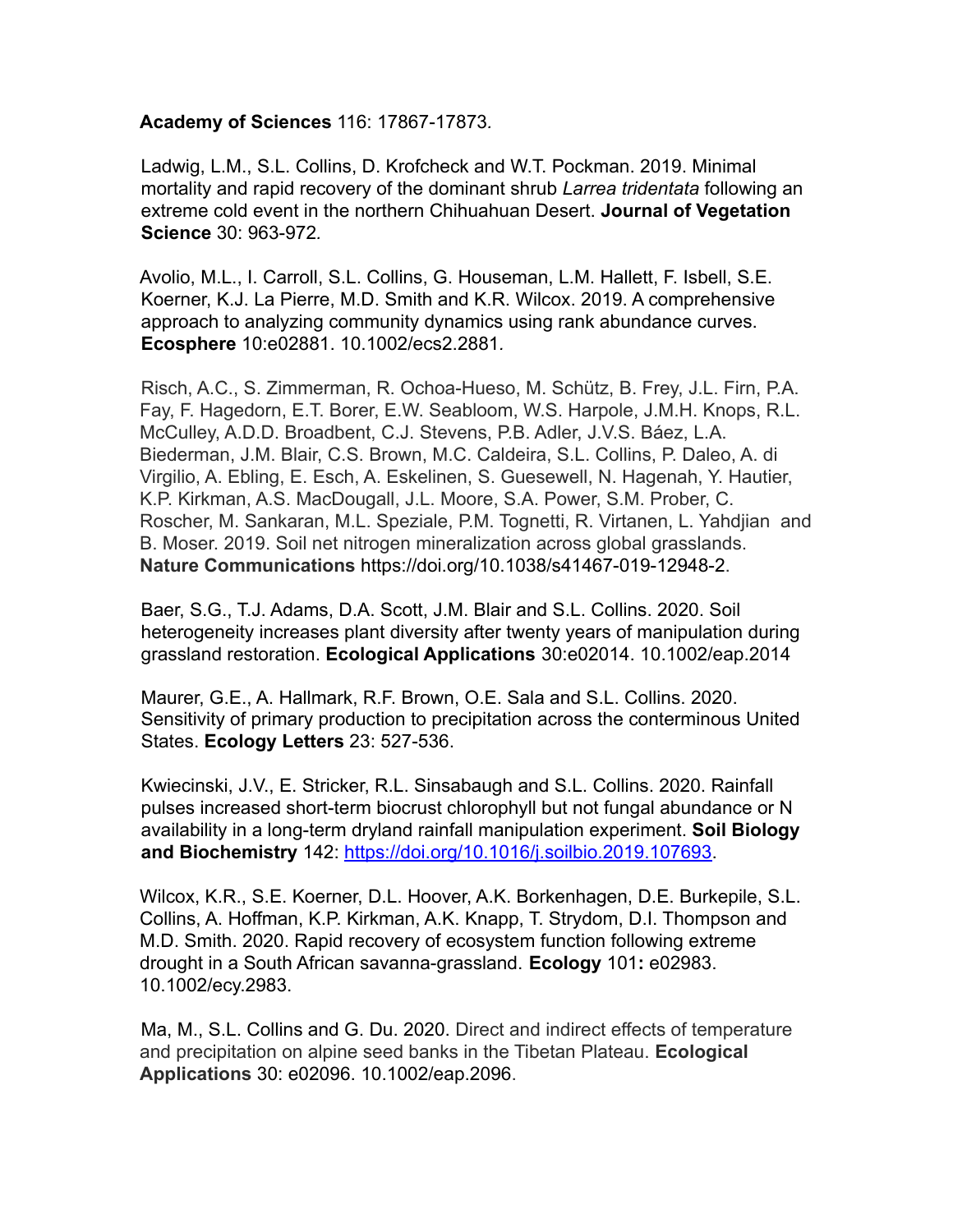Ochoa-Hueso, R., E.T. Borer, E.W. Seabloom, S.E. Hobbie, A.C. Risch, S.L. Collins, C.S. Brown, J. Alberti, H.A. Bahamonde, M.C. Caldeira, P. Daleo, C.R. Dickman, A. Ebeling, N. Eisenhauer, E. Esch, A. Eskelinen, S. Güsewell, B. Gutierrez-Larruga, K. Hofmockel, R. Laungani, E. Lind, A. López, R.L. McCulley, J. Moore, P. Peri, S.A. Power, J.N. Price, S.M. Prober, C. Roscher, J.M. Sarneel, M. Schütz, J. Siebert, R.J. Standish, S. Velasco Ayuso, R. Virtanen, G.M. Wardle, G. Wiehl, L. Yahdjian, T. Zamin. 2020. Microbial processing of plant remains is co-limited by multiple nutrients in global grasslands. **Global Change Biology** 26: 4572–4582.

Knapp, A.K., A. Chen, R.J. Griffin-Nolan, L.E. Baur, C.J.W. Carroll, J.E. Gray, A.M. Hoffman, X. Li, A. Slette, S.L. Collins, Y. Luo and M.D. Smith. 2020. Resolving the Dust Bowl paradox of grassland responses to extreme drought. **Proceedings of the National Academy of Sciences** 117: 22249-22255.

Collins, S.L., A. Hallmark, T.J. Ohlert, Y.A. Chung, L.E. Baur and J.A. Rudgers. 2020. Press-pulse interactions and long-term community dynamics in a Chihuahuan Desert grassland. **Journal of Vegetation Science** 31: 722-732.

Hautier, Y., P. Zhang, M. Loreau, K.R. Wilcox, E.W. Seabloom, E.T. Borer, J.E.K. Byrnes, S.E. Koerner, K.J. Komatsu, J.S. Lefcheck, A. Hector, P.B. Adler, J. Alberti, C.A. Arnillas, J.D. Bakker, L.A. Brudvig, M.N. Bugalho, M. Cadotte, M.C. Caldeira, O. Carroll, M.J. Crawley, S.L. Collins, P. Daleo, L.E. Dee, N. Eisenhauer, A. Eskelinen, P.A. Fay, B. Gilbert, A. Hansar, F. Isbell, J.M.H. Knops, A.S. MacDougall, R.L. McCulley, J.L. Moore, J.W. Morgan, A.S. Mori, P.L. Peri, E.T. Pos, S.A. Power, J. Price, P.B. Reich, A.C. Risch, C. Roscher, M. Sankaran, M. Schütz, M.D. Smith, C. Stevens, P.M. Tognetti, R. Virtanen, G. Wardle, P.A. Wilfahrt and S. Wang. 2020. General destabilizing effects of eutrophication on grassland productivity at multiple spatial scales. **Nature Communications** 11: https://doi.org/10.1038/s41467-020-19252-4.

Avolio, M.L., K.R. Wilcox, K.J. Komatsu, N. Lemoine, W.D. Bowman, S.L. Collins, A.K. Knapp, S.E. Koerner, M.D. Smith, S.G. Baer, K.L. Gross, F. Isbell, J.R. McLaren, P.B. Reich, K.N. Suding, K.B. Suttle, D. Tilman, Z. Xu and Q. Yu. 2020. Temporal variability in production is not consistently affected by global change drivers across herbaceous-dominated ecosystems. **Oecologia** 194: 735–744*.*

Yang, Z., S.L. Collins, R.J. Bixby, D. Wang and R. Xiao. 2021. A meta-analysis of primary productivity and rain use efficiency in terrestrial grassland ecosystems. **Land Degradation and Development** 32: 842–850.

Baldarelli, L.M., H.L. Throop, S.L. Collins and D. Ward. 2021. Nutrient additions have direct and indirect effects on biocrust biomass in a long-term Chihuahuan Desert grassland experiment. **Journal of Arid Environments**: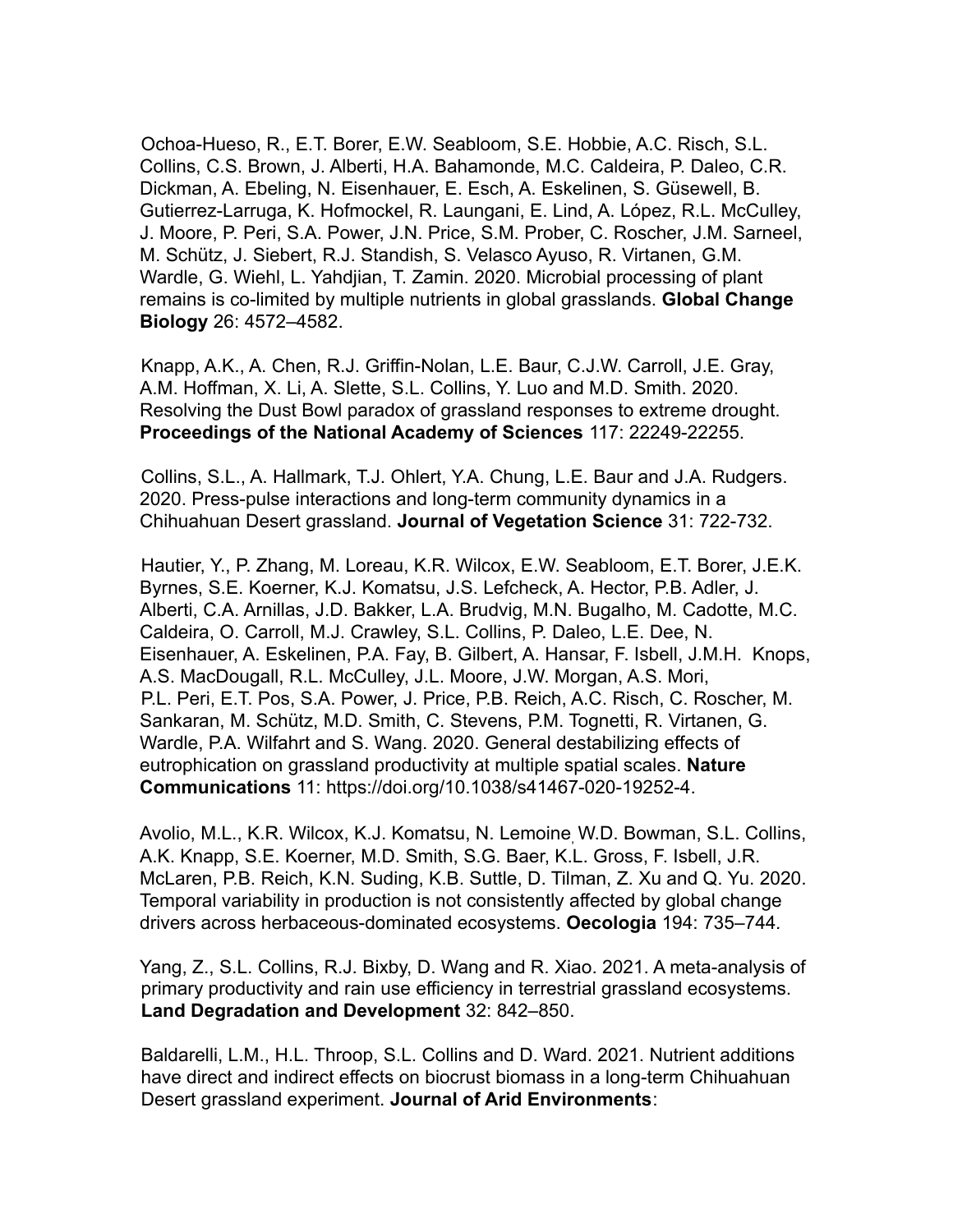https://doi.org/10.1016/j.jaridenv.2020.104317

Seabloom, E.W., P.B. Adler, J. Alberti, L. Biederman, Y.M. Buckley, M.W. Cadotte, S.L. Collins, L. Dee, F.A. Fay, J. Firn, N. Hagenah, W.S. Harpole, Y. Hautier, A. Hector, S.E. Hobbie, F. Isbell, J.M.H. Knops, K.J. Komatsu, R. Laungani, A. MacDougall, R.L. McCulley, J.L. Moore, J.W. Morgan, T. Ohlert, S.M. Prober, A.C. Risch, M. Schuetz, C.J. Stevens and E.T. Borer. 2021. Increasing effects of chronic nutrient enrichment on plant diversity loss and ecosystem productivity over time. **Ecology** 102: e03218.

Lagueux, D., A. Jumpponen, A. Porras-Alfaro, J. Herrera, Y.A. Chung, L.A. Baur, M.D. Smith, A.K. Knapp, S.L. Collins and J.A. Rudgers. 2021. Experimental drought re-ordered assemblages of root-associated fungi across North American grasslands. **Journal of Ecology** 109: 776-792.

Collins, S.L., J.B. Nippert, J.M. Blair, J.M. Briggs, P. Blackmore and Z. Ratajczak. 2021. Fire frequency, state change and hysteresis in tallgrass prairie. **Ecology Letters** 24: 636-647.

Meng, B., R. Ochoa-Hueso, J. Li, S. Zhong, Y. Yao, X. Yang, S.L. Collins and W. Sun. 2021. Nonlinear decoupling of autotrophic and heterotrophic soil respiration in response to drought duration and N addition in a meadow steppe. **Biology and Fertility of Soils** 57: 281-291.

Muriana, T., C. Xu, Q. Yu, M. Jing, X. Jia, M.S. Jaman, Q. Dam, A.K. Knapp, S.L. Collins, Y. Luo, W. Luo, X. Zuo, X.-P. Xin, X. Han and M.D. Smith. 2021. Species asynchrony stabilises productivity under extreme drought across northern China grasslands. **Journal of Ecology** 109: 1665–1675.

Zinnert, J.C., J.B. Nippert, J.A. Rudgers, S.C. Pennings, G. Gonzalez, M. Alber, S.G. Baer, J.M. Blair, A. Burd, S.L. Collins, C. Craft, D. Di Iorio, W.K. Dodds, P.M Groffman, E. Herbert, C. Hladik, F. Li, M.E. Litvak, S.D. Newsome, J. O'Donnell, W.T. Pockman, J. Schalles and D.R. Young. 2021. State Changes: Insights from the U.S. Long Term Ecological Research Network. **Ecosphere** 12: e03433. 10.1002/ecs2.3433

Ma, M., S.L. Collins, Z. Ratajczak and G. Du. 2021. Soil seed banks, alternative stable state theory and ecosystem resilience. **BioScience** 71: 697-707.

Wheeler, M.M., S.L. Collins, N.B. Grimm, E.M. Cook, C.M. Clark, R.A. Sponseller and S.J. Hall. 2021. Water and nitrogen availability shape winter annual plant diversity and community composition in near-urban Sonoran Desert preserves. **Ecological Monographs**: 91: e01450. 10.1002/ecm.1450.

Yahdjian, L., O.E. Sala, J.M. Piñeiro-Guerra, A.K. Knapp, S.L. Collins, R.P.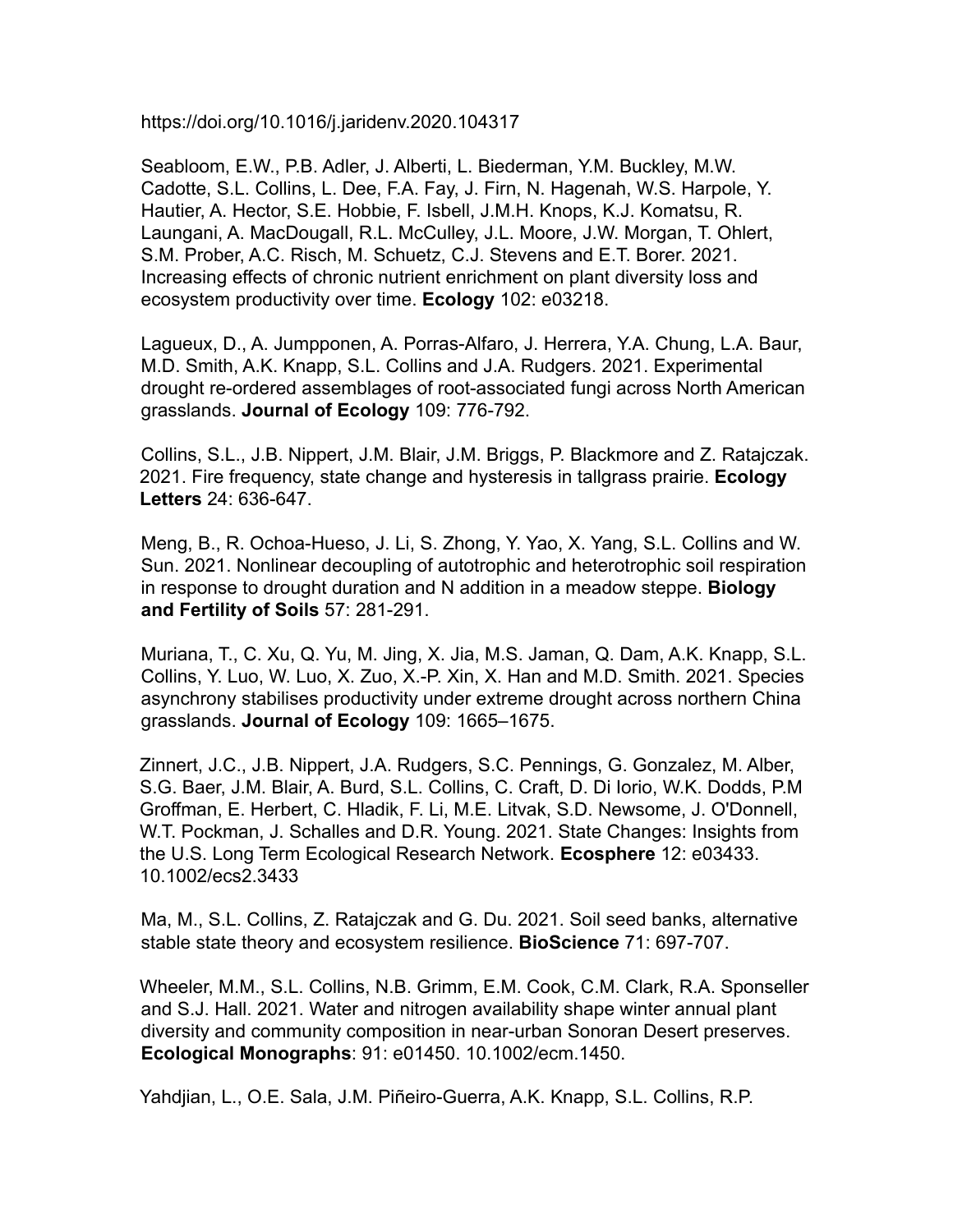Phillips and M.D. Smith. 2021. Why coordinated distributed experiments should go global. **BioScience** 71: 918-927.

Avolio, M.L., K.J. Komatsu, S.L. Collins, E. Grman, S.E. Koerner, A.T. Tredennick, K.R. Wilcox, S.G. Baer, E.H Boughton, A. Britton, B. Foster, L. Gough, M. Hovenden, F. Isbell, A. Jentsch, D.S. Johnson, A.K. Knapp, J. Kreyling, A. Langley, C. Lortie, R. McCulley, J.R. McLaren, P.B. Reich, E. Seabloom, M.D. Smith, K.N. Suding, K.B. Suttle and P. Tognetti. 2021. Determinants of community compositional change are equally affected by global change. **Ecology Letters** 24: 1892-1904.

Hou, E., M. Litvak, J.A. Rudgers, L. Jiang, S.L. Collins, W.T. Pockman, D. Hui, S. Niu and Y. Luo. Increasing precipitation variability enhances primary production in arid ecosystems. **Global Change Biology** 27: 5225-5237.

Ladwig, L.M., L.P. Bell-Dereske, K.C. Bell, S.L. Collins, D.O. Natvig, D.L. Taylor. 2021. Soil fungal composition changes with shrub encroachment in the northern Chihuahuan Desert. **Fungal Ecology** 53: https://doi.org/10.1016/j.funeco.2021.101096.

Hou, E., J.A. Rudgers, S.L. Collins, M.E. Litvak C.S. White, D.I. Moore and Y, Luo. 2021. Sensitivity of soil organic matter to climate and fire in a desert grassland. **Biogeochemistry** 156: 59–74.

Luo, W., R.J. Griffin-Nolan, W. Ma, B. Liu, X. Zuo, C. Xu, Q. Yu, Y. Luo, P. Mariotte, M.D. Smith, S.L. Collins, A.K. Knapp, Z. Wang and X. Han. 2021. Plant traits and soil fertility mediate productivity losses under extreme drought in C<sup>3</sup> grasslands. **Ecology** 102: e03465. 10.1002/ecy.3465.

Harms, T.K., P.M. Groffman, L. Aluwihare, C. Craft, W.R Wieder, S.E. Hobbie, S.G. Baer, J.M. Blair, S. Frey, C.K. Remucal, J.A. Rudgers, S.L. Collins, and the LTER OM Working Group. 2021. Patterns and trends of organic matter processing and transport: Insights from the US Long-Term Ecological Research network. **Climate Change Ecology** 2:

https://doi.org/10.1016/j.ecochg.2021.100025*.*

Baldarelli, L.M., S.L. Collins and D. Ward. 2021. How encroaching shrubs and nutrients affect N2-fixation in the Chihuahuan desert. **Plant and Soil** 466: 545- 556.

Loydi, A. and S.L. Collins. 2021. Extreme drought has limited effects on soil seed bank composition in desert grasslands. **Journal of Vegetation Science** 32: https://doi.org/10.1111/jvs.13089*.*

Meng, B., J. Li, S. Zhong, G. Maurer, Y. Yao, X. Yang, S.L. Collins and W. Sun.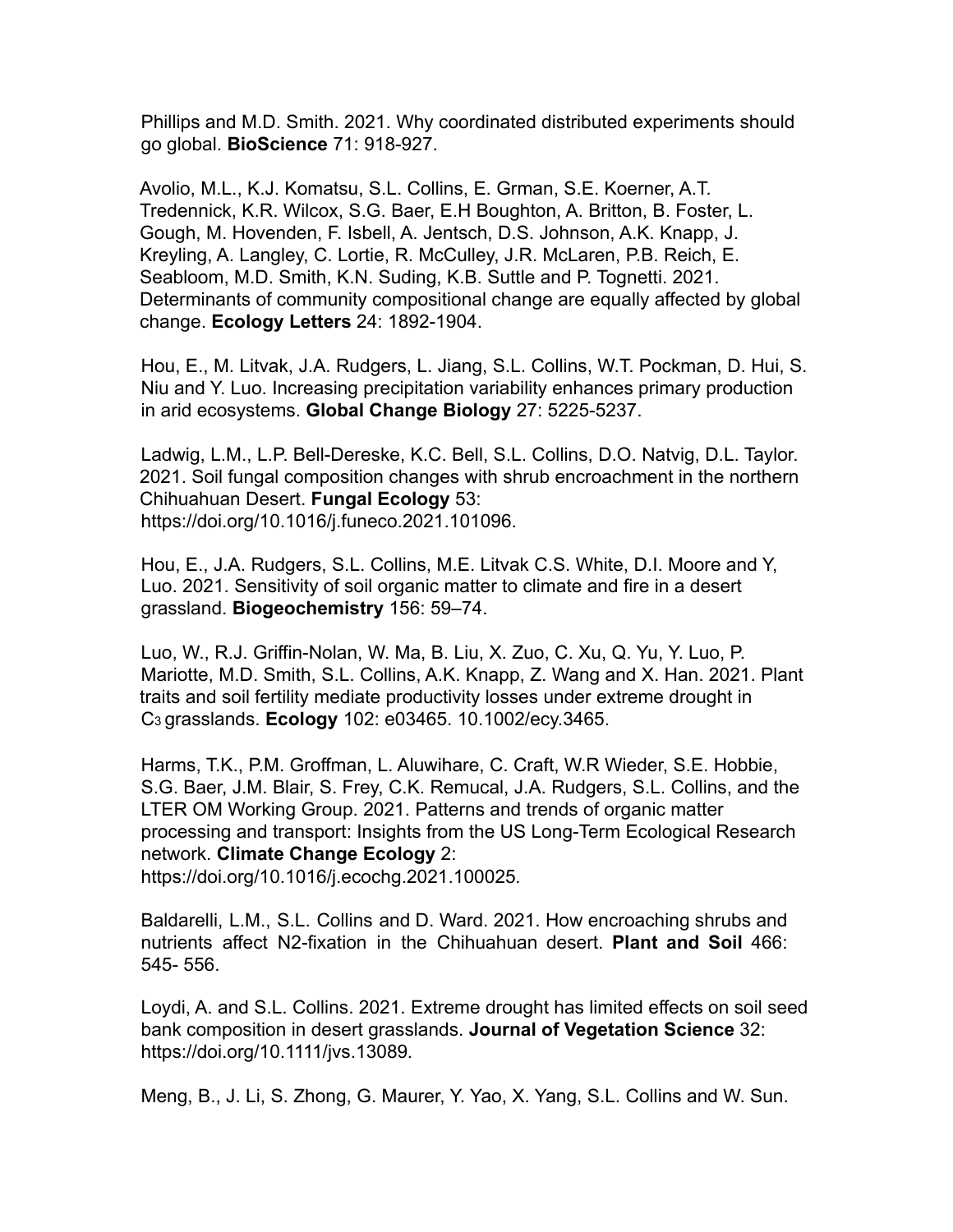2021. Nonlinear effects of N addition on the response of grassland productivity and C exchange to extended within-season droughts. **Ecology** 102: https://doi.org/10.1002/ecy.3483

Carroll, C.J.W., I.J. Slette, R. Griffin-Nolan, L.E. Baur, A.M. Hoffman, E.M. Denton, J.E. Gray, A.K. Post, M.K. Johnston, Q. Yu, S.L. Collins, Y. Luo, M.D. Smith and A.K. Knapp. 2021. Is a drought a drought in grasslands? Productivity responses to different types of drought. **Oecologia** 197: 1017–1026.

Maron, J.L., D.C. Lightfoot, M.A. Rodriguez-Cabal, S.L. Collins and J.A. Rudgers. 2022. Climate mediates long-term impacts of rodent exclusion on desert plant communities. **Ecological Monographs**: *In press*.

Langley, J.A., E. Grman, K.R. Wilcox, M.L. Avolio, K.J. Komatsu, S.L. Collins, S.E. Koerner, M.D. Smith, A.H. Baldwin, W. Bowman, N. Chiariello, A. Eskelinen, H. Harmens, M. Hovenden, K. Klanderud, R.L. McCulley, V.G. Onipchenko, C.H. Robinson and K.N. Suding. 2022. Do tradeoffs govern plant species responses to different global change treatments? **Ecology**: *In press*.

Keller, A.B., E.T. Borer, S.L. Collins, L.C DeLancey, P.A. Fay, K.S. Hofmockel, A.D.B. Leakey, M.A. Mayes, E.W. Seabloom, C.A. Walter, Y. Wang and Q. Zhao. 2022. Soil carbon stocks in temperate grasslands differ strongly across sites but are insensitive to decade-long fertilization. **Global Change Biology**: *In press.*

Smith, M.D., S.E. Koerner, M.L. Avolio, K.J. Komatsu, S. Eby, E. Forrestel, S.L. Collins, K.R. Wilcox, R. Ahumada, J. Morgan , G. Oliva, G. Oñatibia, G. Overbeck, G. Peter; E. Quiroga, M. Sankaran, J. Wu, L. Yahdjian, Q. Yu. 2022. Richness, not evenness, varies across water availability gradients in grassy biomes on five continents. **Oecologia**: *In press*.

Jaman, Md.S., H. Wu, Q. Yu, Q. Tan, Y. Zhang, Q.K. Dam, T.O. Muraina, C. Xu, M. Jing, X. Jia, J. Wang, N. He, W. Luo, A.K. Knapp, K. Wilkins, S.L. Collins and Y. Luo. 2022. Contrasting responses of above and belowground biomass carbon to extreme drought in six grasslands spanning an aridity gradient. **Plant and Soil**: *In press*.

### **MANUSCRIPTS IN REVIEW OR REVISION:**

Meng, B., J. Li, Y. Yao, J.B. Nippert, D. Williams, C. Hua, S.L. Collins and W. Sun. Soil N enrichment mediates carbon allocation in a dominant grass during drought. **Functional Ecology**: *Revised and resubmitted*.

Fernandes, V.C.M., J.A. Rudgers, S.L. Collins and F. Garcia-Pichel. Rainfall pulse regime, a master driver of biomass and community composition in biological soil crusts. **Ecology**: *In revision*.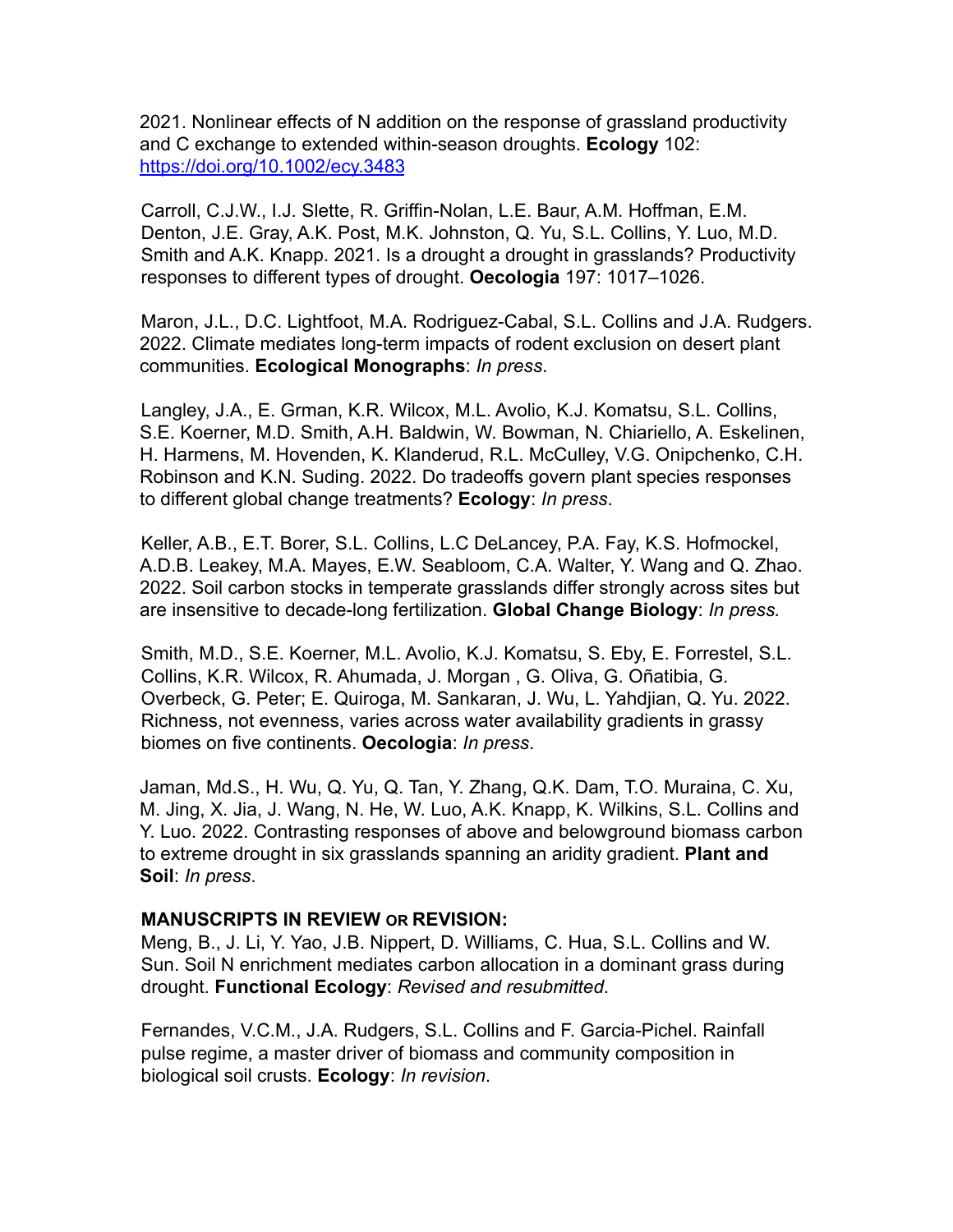Isbell, F., P. Balvanera, A.S. Mori, J.-A. He, J.M. Bullock, G. Ram Regmi, E.W. Seabloom, S. Ferrier, O.E. Sala, N.R. Guerrero-Ramírez, J. Tavella, D.J. Larkin, B. Schmid, C.L. Outhwaite, P. Pramual, E.T. Borer, M. Loreau, T.C. Omotoriogun, D.O. Obura, M. Anderson, C. Portales-Reyes, K. Kirkman, P.M. Vergara, A.T. Clark, K.J. Komatsu, O.L. Petchey, S.R. Weiskopf, L.J. Williams, S.L. Collins, N. Eisenhauer, C.H. Trisos, D. Renard, A.J. Wright, P. Tripathi, J. Cowles, J.E.K. Byrnes, P.B. Reich, A. Purvis, Z. Sharip, M.I. O'Connor, C.E. Kazanski, N.M. Haddad, E.H. Soto, L.E. Dee, S. Díaz, C.R. Zirbel, M.L. Avolio, S. Wang, Z. Ma, J. Liang, H.C. Farah, J.A. Johnson, B.W. Miller, Y. Hautier, M.D. Smith, J.M.H. Knops, B.J.E. Myers, Z.V. Harmáčková, J. Cortés, M.B.J. Harfoot, A. Gonzalez, T. Newbold, J. Oehri, M. Mazón, C. Dobbs and M.S. Palmer. Expert estimates of biodiversity loss and its drivers and consequences. **Frontiers in Ecology and the Environment**: *Submitted*.

Holguin, J., S.L. Collins and J.R. McLaren. Nutrient and microbial responses to altered precipitation regimes in two semi-arid grasslands. **Soil Biology and Biochemistry**: *In revision*.

### **EDITED VOLUMES:**

Collins S.L. and L.L. Wallace, editors. 1990. Fire in North American tallgrass prairies. Univ. Oklahoma Press, Norman.

Agnew, A.D.Q., S.L. Collins and E. van der Maarel, editors. 1993. Mechanisms and processes in vegetation dynamics. Opulus Press, Uppsala, Sweden.

Knapp, A.K., J.M. Briggs, D.C. Hartnett and S.L. Collins, editors. 1998. Grassland dynamics: long term ecological research in tallgrass prairie. Oxford Univ. Press, Oxford, UK.

### **BOOK CHAPTERS:**

Collins, S.L., C.T. Roman and R.E. Good. 1986. The Pine Barrens of New Jersey and associated communities: preservation status and management problems. Pp. 358-365 *in* D.L. Kulhavy and R.N. Conner (Eds.), Wilderness and natural areas in the eastern United States: a management challenge. Stephen F. Austin State University, Nacogdoches, Texas.

Collins, S.L. and S.M. Glenn. 1988. Disturbance and community structure in North American prairies. Pp. 131-143 *in* H.J. During, M.J.A. Werger and J.H. Willems (Eds.). Diversity and pattern in plant communities. SPB Academic Publ., The Hague.

Collins, S.L. 1990. Fire as a disturbance in tallgrass prairie ecosystems. Pp. 3-7 *in* S.L. Collins and L.L. Wallace (Eds.), Fire in North American tallgrass prairie ecosystems. Univ. Oklahoma Press, Norman, OK.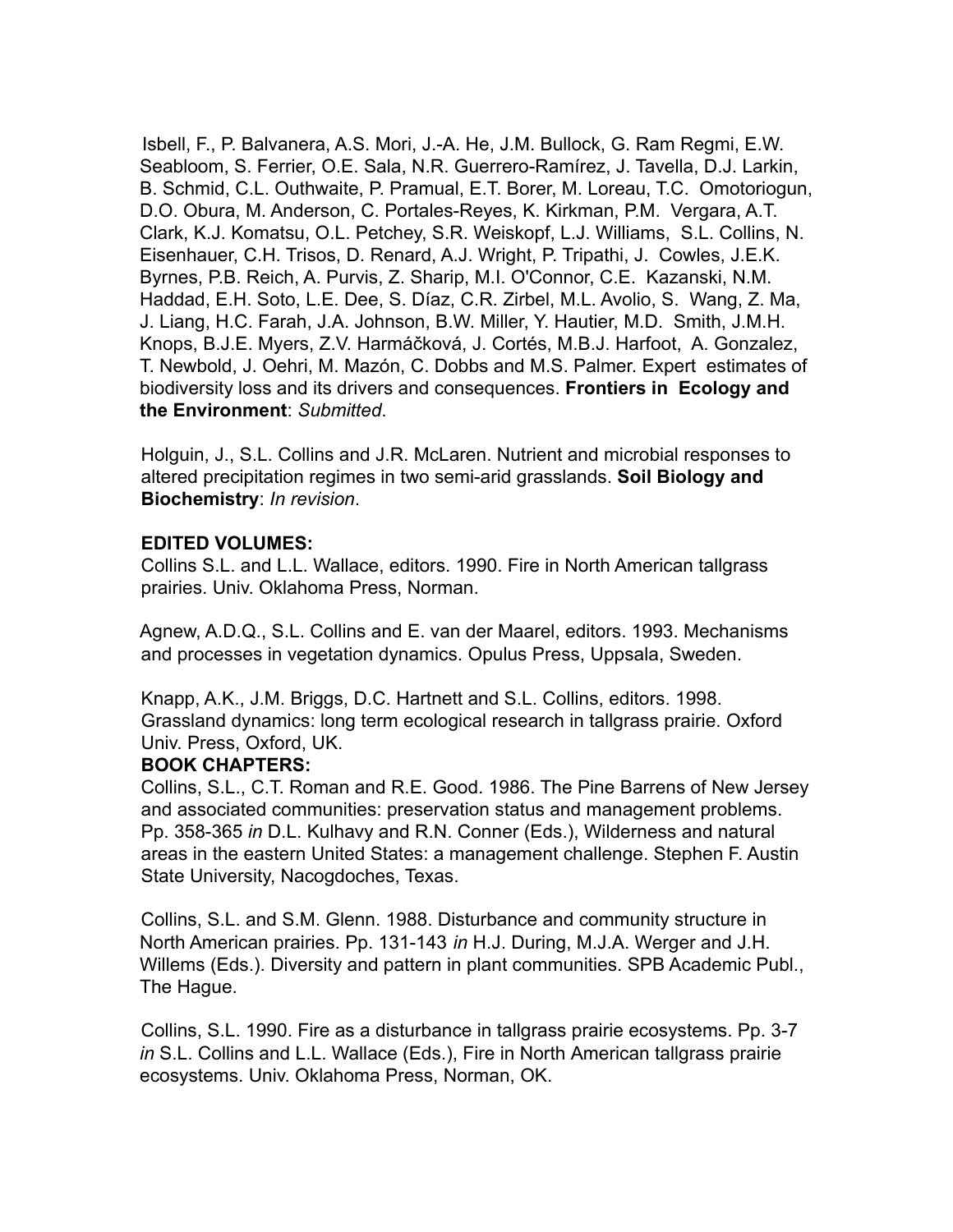Collins, S.L. and D.J. Gibson. 1990. Effects of fire on community structure in mixed- and tallgrass prairies. Pp. 81-98 *in* S.L. Collins and L.L. Wallace (Eds.), Fire in North American tallgrass prairie ecosystems. Univ. Oklahoma Press, Norman, OK.

Glenn, S.L. and S. L. Collins. 1994. Species richness and scale: the application of distribution and abundance models. Pp. 141-148 *in* S.E. Jensen and P.S. Bourgeron (Eds.), Eastside Forest Ecosystem Health Assessment, Vol 2. Ecosystem Management: Principles and applications. USDA Forest Service Gen Tech Rep.

Collins, S.L. and S.M. Glenn. 1995. Grassland ecosystem and landscape dynamics. Pp. 128-156 *in* A. Joern and K.H. Keeler (Eds.), The changing prairie. Oxford University Press, New York.

Collins, S.L. and T.L. Benning. 1996. Spatial and temporal patterns in functional diversity. Pp. 253-280 *in* K.J. Gaston (Ed.), Biodiversity: a biology of numbers and difference. Blackwell Scientific Publ, London, UK.

Steinauer, E.M. and S.L. Collins. 1996. Disturbance as a management component of tallgrass prairie. Pp. 39-52 *in* F.B. Samson and F.L. Knopf (Eds.), Prairie conservation: preserving North America's most endangered ecosystem. Island Press, Covelo, CA.

Vinton, M.A. and S.L. Collins. 1996. Landscape heterogeneity gradients and vertebrate habitat in native grasslands of the Central Great Plains. Pp. 3-19 *in* F.L. Knopf and F.B. Samson (Eds.), Ecology of Great Plains vertebrates and their habitats. Springer-Verlag, NY.

Collins, S.L. and E.M. Steinauer. 1998. Disturbance, diversity and species interactions in a tallgrass prairie. Pp. 140-156 *in*: A.K. Knapp, J.M. Briggs, D.C. Hartnett, and S.L. Collins (Eds.), Grassland dynamics: long-term ecological research in tallgrass prairie. Oxford Univ Press, London, UK.

Collins, S.L., A.K. Knapp, D.C. Hartnett and J.M. Briggs. 1998. The dynamic tallgrass prairie: synthesis and research opportunities. Pp. 301-315 *in* A.K. Knapp, J.M. Briggs, D.C. Hartnett and S.L. Collins (Eds.), Grassland dynamics: long-term ecological research in tallgrass prairie. Oxford Univ Press, London, UK.

Grace, J.B., M.D. Smith, S.L. Grace, S.L. Collins and T.J. Stohlgren. 2002. Interactions between fire and invasive plants in temperate grasslands of North America. Pp. 40-65 *in* K. Galley and T. Wilson (Eds.), Fire Conference 2000: The First National Congress on Fire, Ecology, Prevention and Management. Invasive Species Workshop: The Role of Fire in the Control and Spread of Invasive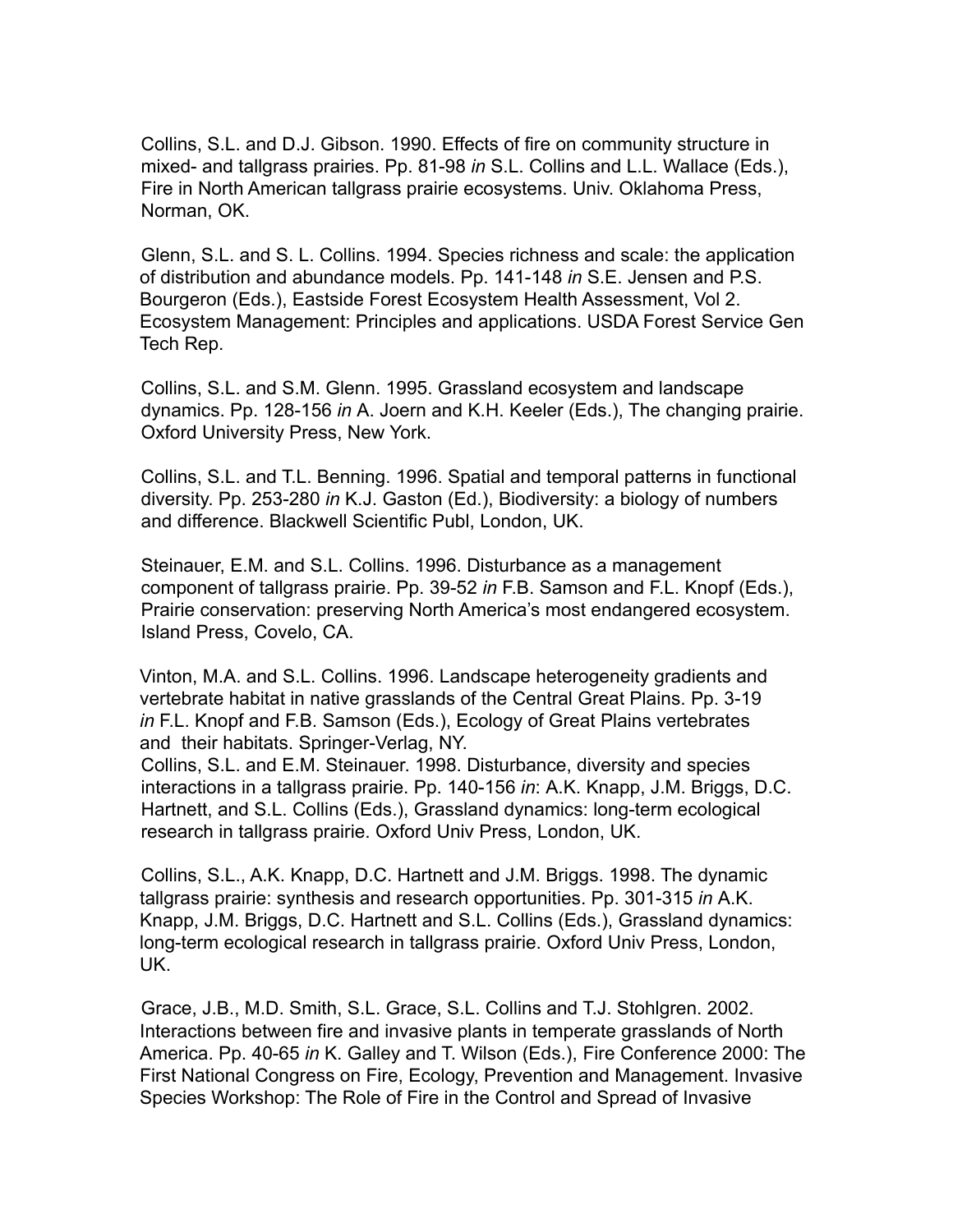Species. Tallahassee: Tall Timbers Research Station.

Briggs, J.M., A.K. Knapp and S.L. Collins. 2008. Steppes and Prairies. Pp. 3373- 3382 *in* S.E. Jørgensen and B.D. Fath (Eds.), Ecosystems. Encyclopedia of Ecology, Volume 4, Elsevier, Oxford, UK

Peters, D.P.C., J.R. Gosz and S.L. Collins. 2009. Boundary dynamics in landscapes. Pp 458-463 *in* Princeton Guide to Ecology. Princeton University Press, Princeton, NJ.

Collins, S.L. 2012. Long-term Ecological Research (LTER) Program. Pp 1503- 1506 *in* A.-H. El-Shaarawi and W. Piegorsch (Eds.), Encyclopedia of Environmetrics, 2<sup>nd</sup> Edition, John Wiley & Sons, Chichester, UK

Peters, D.P.C., S.C. Goslee, S.L. Collins and J.R. Gosz. 2013. Landscape diversity. Pp 476-487 *in* S.A. Levin (Ed.), Encyclopedia of Biodiversity 2nd Edition. Academic Press, San Diego, CA.

Chapin, F.S., III, S.T.A. Pickett, M.E. Power, S.L. Collins, J.S. Baron, D.W. Inouye and M.G. Turner. 2015. Earth Stewardship: An initiative by the Ecological Society of America to foster engagement to sustain Planet Earth. Pp 173-194 *in* R. Rozzi, F.S. Chapin, III, J.B. Callicott, S.T.A. Pickett, M.E. Power, J.J. Armesto and R.H. May Jr. (Eds.), Earth stewardship: Linking ecology and ethics in theory and practice. Springer, NY.

Collins, S.L. 2016. From LTER to NSF and back: A personal history of LTER science and management. Pp 345-353 in M.R. Willig and L. Walker (Eds.), Long term ecological research: changing the nature of scientists. Oxford University Press, Oxford, UK.

Jiang, L., J. Jiang, J. Liang, K.R. Wilcox, S.L. Collins, A.K. Knapp, W.T Pockman, M.D. Smith and Y. Luo. 2017. Frontiers of ecosystem modeling and large scale experiments. Pp 137-162 in A. Chabbi and H Loescher (Eds.). Terrestrial ecosystem research infrastructure challenges, new developments and perspectives. CRC Press, Boca Raton, FL.

Collins, S.L. 2021. Network level science, social-ecological research and the LTER Planning Process. Pp 403-421 in R.B. Waide and S.E. Kingsland (Eds.). The challenges and accomplishments of Long-Term Ecological Research: New perspectives on the past, present, and future of ecological science. Springer, NY.

### **MISCELLANEOUS PUBLICATIONS:**

Collins, S.L., S.M. Swinton, C.W. Anderson, B.J. Benson, J. Brunt, T. Gragson, N.B. Grimm, M. Grove, D. Henshaw, A.K. Knapp, G. Kofinas, J.J. Magnuson, W. McDowell, J. Melack, J.C. Moore, L. Ogden, J.H. Porter, O.J. Reichman, G.P. Robertson, M.D. Smith, J. Vande Castle and A.C Whitmer. 2007. Integrated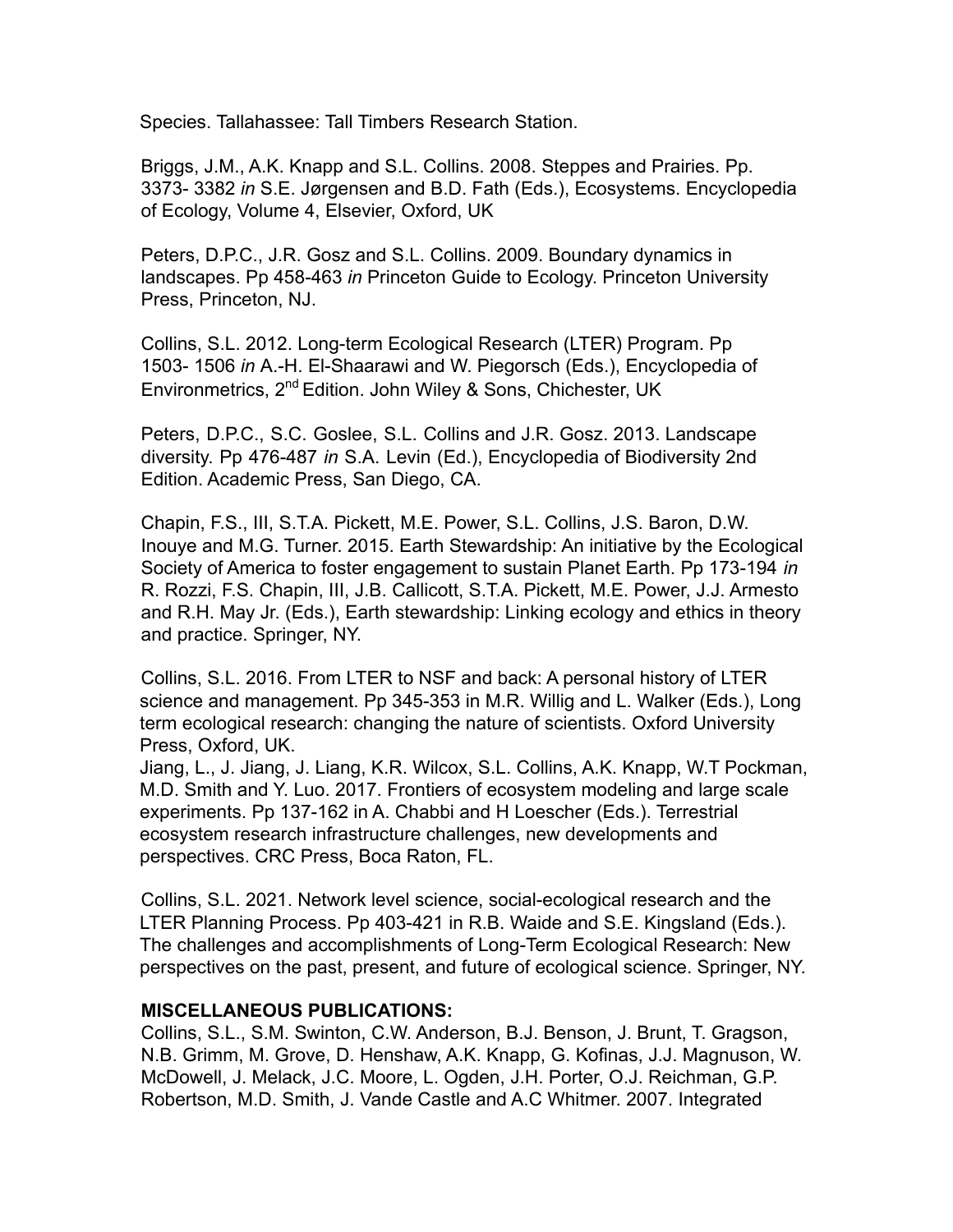Science for Society and the Environment: A strategic research initiative. Publication #23 of the U.S. LTER Network. LTER Network Office, Albuquerque New Mexico USA. 35 pages. (http://www.lternet.edu/planning/).

Collins, S.L. (Compiler) 2011. Topics in grasslands and grazers. Articles reprinted from BioScience. University of California Press, Berkeley, CA.

Collins, S.L., D.E. Goldberg, J. Schimel and K. McCarter. 2013. ESA and scientific publishing – Past, present, and pathways to the future. **Bulletin of the Ecological Society of America** 94: 4-11.

Collins, S.L. 2013. Opening access to ESA journals. **Frontiers in Ecology and the Environment** 11: 3.

Thomey, M.L., P.L. Ford, M.C. Reeves, D.M. Finch, M.E. Litvak and S.L. Collins. 2014. Review of climate change impacts on future carbon stores and management of warm deserts of the United States. **USDA Forest Service General Technical Report RMRS-GTR-316**, 26 pp.

Peters, D.P.C., C.M. Laney, A.E. Lugo, S.L. Collins, C.T. Driscoll, P.M. Groffman, J.M. Grove, A.K. Knapp, T.K. Kratz, M.D. Ohman, R.B. Waide and J. Yao. 2014. Long-term trends in ecological systems: a basis for understanding responses to global change. **USDA Agricultural Research Service Publication No. 1931**. Washington, D.C.

Collins, S.L. and D.L. Childers. 2014. Long-term ecological research and network-level science. **Eos** 95: 293-294.

Collins, S.L., W.J. Parton, J. Lubchenco and H.A. Mooney. 2015. Resolution of respect: Paul G Risser (1939-2014). **Bulletin of the Ecological Society of America** 96: 72-73.

Iverson, L.R., S.L. Collins, J. Dangermond, R.T.T. Forman, J.I. Nassauer, J.A. Wiens and E. Wolfe. 2015. In memoriam - Paul G. Risser (1939-2014). **Landscape Ecology** 30: 579-583*.*

Tredennick, A.T., P.B. Adler, J.B. Grace, W.S. Harpole, E.T. Borer, E.W. Seabloom, T.M. Anderson, J.D. Bakker, L.A. Biederman, C.S. Brown, Y.M. Buckley, C. Chu, S.L. Collins, M.J. Crawley, P.A. Fay, J. Firn, D.S. Gruner, N. Hagenah, Y. Hautier , A. Hector, H. Hillebrand, K. Kirkman, J.M.H. Knops, R. Laungani, E.M. Lind, A.S. MacDougall, R.L. McCulley, C.E. Mitchell, J.L. Moore, J.W. Morgan, J.L. Orrock, P.L. Peri, S.M. Prober, A.C. Risch, M. Schutz, K.L. Speziale, R.J. Standish, L.L. Sullivan, G.M. Wardle, R.J. Williams and L.H. Yang. 2016. Comment on "Worldwide evidence of a unimodal relationship between productivity and plant species richness. **Science** 351:DOI: 10.1126/science.aad6236.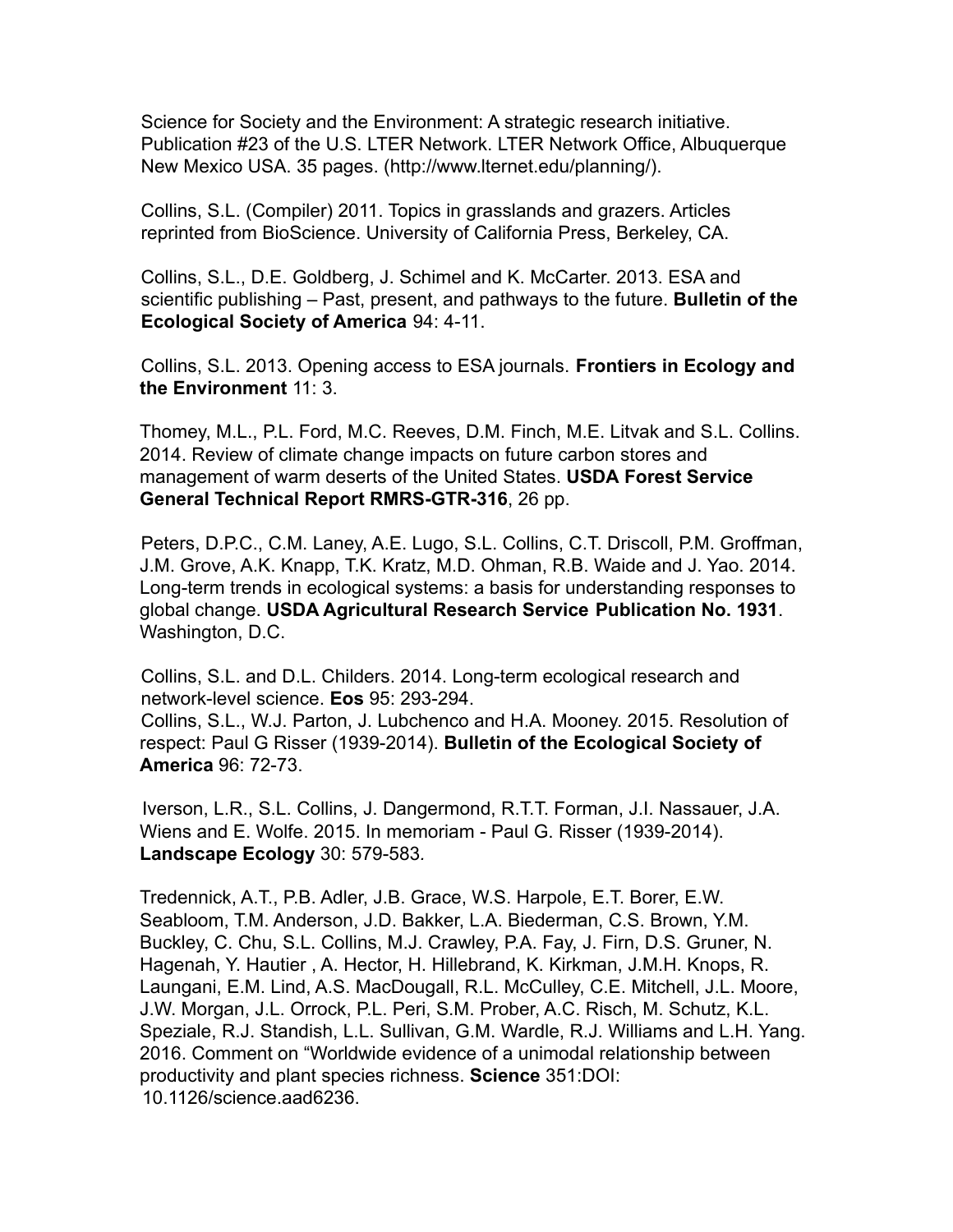Leslie, D.M., S.L. Collins and J. Travis. 2016. Enhancing the future of BioScience. **BioScience** 66: 435.

Collins, S.L. 2016. Vegetation science in the age of big data. **Journal of Vegetation Science** 27:865-867.

Collins, S.L. 2017. Building the BioScience community. **BioScience** 67: 3.

Collins, S.L. and J.M. Verdier. 2017. The coming era of open data. **BioScience** 67: 191.

Verdier, J.M. and S.L. Collins. Science communication. **BioScience** 67: 487.

Baron, J.S., D.H. Wall, H.W. Loescher, T. Mourad, S.L. Collins and G.P. Robertson. 2018. Resolution of respect: Henry L. Gholz (1951-1917). **Bulletin of the Ecological Society of America** 99: 48-51.

Collins, S.L. 2018. Making our planet great again. **BioScience** 68: 51.

Collins, S.L. and J.M. Verdier. 2018. Editorial Boards must be internationally representative. **BioScience** 68: 235.

Collins, S.L. and R.F. Brown. 2018. Getting started with sensor networks in experimental ecology: Pitfalls and pratfalls. **Bulletin of the Ecological Society of America** 99: 277-283.

Collins, S.L. 2018. Connectivity and scale in dryland ecosystems. **BioScience** 68: 649-652.

Collins, S.L. 2018. The limiting factor: does the new NSF policy jeopardize research? **BioScience** 68: 931.

Collins, S.L. and A.K. Knapp. 2019. NEON should be run by ecologists for ecologists. **Bioscience** 69: 319.

Knapp, A.K. and S.L. Collins. 2019. Reimagining NEON operations: We can do better. **BioScience** 69: 956-959.

Ochoa-Hueso, R., A.C. Risch, S.L. Collins, N. Eisenhauer, W.H. van der Putten. 2020. Ecosystem and biogeochemical coupling in terrestrial ecosystems under global change: a roadmap for synthesis and call for data. **Soil Organisms** 92: DOI 10.25674/so-91-1-02.

Collins, S.L. and R.E. Gropp. 2020. Art and science in *BioScience*. **BioScience** 70: 727.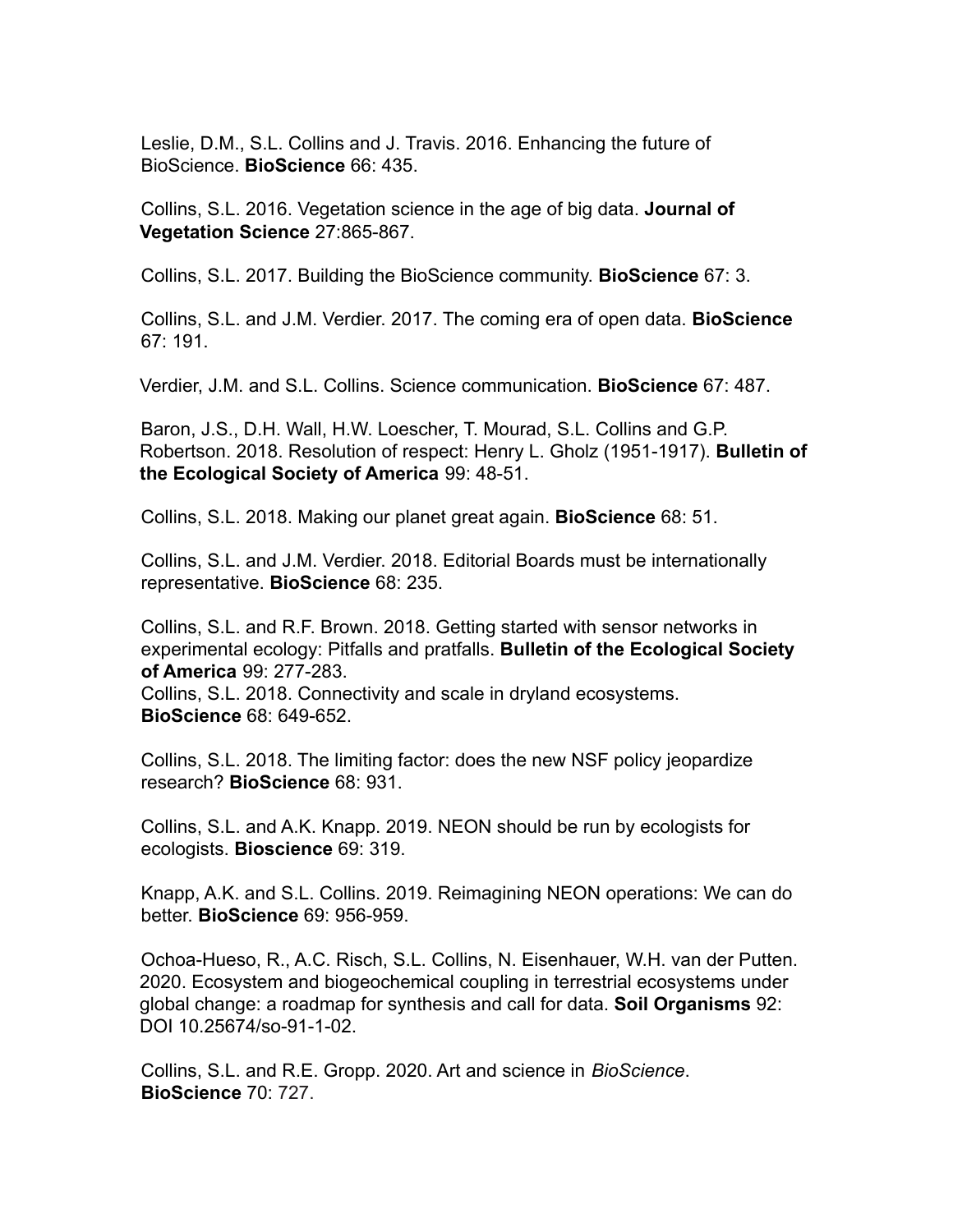Collins, S.L. 2020. Changing disturbance regimes: The new normal? **BioScience** 70: 839.

Collins, S.L. 2020. Synthesis in ecology. **Bioscience** 70: 1041.

Wilcox, K.R., K.J. Komatsu, M.L. Avolio, and C2E Consortium. 2020. Improving collaborations between empiricists and modelers to advance grassland community dynamics in ecosystem models. **New Phytologist** 228: 1467-1471.

Jackson, R.B. and S.L. Collins. 2021. Reconnecting the arts and sciences. **BioScience** 71: 111.

Collins, S.L., S.A. Gallo and J.M. Verdier. 2021. The BioScience author survey. **BioScience** 71: 671.

Collins, S.L. 2021. Will anyone listen this time? **BioScience** 71:

891. Collins, S.L. 2021. Water security in dry times. **BioScience** 71:

999.

Collins, S.L., D.R. Croslan, S.A. Gallo and J.M. Verdier. 2021. Diversity survey results. **BioScience** 71: 1115.

Collins, S.L. 2021. Quantitative environmental science. **BioScience** 71: 1199.

#### **INVITED PRESENTATIONS:**

1982 Illinois Natural History Survey 1982 University of Arkansas 1986 Oklahoma State University 1987 USDA-ARS Range Research Station, Woodward, Oklahoma 1988 University of Minnesota Forestry and Biological Station 1989 University of West Florida University of Minnesota Forestry and Biological Station 1990 University of Nebraska 1991 Hungarian Academy of Sciences, Vacratot, Hungary 1992 University of Colorado 1993 Miami University University of Umea, Sweden University of Maryland 1994 Penn State University University of Arizona University of Virginia, Blandy Experimental Farm University of Kansas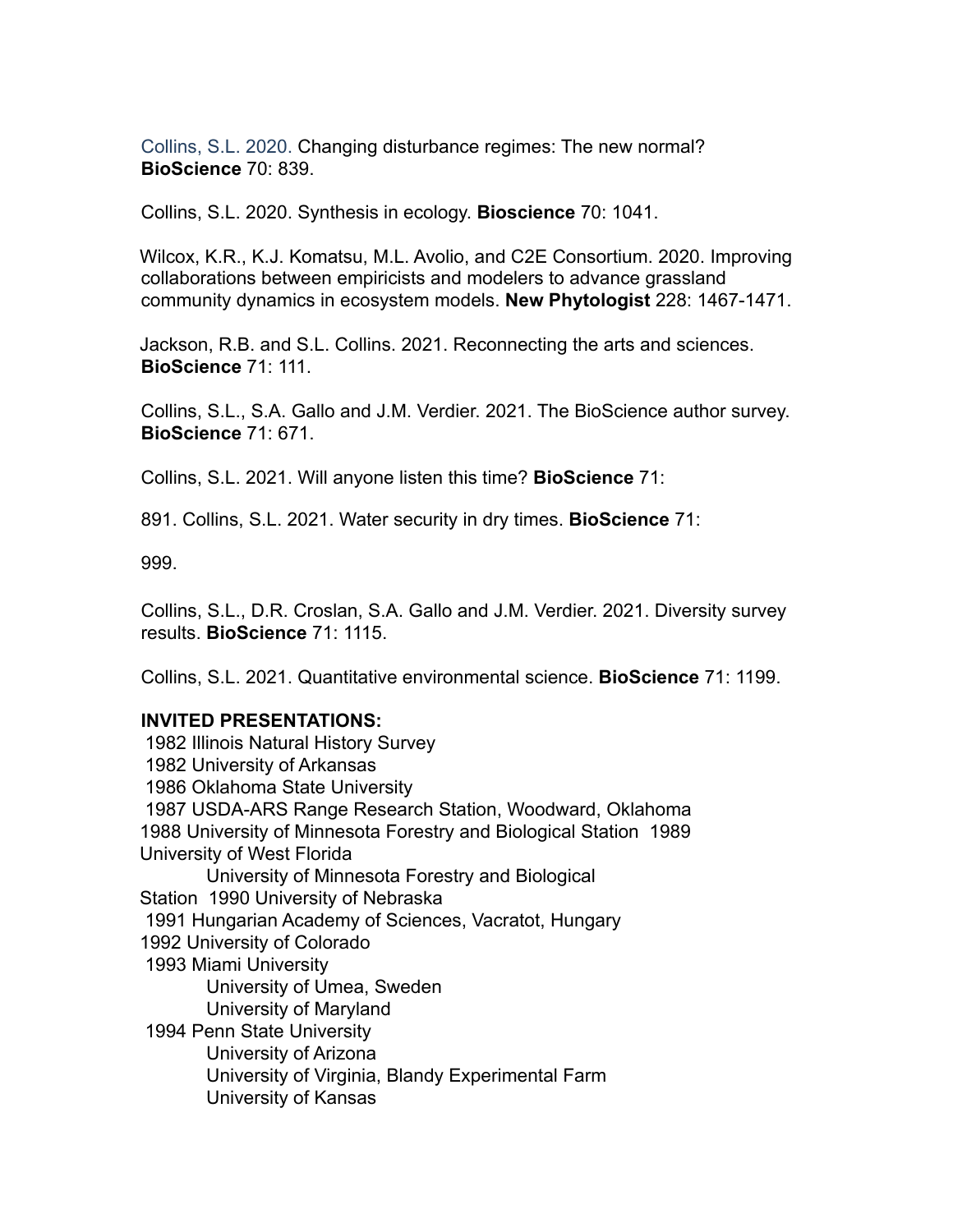Colorado State University 1995 Arizona State University University of Maryland 1996 University of California-Riverside Kansas State University 1997 Syracuse University Texas A&M University University of Kyoto University of Hokkaido 1998 University of Virginia, Blandy Experimental Farm Northern Arizona University 2000 University of Washington University of Vermont University of California-Davis University of Nebraska 2001 Utah State University Desert Research Institute Rutgers University 2002 Cornell University Arizona State University University of New Mexico 2004 Michigan State University University of California-Irvine 2006 Miami University St Olaf's College Colorado State University 2008 University of Rhode Island Kellogg Biological Station University of Oklahoma 2009 University of Arizona Washington University University of Idaho 2010 University of Wisconsin Texas Tech University 2011 Institute of Ecological Botany, Vacratot, Hungary Northern Arizona University 2012 University of Virginia Chicago Botanic Garden 2013 Georgetown University Southern Illinois University University of New Mexico (Invited Plenary Speaker for Research Day) 2014 Texas A&M University Colorado State University 2015 University of New Mexico Arizona State University